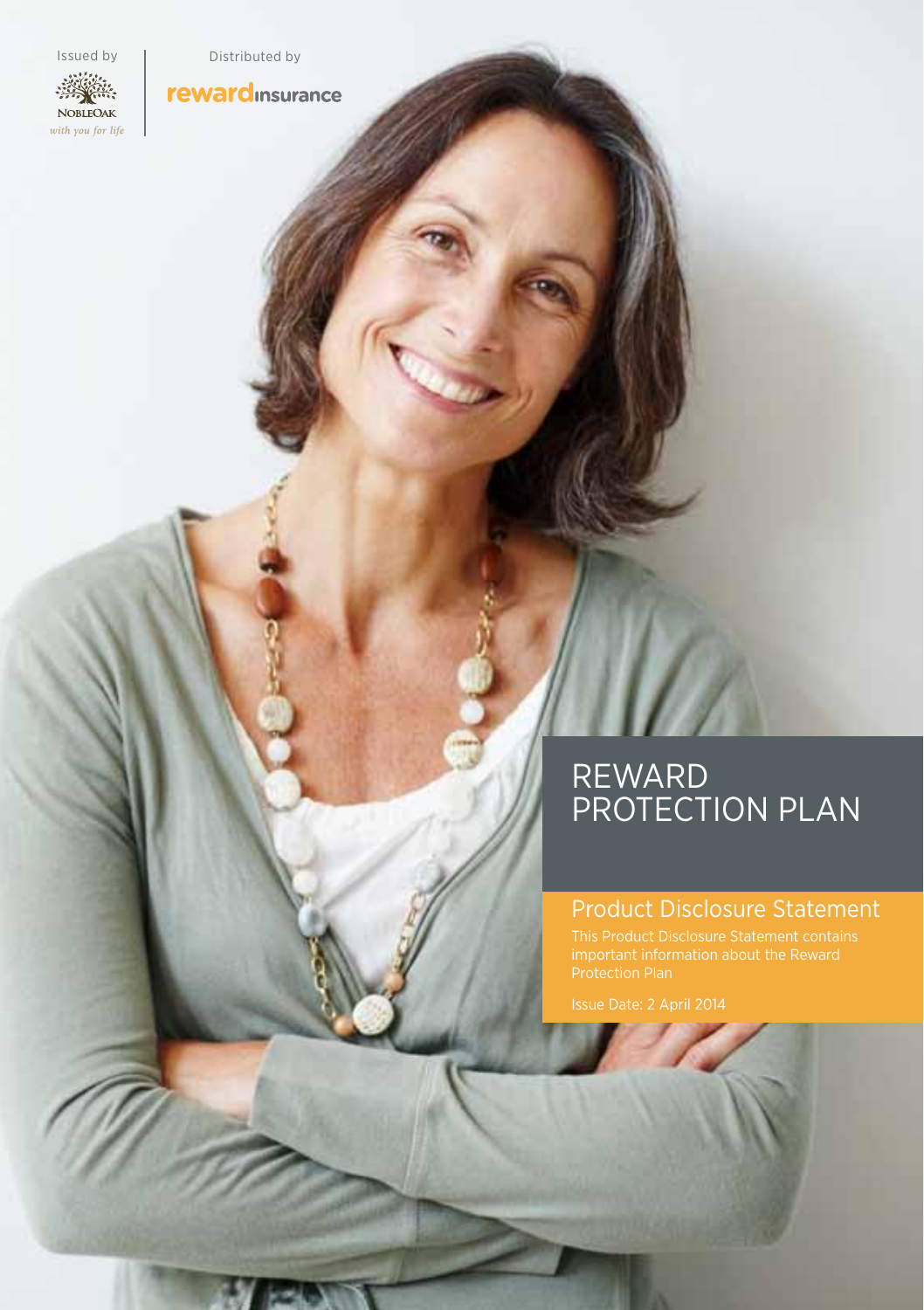#### About this Document

This document is the Product Disclosure Statement ("PDS") for the Reward Protection Plan and contains important information about the product, including details of the benefits provided and any applicable exclusions. You should consider its contents carefully before deciding whether you wish to apply for this cover.

This PDS is issued by NobleOak Life Ltd (ABN 85 087 648 708) (AFSL 247302) and the information contained in this document is current at the date of issue. In the event of any omissions or changes to the information in this PDS you will be notified as required by law.

#### Benefit Fund Rules

Where you have obtained the cover provided by the Reward Protection Plan, the Reward Insurance Benefit Fund Rules together with the most recent Certificate of Membership (or such other documentation that we have issued to you confirming the details of your cover) will form the terms and conditions of your insurance contract with us. Should you wish to obtain a copy of the Reward Insurance Benefit Fund Rules, simply call Reward Insurance on 1300 13 13 20.

#### Considering Your Personal Circumstances

Any financial advice contained in this document is of a general nature only and does not take into account your financial situation or your personal needs and objectives. If you are unsure whether the cover is right for you, then you should consider obtaining the assistance of an independent financial adviser.

#### **Terminology**

Some of the words used in this document have specific meanings which are set out in the Definitions section on page 40. You should make sure that you understand the definitions before making any decisions about the Reward Protection Plan.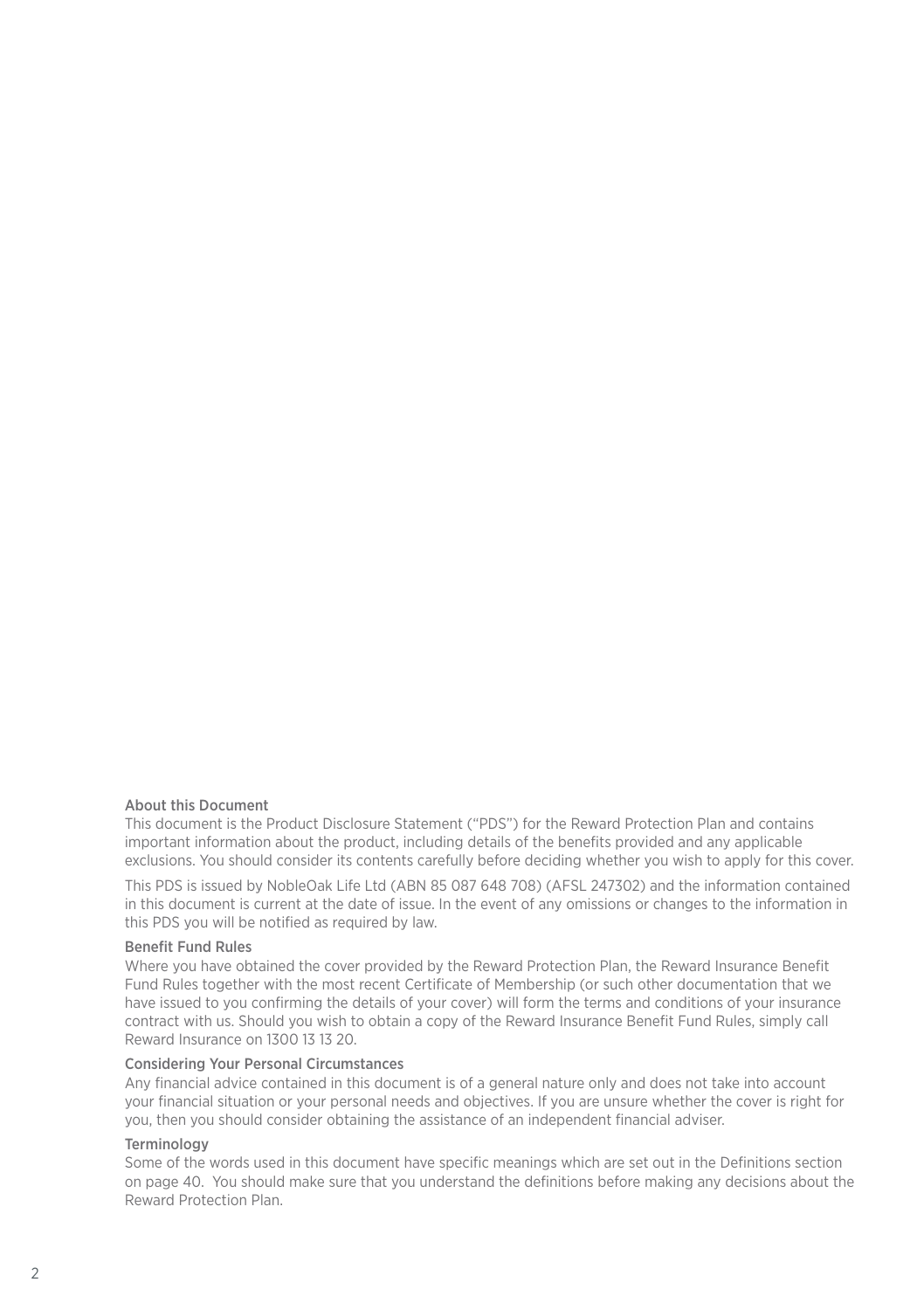#### About NobleOak

NobleOak Life Limited is a registered life insurer and is the issuer of the Reward Protection Plan.

Established in 1877, NobleOak has been delivering insurance and investment solutions to Australians for over 130 years and is proud to provide simple, competitive insurance products supported by an excellent claims payment record. When you are with NobleOak you can feel secure knowing you're with an experienced insurer whose name over the years has been synonymous with trust and integrity.

NobleOak is regulated by the Australian Prudential Regulatory Authority (APRA) and is an unlisted public company owned by over 3,300 Australians, many of whom are also policyholders. NobleOak is responsible for meeting the terms and conditions of your cover, including the payment of benefits.

In this document any reference to 'we/us/our' is referring to NobleOak Life Limited.

#### About Reward Insurance

The brand "Reward Insurance" was created to develop a range of quality life insurance solutions to be offered exclusively to customers of Specialty Fashion Group's retail brands. Specialty Fashion Group is the largest retailer of women's fashion in Australia and its brands include Autograph, City Chic, Crossroads, Katies and Millers.

Reward Insurance's objective is to provide Specialty Fashion Group customers with convenient access to affordable life insurance protection with a focus on providing a simple, understandable offer that allows customers to make an informed decision on their need for protection.

The cover is designed to be easy to obtain and relevant to the needs of Specialty Fashion Group customers.

#### About the Distributor

Reward Protection Plan is distributed exclusively by Freedom Insurance Pty Ltd (ABN 80 138 864 543) (AFSL 341082) and its representatives under the "Reward Insurance" brand.

Freedom Insurance is a 100% Australian owned specialist risk insurance business that holds an Australian Financial Services Licence issued by the Australian Securities and Investment Commission (ASIC). Freedom does not underwrite or in any way guarantee the benefits payable under the Reward Protection Plan.

### **Enquiries**

All enquiries regarding Reward Protection Plan should be directed to Reward Insurance on 1300 13 13 20.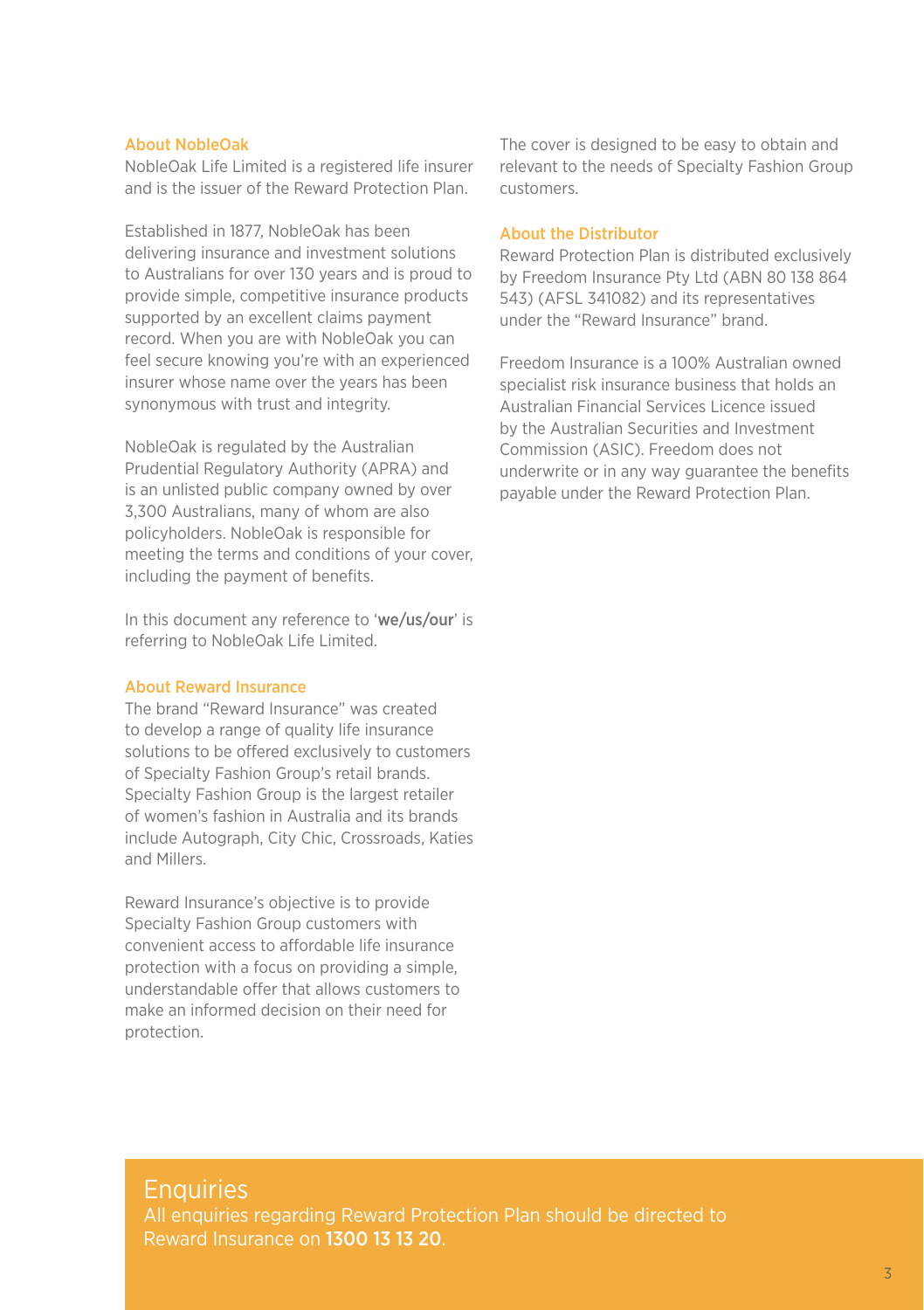### TABLE OF **CONTENTS**

| About NobleOak                              | 3  |
|---------------------------------------------|----|
| About Reward Insurance                      | 3  |
| About the Distributor                       | 3  |
| Enguiries                                   | 3  |
| <b>Reward Protection Plan</b>               | 6  |
| Why Choose Reward Protection Plan?          | 6  |
| <b>Easy Application Process</b>             | 6  |
| <b>Extended Cooling-Off Period</b>          | 7  |
| <b>Benefits Options</b>                     | 8  |
| Choosing From the Available Benefits        | 8  |
| Eligibility                                 | 10 |
| Life Insured Eligibility                    | 10 |
| Multiple Lives Insured                      | 10 |
| Guaranteed Issue                            | 10 |
| Short Form Underwriting                     | 10 |
| <b>Benefit Levels</b>                       | 12 |
| Determining Your Benefit Amounts            | 12 |
| <b>Existing Insurances</b>                  | 12 |
| <b>Changes to Benefit Amounts</b>           | 12 |
| <b>Acceleration of Benefit Payments</b>     | 12 |
| <b>Automatic Indexation of Benefits</b>     | 12 |
| <b>Complimentary Accidental Death Cover</b> | 14 |
| <b>Benefits</b>                             | 14 |
| Premiums                                    | 14 |
| Exclusions                                  | 14 |
| <b>Termination of Cover</b>                 | 14 |
| <b>Accidental Death Cover</b>               | 15 |
| <b>Benefits</b>                             | 15 |
| Exclusions                                  | 15 |
| <b>Termination of Cover</b>                 | 15 |

| <b>Accidental Injury Cover</b>           | 16 |
|------------------------------------------|----|
| <b>Benefits</b>                          | 16 |
| Exclusions                               | 17 |
| <b>Termination of Cover</b>              | 17 |
| <b>Children's Accidental Death Cover</b> | 18 |
| <b>Benefits</b>                          | 18 |
| Exclusions                               | 18 |
| <b>Termination of Cover</b>              | 18 |
| Children's Accidental Injury Cover       | 19 |
| <b>Benefits</b>                          | 19 |
| Exclusions                               | 20 |
| <b>Termination of Cover</b>              | 20 |
| <b>Secure Life Cover</b>                 | 21 |
| <b>Benefits</b>                          | 21 |
| Exclusions                               | 21 |
| <b>Termination of Cover</b>              | 21 |
| Cashback Payment                         | 21 |
| <b>Premium Life Cover</b>                | 23 |
| <b>Benefits</b>                          | 23 |
| Exclusions                               | 23 |
| <b>Termination of Cover</b>              | 23 |
| <b>Trauma Cover</b>                      | 24 |
| <b>Benefits</b>                          | 24 |
| Exclusions                               | 25 |
| <b>Termination of Cover</b>              | 25 |
| <b>Children's Life Cover</b>             | 26 |
| <b>Benefits</b>                          | 26 |
| Exclusions                               | 26 |
| <b>Termination of Cover</b>              | 26 |
| Children's Trauma Cover                  | 27 |
| <b>Benefits</b>                          | 27 |
| Exclusions                               | 28 |
| Termination of Cover                     | 28 |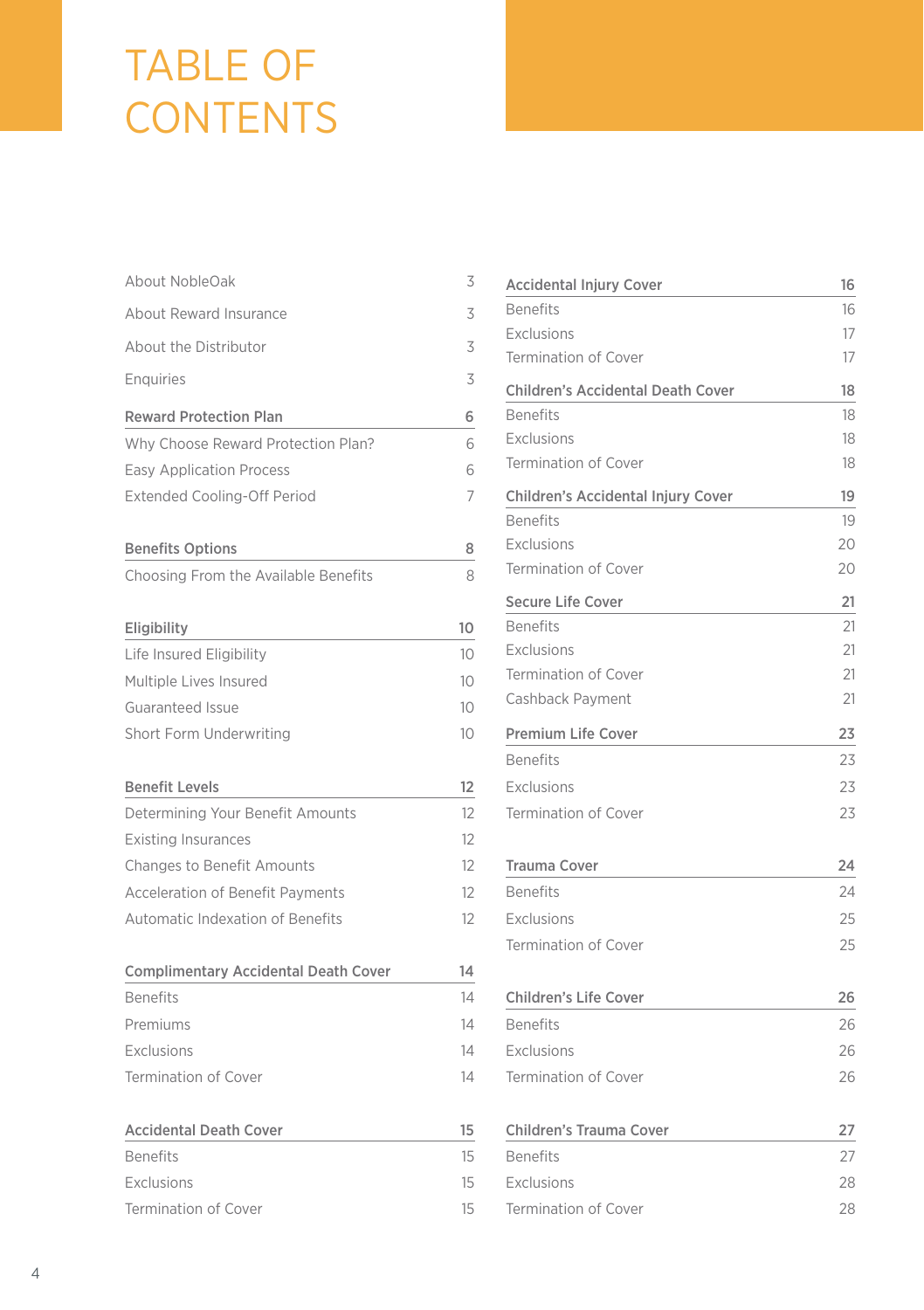| <b>Your Premiums</b>            |    |
|---------------------------------|----|
| Payment Frequency Options       | 29 |
| Payment Due Date                | 29 |
| <b>Payment Methods</b>          | 29 |
| Premium Rates                   | 29 |
| <b>Premium Calculation</b>      | 29 |
| <b>Changes to Premium Rates</b> | 30 |
| December Reward                 | 30 |
| Smoker and Non-Smoker Rates     | 30 |
| <b>Failure to Pay Premiums</b>  | 30 |
| Government Charges              | 30 |

| <b>Exclusions &amp; Reductions in Benefits</b>  | 31 |
|-------------------------------------------------|----|
| Exclusions                                      | 31 |
| Reduction in Benefit Amount Payable             | 31 |
| Exclusions Applying to Benefit Increases &      |    |
| Reinstatements                                  | 31 |
|                                                 |    |
|                                                 |    |
| <b>Benefit Payments &amp; Beneficiaries</b>     | 32 |
| Entitlement to a Benefit                        | 32 |
| Nominating Beneficiaries                        | 32 |
| Payment of Benefits                             | 32 |
|                                                 |    |
|                                                 |    |
| <b>Applying For Cover</b>                       | 33 |
| <b>Obligation to Answer Questions Correctly</b> | 33 |
| Cooling-Off Period                              | 33 |
|                                                 |    |
|                                                 |    |
| Your Cover                                      | 34 |
| <b>When Cover Starts</b>                        | 34 |
| 24 Hour Worldwide Cover                         | 34 |
| Cover is Guaranteed Renewable                   | 34 |
| <b>Expiry Date</b>                              | 34 |
| When Cover Ends                                 | 34 |
| <b>Effective Date of Cancellation</b>           | 34 |

| Your Plan                                           | 35 |
|-----------------------------------------------------|----|
| Plan Ownership                                      | 35 |
| Cover Issued Under One or More Plans                | 35 |
| More Than One Life Insured - Separate Insurances 35 |    |
|                                                     |    |
| Claims                                              | 36 |
| Notification of a Claim                             | 36 |
| Claim Proofs                                        | 36 |
| <b>Additional Evidence</b>                          | 36 |
| Making a Claim                                      | 36 |

| Other Important Information          | 37 |
|--------------------------------------|----|
| Currency                             | 37 |
| Reward Benefit Fund                  | 37 |
| Taxation                             | 37 |
| No Surrender Value                   | 37 |
| Privacy                              | 37 |
| Distributor Obligations              | 37 |
| Risks Associated With Life Insurance | 37 |
| Correspondence                       | 38 |
| Instructions                         | 38 |
| <b>Customer Service</b>              | 39 |
| Contacting Us                        | 39 |
| Complaints                           | 39 |
| Changes to Your Cover                | 39 |

| Definitions                            |                |
|----------------------------------------|----------------|
| Eligibility & Benefits - Definitions   | 40             |
| Insured Conditions - Definitions       | 40             |
| Exclusions - Full Wording              | $\Delta\Delta$ |
| Duty Of Disclosure                     | 45             |
| <b>Privacy Notification Statement</b>  | 46             |
| Direct Debit Request Service Agreement | 48             |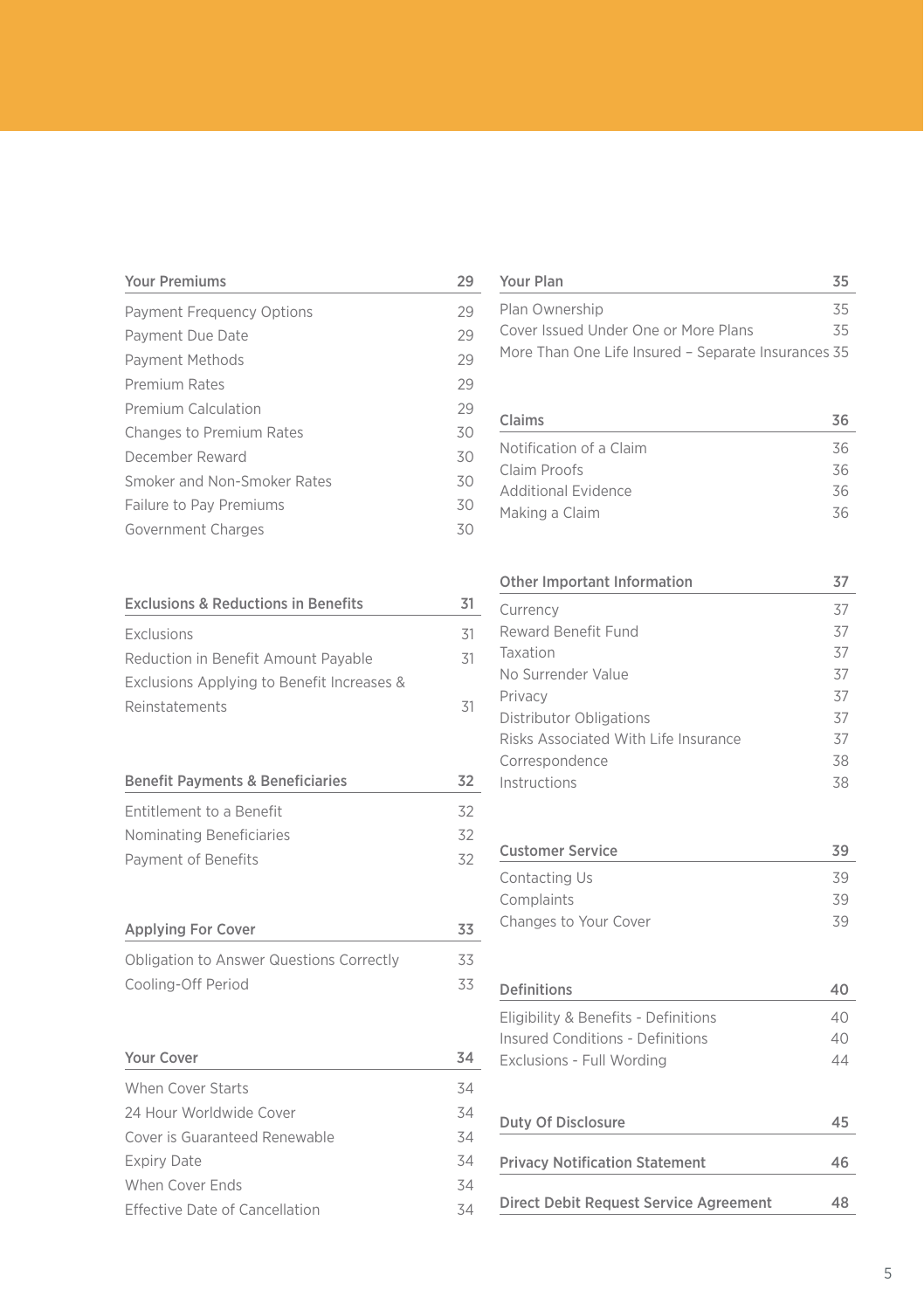### **REWARD** PROTECTION PLAN

Reward Protection Plan provides a range of life insurance benefits designed to help protect your family against the financial impact of a family member dying, suffering a serious medical condition or being involved in an accident. Obtaining protection can help safeguard the lifestyle you and your family have today and the benefits received can be used for any purpose. That might include assisting with the repayment of debts, attending to medical bills or recovering from the serious illness or injury.

Reward Protection Plan is made available exclusively to customers of Specialty Fashion Group's retail brands – Millers, Katies, Autograph, Crossroads and City Chic and has been designed to provide you and your family with access to a range of simple, affordable, value for money life insurance benefits.

#### Why Choose Reward Protection Plan?

There are a number of great reasons to choose one or more of the benefit options provided by the Reward Protection Plan.

#### Complimentary Cover

All SFG customers who meet our simple eligibility requirements can obtain \$10,000 of free accidental death cover for 2 years. This offer extends to the partner of the SFG customer and there is no need to take any of the other benefit options to receive this cover. Just call Reward Insurance on **1300 13 13 20** and they can activate your complimentary cover in just a few minutes.

#### Cover to Suit Your Needs

There is an additional range of 9 different benefit options that allows you to choose the type and level of cover you require.

#### Affordable Premiums

The premiums are competitive with options to suit almost every budget.

#### December Reward

To help you stretch your budget over the holiday season, your premiums are waived each December giving you a whole month of free cover every year. The December Reward gives you more to spend on the people you care about at this special time of the year.

#### Protection Against Inflation

To ensure the value of your benefits are not eroded by inflation we will offer to automatically increase the amount of all of your benefits each year by 5%\*.

#### Cash Back at Age 75

A unique feature of Secure Life Cover is that when the cover expires following the life insured's 75th birthday you will receive a cash payment based on the number of years that the cover was in force.

#### Cover for Your Children

Protection can be extended to cover your children with a range of benefit options providing cover for up to \$25,000.

#### Easy Application Process

Applying for Reward Protection Plan could not be easier

- apply over the phone simply by calling Reward Insurance on 1300 13 13 20
- no complicated forms to complete
- no medicals examinations required
- your protection can be confirmed during the call should you meet our simple eligibility requirements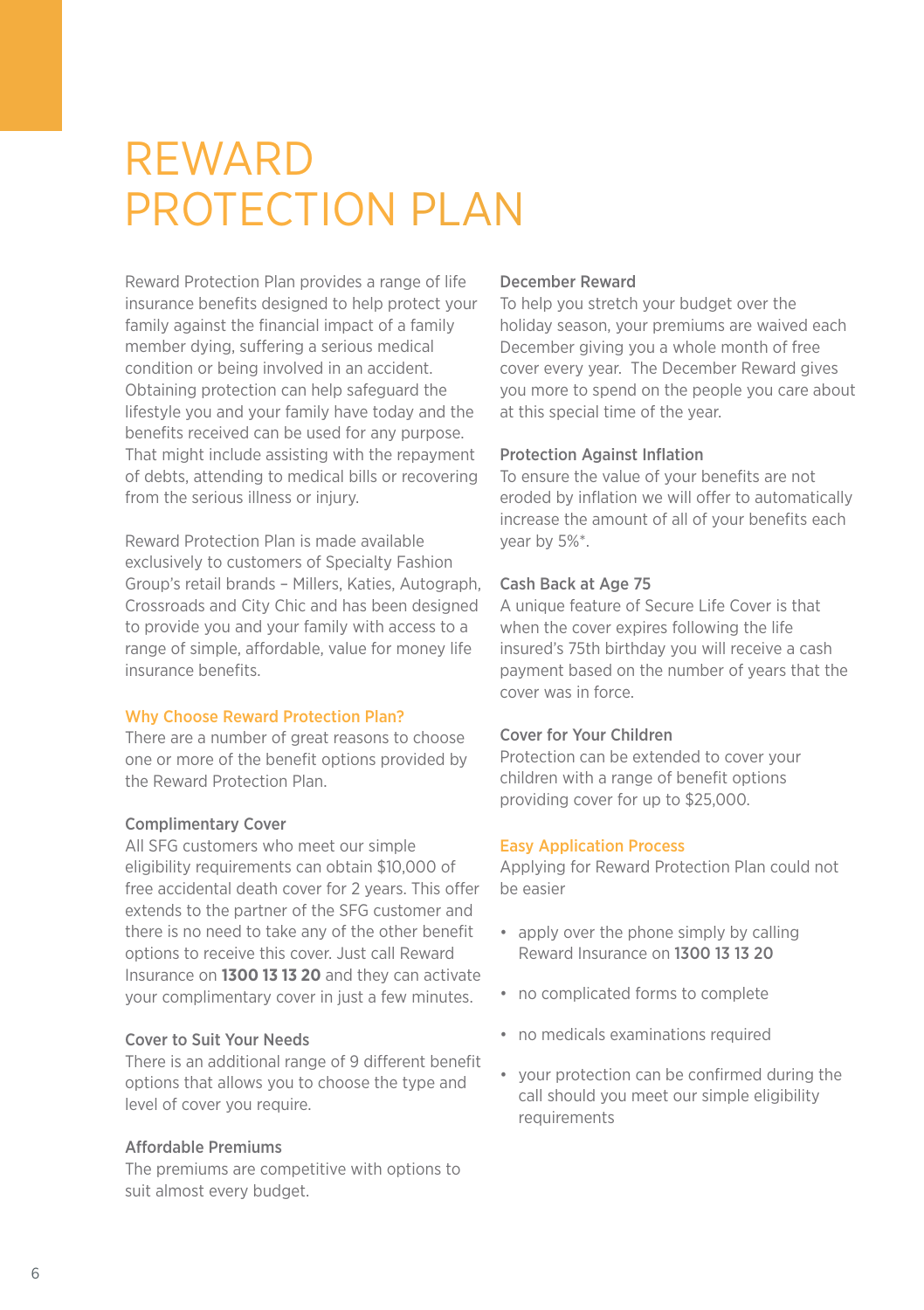#### Extended Cooling-Off Period

We provide an extended cooling-off period to ensure that you get ample time to consider whether the cover is right for you. So even if you have paid some premiums we will refund all amounts paid in respect of any benefits that you cancel within the first 42 days of cover.

All you need to do is tell Reward Insurance within 42 days of commencement in order to receive your refund.

*\*doesn't apply to the \$10,000 Complimentary Accidental Death Cover*

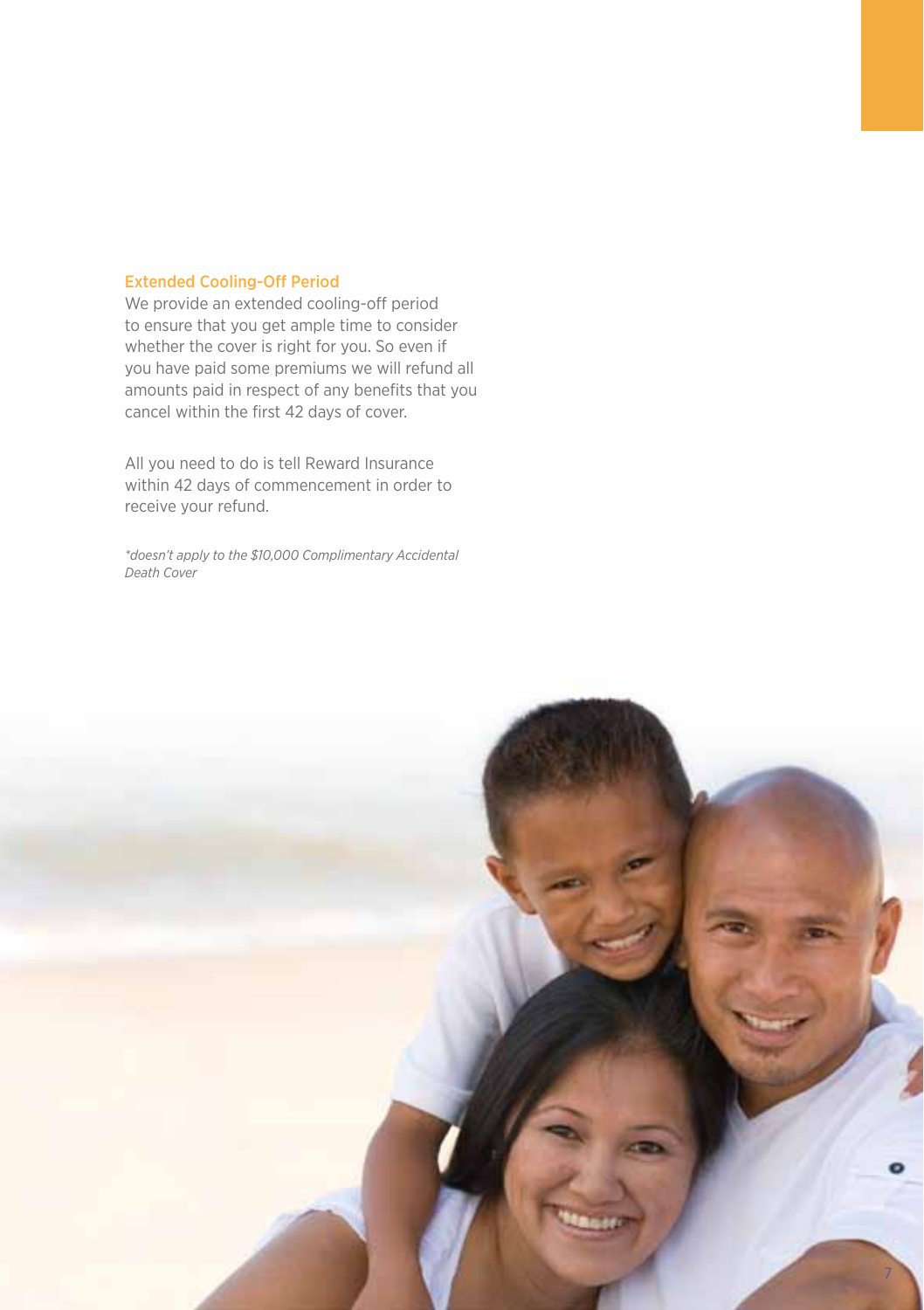### Benefits Options

Reward Protection Plan makes available a range of optional benefits. The table on the opposite page sets out information about the benefit options available and in general terms the events upon which a benefit is payable.

You may simply wish to activate your *Complimentary Accidental Death Cover* or you may wish to also apply for a combination of the other 9 benefit options that are available. You can also obtain the protection on one or more family members as permitted under the eligibility requirements set out on pages 10 to 11.

#### Choosing From the Available Benefits

Your ability to obtain the cover provided by some of the extended benefit options is dependent upon you also holding cover for one or more of the other benefits.

Here's how it works.

- 1. Start by activating your *Complimentary Accidental Death Cover.* You have no obligation to obtain any additional benefits if that is your preference.
- 2. If you require more extensive cover you can choose from 3 different benefit streams:

Secure Life: *Secure Life Cover* is the only benefit available in this stream.

Premium Life: *Premium Life Cover* is the core benefit for this stream. When you have obtained that cover, you may also obtain either (but not both) of *Accidental Injury Cover* or *Trauma Cover.* You may also obtain *Children's Life Cover* as an option to the core benefit and *Children's Trauma Cover* is then available as a further extension to that.

Accidental Death: *Accidental Death Cover* is the core benefit for this stream and where you have obtained that cover you may also obtain *Accidental Injury Cover.* You may also obtain *Children's Accidental Death Cover* as an option to the core benefit and *Children's Accidental Injury Cover* is then available as a further extension to that.

3.Please remember that the cover provided for certain benefits can often be obtained for more than one family member.

Importantly, Reward Insurance will be able to assist you with all matters regarding benefit selection and the eligibility requirements for each of the benefits.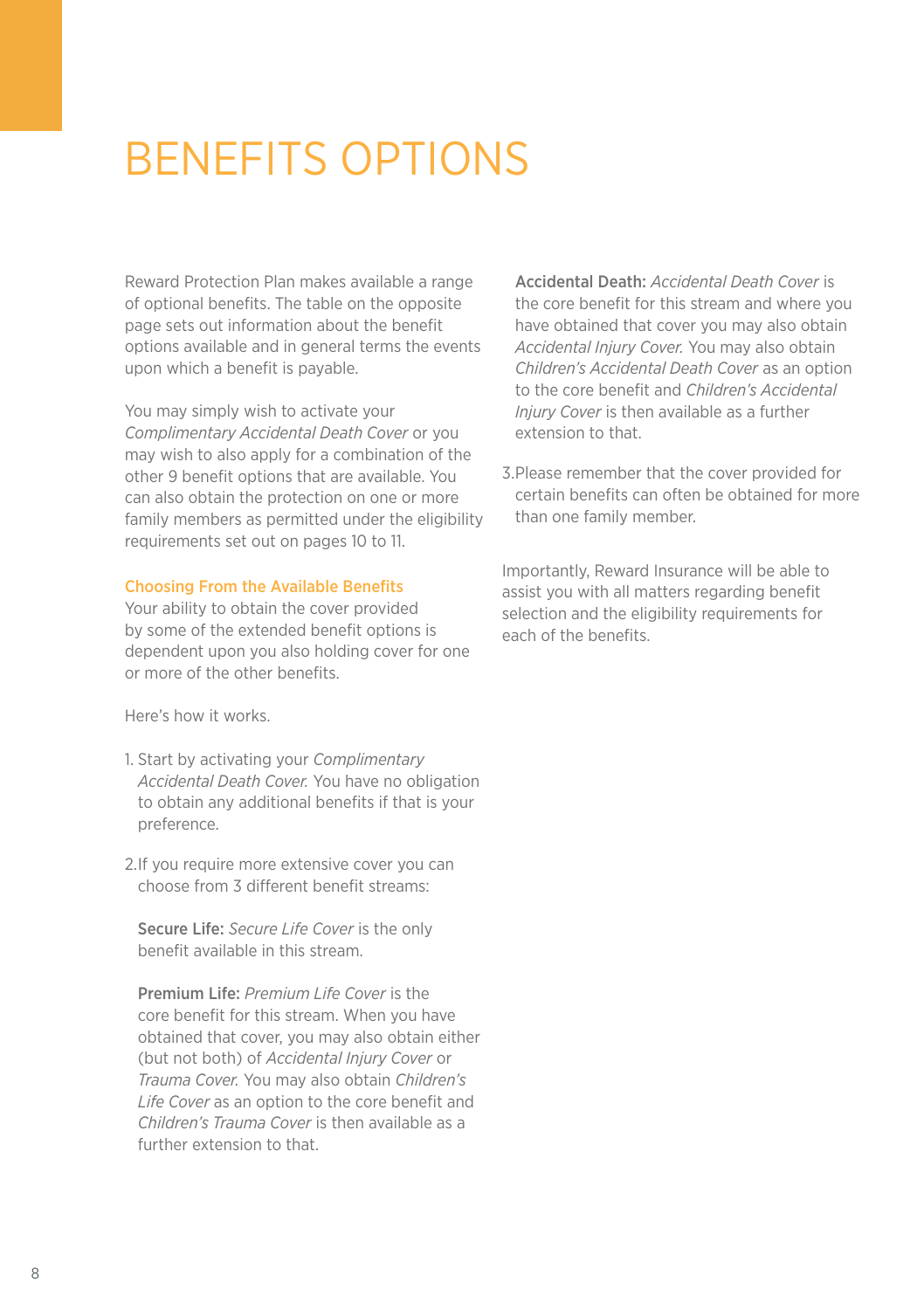| <b>Complimentary</b>                                    | Complimentary<br><b>Accidental Death Cover</b>                                                                                                                                                          |                                                                                                                  |                                                                                                                                                                                              |  |
|---------------------------------------------------------|---------------------------------------------------------------------------------------------------------------------------------------------------------------------------------------------------------|------------------------------------------------------------------------------------------------------------------|----------------------------------------------------------------------------------------------------------------------------------------------------------------------------------------------|--|
| <b>Benefit</b>                                          | Pays \$10,000 upon accidental death occurring during the 2 year cover period.                                                                                                                           |                                                                                                                  |                                                                                                                                                                                              |  |
| <b>PLUS</b>                                             |                                                                                                                                                                                                         | Cover can be extended with one of the 3 benefit streams available.                                               |                                                                                                                                                                                              |  |
|                                                         | <b>Accidental Death Cover</b>                                                                                                                                                                           | <b>Secure Life Cover</b>                                                                                         | <b>Premium Life Cover</b>                                                                                                                                                                    |  |
| 3 Core<br><b>Benefit</b><br><b>Options</b>              | Cover of up to<br>\$500,000 payable upon<br>accidental death.                                                                                                                                           | Cover of up to<br>\$50,000 payable upon death<br>(limited to accidental death)<br>only in the first<br>2 years). | Cover of up to<br>\$500,000 payable<br>upon death.                                                                                                                                           |  |
| <b>PLUS</b>                                             |                                                                                                                                                                                                         |                                                                                                                  |                                                                                                                                                                                              |  |
| <b>Additional</b><br><b>Optional</b>                    | <b>Accidental Injury Cover</b><br>Cover of up to \$200,000<br>payable upon the occurrence<br>of a specified accidental<br>injury. Payment operates as<br>an advance of the accidental<br>death benefit. |                                                                                                                  | <b>Accidental Injury Cover</b><br>Cover of up to \$200,000<br>payable upon the occurrence of<br>a specified accidental<br>injury. Payment operates<br>as an advance of the death<br>benefit. |  |
| <b>Benefits</b>                                         |                                                                                                                                                                                                         |                                                                                                                  | OR                                                                                                                                                                                           |  |
|                                                         |                                                                                                                                                                                                         |                                                                                                                  | <b>Trauma Cover</b>                                                                                                                                                                          |  |
|                                                         |                                                                                                                                                                                                         |                                                                                                                  | Cover of up to \$500,000<br>payable upon the occurrence<br>of a specified sickness or<br>injury. Payment operates<br>as an advance of the death<br>benefit.                                  |  |
| <b>PLUS</b>                                             |                                                                                                                                                                                                         |                                                                                                                  |                                                                                                                                                                                              |  |
|                                                         | <b>Children's Accidental</b><br><b>Death Cover</b>                                                                                                                                                      |                                                                                                                  | <b>Children's Life Cover</b>                                                                                                                                                                 |  |
| <b>Optional</b><br><b>Children's</b><br><b>Benefits</b> | Cover of up to \$25,000<br>pavable upon accidental<br>death.                                                                                                                                            | Children may be included<br>as additional lives insured<br>under the core Secure Life<br>Cover benefit.          | Cover of up to \$25,000<br>payable benefit upon death.                                                                                                                                       |  |
|                                                         | <b>Children's Accidental</b><br><b>Injury Cover</b>                                                                                                                                                     |                                                                                                                  | <b>Children's Trauma</b>                                                                                                                                                                     |  |
|                                                         | Cover of up to \$25,000<br>pavable upon occurrence<br>of a specified accidental<br>injury. Payment operates as<br>an advance of the children's<br>accidental death benefit.                             |                                                                                                                  | Cover of up to \$25,000<br>payable upon occurrence<br>of a specified sickness or<br>injury. Payment operates<br>as an advance of the<br>children's death benefit.                            |  |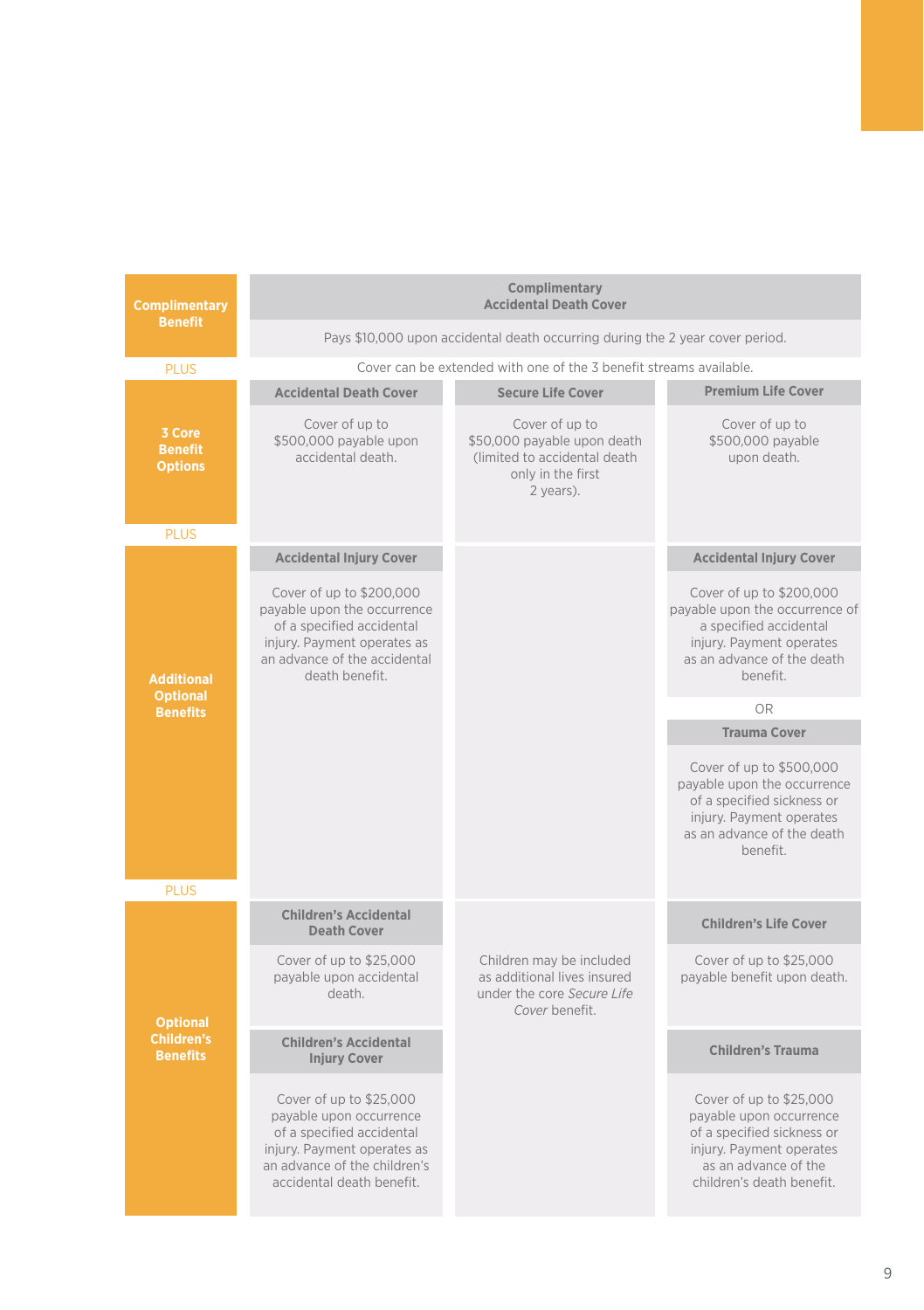# **ELIGIBILITY**

To be eligible to apply for the cover provided by any of the benefits available under Reward Protection Plan, you must be:

- a Specialty Fashion Group customer or their partner.
- an Australian Resident (see page 40).
- aged 18 or over at the date of the application.

#### Life Insured Eligibility

The person that you insure under your Plan must also meet the separate eligibility requirements for the benefits that you request. To be eligible to be a life insured, the person must:

- be an Australian Resident (see page 40).
- meet the age requirements for the requested benefit as set out in the table on the opposite page.
- be the life insured under any other benefit that is required to be held as a precondition to the requested benefit (or otherwise have the required relationship to you or another specified life Insured under the cover held as a precondition). These requirements are also set out in the table on the opposite page

#### Multiple Lives Insured

You may include more than one person as a life insured under each of the available benefits. The maximum number of lives permitted under each benefit option is set out in the table.

#### Guaranteed Issue

Where the benefit requested is stated to be *"guaranteed issue"*, there are no underwriting requirements when applying for the cover and therefore no personal medical questions will be asked of any proposed life insured. The

application will be automatically accepted provided all eligibility requirements are met.

#### Short Form Underwriting

Where the benefit requested is stated to be *"short form underwriting",* the life insured will be required to answer a series of personal medical questions. Your application will be automatically accepted provided all eligibility requirements have been met and the proposed life insured answers the questions to our satisfaction. Importantly, no medical examinations or reports will be sought at the time of your application.

*The eligibility requirements referred to on pages 10 and 11 may be varied or waived at our discretion.*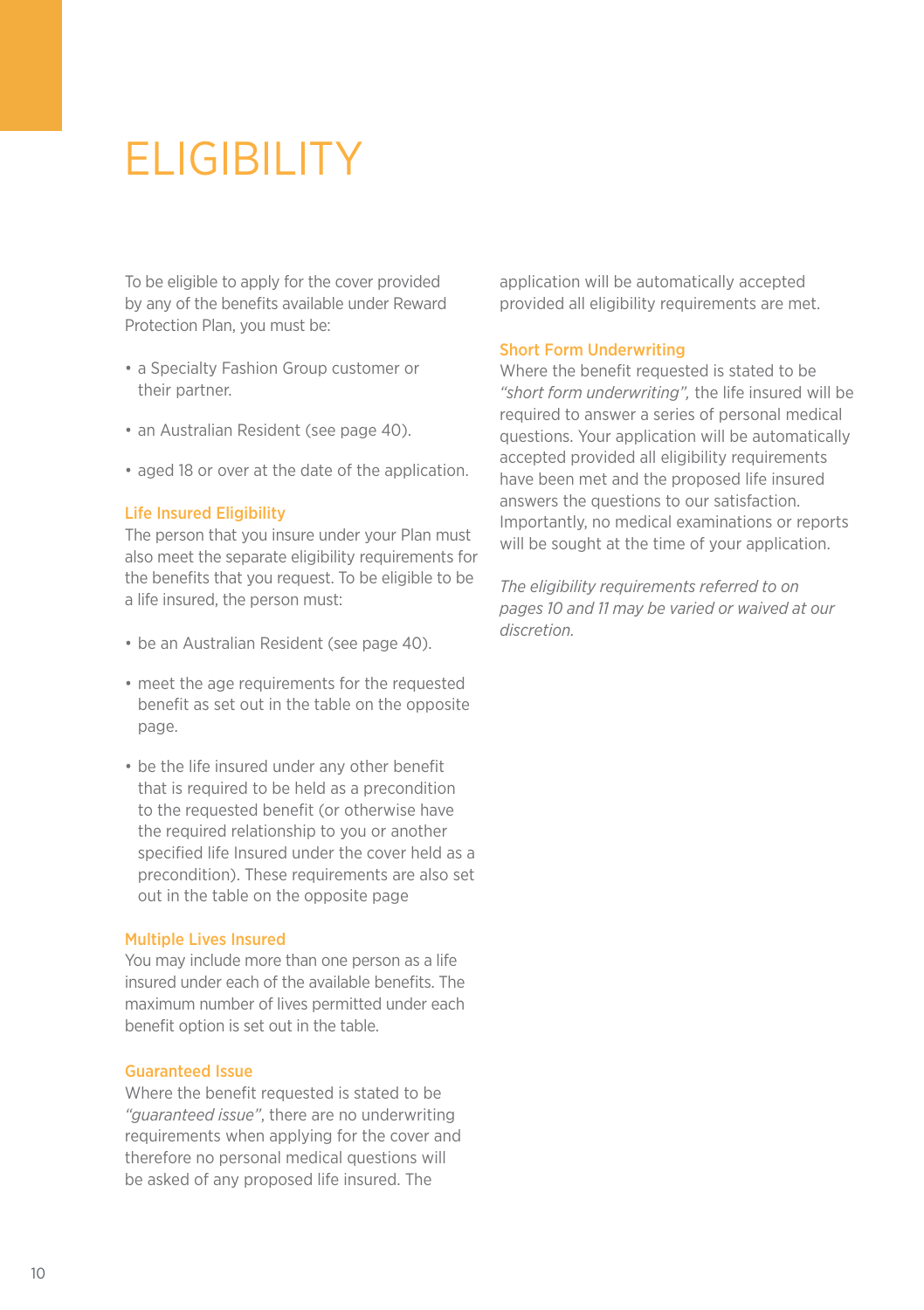| <b>Benefit Option</b>                           | <b>Life Insured</b><br><b>Eligibility Age</b> | <b>Other Life Insured</b><br><b>Eligibility Requirements</b>  | <b>Maximum</b><br><b>No. of Lives</b><br><b>Insured</b> | <b>Underwriting</b><br><b>Requirements</b> |
|-------------------------------------------------|-----------------------------------------------|---------------------------------------------------------------|---------------------------------------------------------|--------------------------------------------|
| <b>Complimentary</b><br><b>Accidental Death</b> | $18 - 70$                                     | Must be an SFG customer<br>or their partner                   | $\overline{2}$                                          | Guaranteed Issue                           |
| <b>Accidental Death</b>                         | $18 - 70$                                     | Must be an SFG customer<br>or their partner                   | $\overline{2}$                                          | Guaranteed Issue                           |
| <b>Accidental Injury</b>                        | $18 - 65$                                     | Must also be the life insured<br>under Accidental Death       | $\overline{2}$                                          | Guaranteed Issue                           |
| <b>Children's</b><br><b>Accidental Death</b>    | $0 - 17$                                      | Must be a child of the life insured<br>under Accidental Death | 6                                                       | Guaranteed Issue                           |
| <b>Children's</b><br><b>Accidental Injury</b>   | $0 - 17$                                      | Must also be the life insured under<br>Child Accidental Death | 6                                                       | Guaranteed Issue                           |
| <b>Secure Life</b>                              | $0 - 70$                                      | Must be an SFG customer<br>or a relative                      | 8                                                       | Guaranteed Issue                           |
| <b>Premium Life</b>                             | $18 - 65$                                     | Must be an SFG customer<br>or their partner                   | $\overline{2}$                                          | Short Form<br>Underwriting                 |
| Trauma <sup>^</sup>                             | $18 - 60$                                     | Must also be the<br>life insured under Premium Life           | $\overline{2}$                                          | Short Form<br>Underwriting                 |
| <b>Accidental Injury</b> <sup>^</sup>           | $18 - 65$                                     | Must also be the<br>life insured under Premium Life           | $\overline{2}$                                          | Guaranteed Issue                           |
| <b>Children's Life</b>                          | $0 - 17$                                      | Must be a child of the life insured<br>under Premium Life     | 6                                                       | Guaranteed Issue                           |
| <b>Children's Trauma</b>                        | $0 - 17$                                      | Must also be the life insured<br>under Children's Life        | 6                                                       | Guaranteed Issue                           |

*^ You can't take both Accidental Injury and Trauma under the Premium Life Stream.*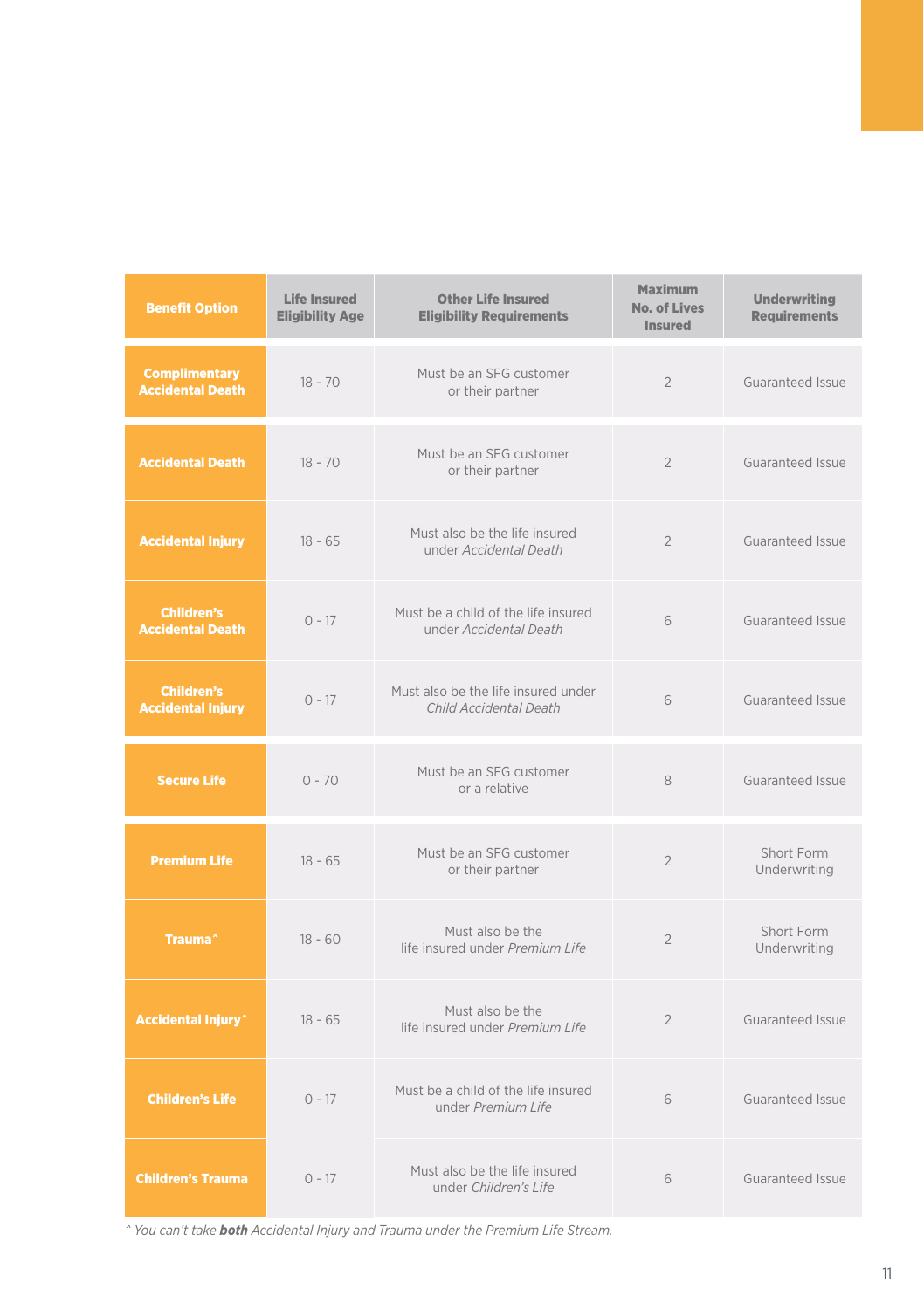# BENEFIT LEVELS

#### Determining Your Benefit Amounts

The benefit amount (sum insured) for each benefit will be the amount that you request at the time of your application. All benefit amounts must be within the minimum and maximum sums insured permitted for the requested benefit as well as meeting any other requirements specific to that benefit option. Unless stated otherwise, different sums insured may be requested for each life insured.

The minimum and maximum benefit amounts and the additional benefit amount requirements are set out in the table opposite.

#### Existing Insurances

A person may be a life insured under the same benefit option in more than one Plan. However, this is only permitted where at the date of the application the cumulative sums insured across all of the insurances held in respect of that life insured for that benefit does not exceed the maximum amount permitted for that benefit as set out in the table.

#### Changes to Benefit Amounts

After the commencement of your cover you can request any of your benefit amounts to be changed. Where you request an increase in a non-accident benefit, this change will be subject to our approval and we may require the life insured to undertake an underwriting process to help us decide.

In all cases the requested sum insured must continue to be within the minimum and maximum benefit amounts permitted and must otherwise continue to meet the requirements set out in the "Other Benefit Amount Requirements" column of the table. In certain situations, exclusions may apply to the amount of any increase that is granted (see page 31).

#### Acceleration of Benefit Payments

Where a benefit is held as a precondition to obtaining another benefit, its benefit amount will be reduced automatically following the payment of a claim under that other benefit. The situations where this will apply are set out in the "Other Comments" column of the table.

#### Automatic Indexation of Benefits

To ensure the value of your benefits is not eroded by inflation we will automatically increase the amount of all of your benefits each year by 5%. We will do this on each anniversary of the commencement of your Plan and the increase will apply for the next 12 months of cover

This is subject to the following:

- no automatic increase will be applied to the \$10,000 *Complimentary Accidental Death Cover.*
- you may reject an automatic increase in respect of any benefit within 30 days of the Plan anniversary.
- you may request not to be offered the automatic increase in future years in relation to any benefit. Acceptance of any request by you for the automatic increase to be reinstated will be at our discretion.
- any rejection of the automatic increase is subject to the cover continuing to meet the requirements set out in the "Other Benefit Amount Requirements" column of the table.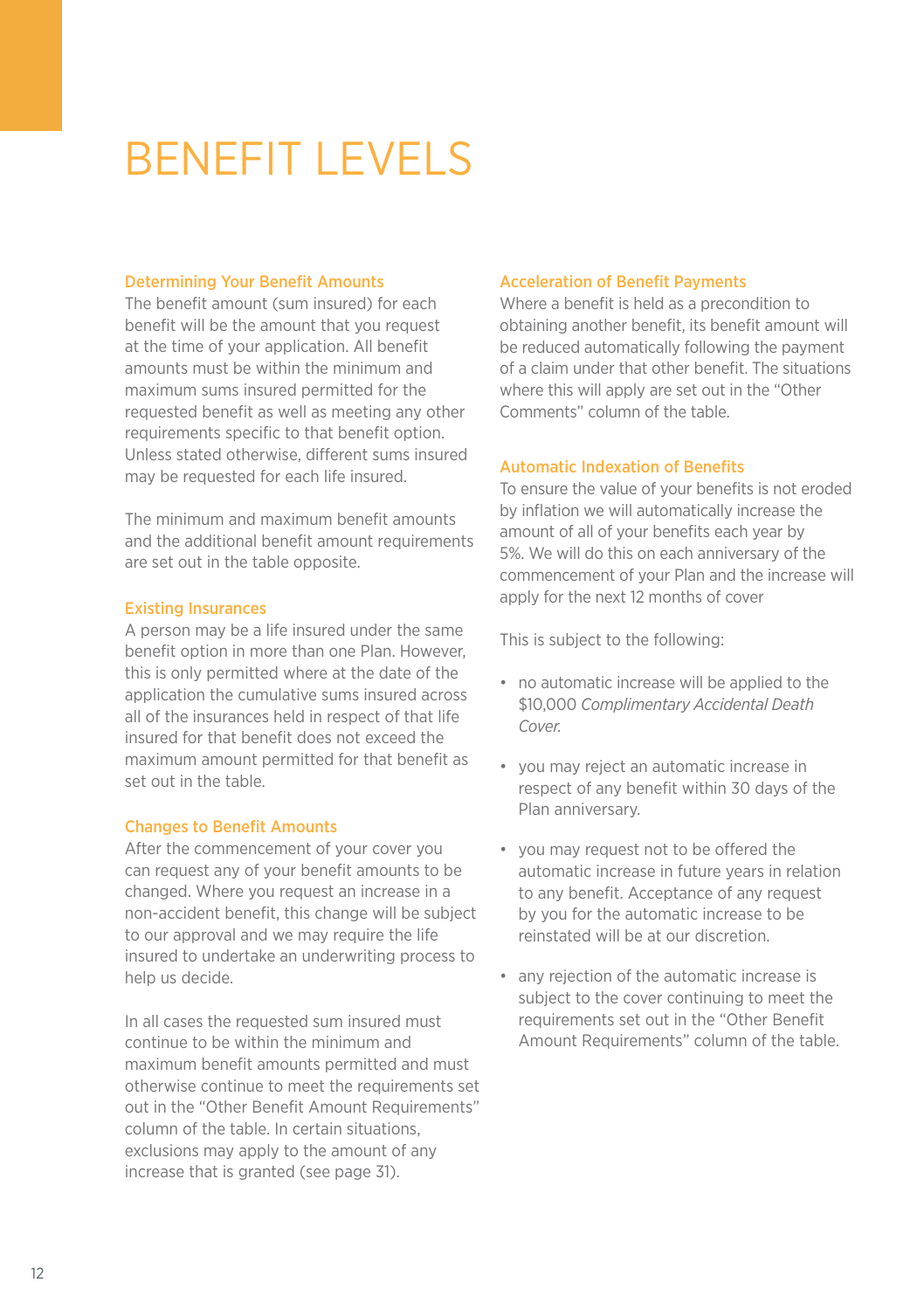| <b>Benefit Option</b>                           | Minimum<br><b>Benefit</b>          | <b>Maximum</b><br><b>Benefit</b> | <b>Other Benefit Amount</b><br><b>Requirements</b>                                      | <b>Other Comments</b>                                                                                            |
|-------------------------------------------------|------------------------------------|----------------------------------|-----------------------------------------------------------------------------------------|------------------------------------------------------------------------------------------------------------------|
| <b>Complimentary</b><br><b>Accidental Death</b> | \$10,000<br>(fixed benefit amount) |                                  |                                                                                         | No automatic increase                                                                                            |
| <b>Accidental Death</b>                         | \$50,000                           | \$500,000                        |                                                                                         | Benefit automatically reduced by<br>the amount of any "accidental<br>injury benefit" paid                        |
| <b>Accidental Injury</b>                        | \$50,000                           | \$200,000                        | Benefit amount must not exceed<br>the sum insured under<br><b>Accidental Death</b>      |                                                                                                                  |
| <b>Children's</b><br><b>Accidental Death</b>    | \$10,000                           | \$25,000                         | Benefit amount must be the same<br>for all children insured under<br>the same Plan      | Benefit automatically reduced<br>by the amount of any "children's<br>accidental injury benefit" paid             |
| <b>Children's</b><br><b>Accidental Injury</b>   | \$10,000                           | \$25,000                         | Benefit amount must be equal to<br>the sum insured under<br>Children's Accidental Death |                                                                                                                  |
| <b>Secure Life</b>                              | \$5,000                            | \$50,000                         |                                                                                         |                                                                                                                  |
| <b>Premium Life</b>                             | \$50,000                           | \$500,000                        |                                                                                         | Benefit automatically reduced<br>by the amount of any "trauma<br>benefit" or "accidental Injury<br>benefit" paid |
| <b>Trauma</b>                                   | \$50,000                           | \$500,000                        | Benefit amount must not exceed<br>the sum insured under<br>Premium Life                 |                                                                                                                  |
| <b>Accidental Injury</b>                        | \$50,000                           | \$200,000                        | Benefit amount must not exceed<br>the sum insured under<br>Premium Life                 |                                                                                                                  |
| <b>Children's Life</b>                          | \$10,000                           | \$25,000                         | Benefit amount must be the same<br>for all children insured under<br>the same Plan      | Benefit automatically reduced<br>by the amount of any "children's<br>trauma benefit" paid                        |
| <b>Children's Trauma</b>                        | \$10,000                           | \$25,000                         | Benefit amount must be equal to<br>the sum insured under<br>Children's Life             |                                                                                                                  |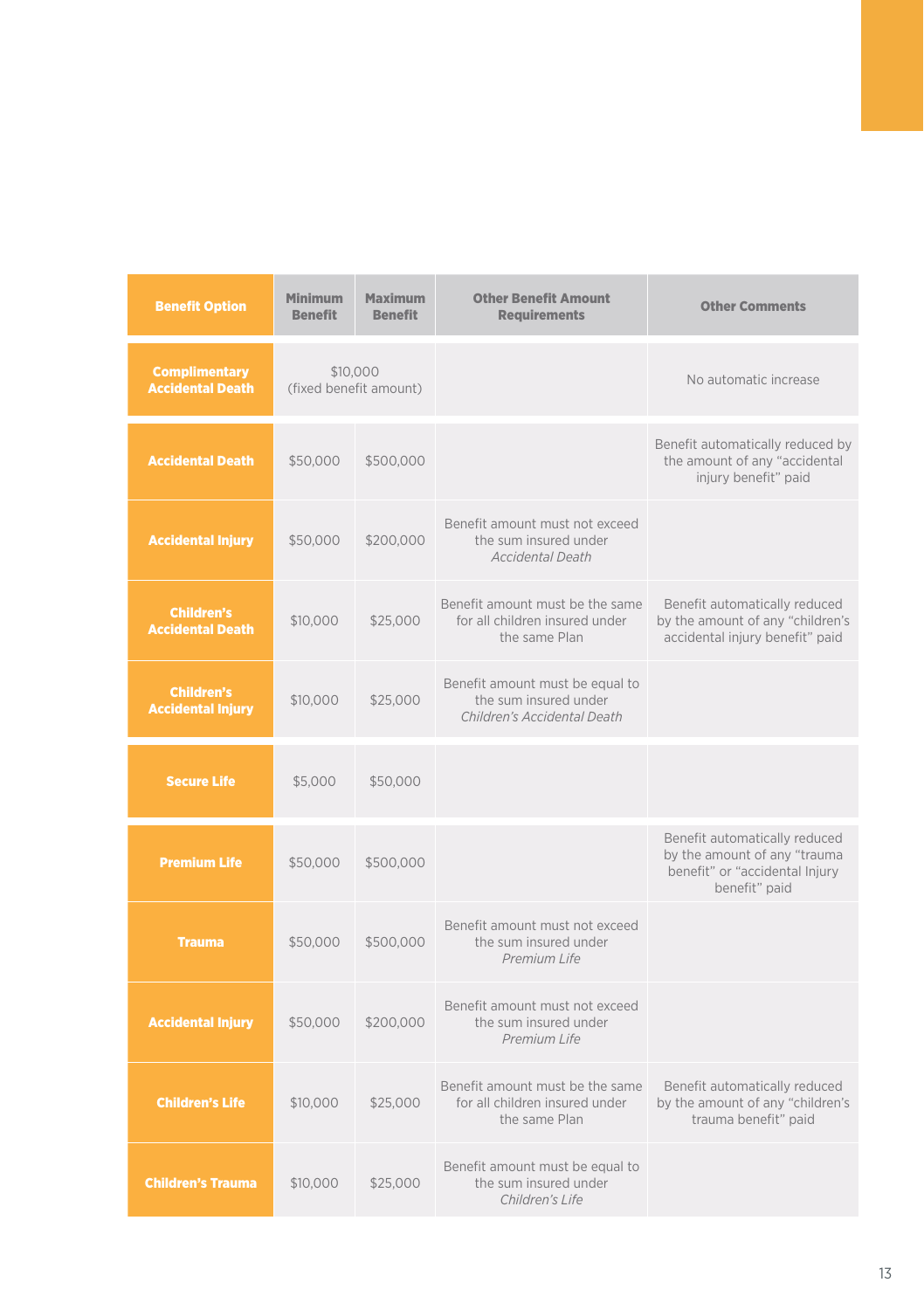### COMPLIMENTARY ACCIDENTAL DEATH COVER

*Complimentary Accidental Death Cover* provides \$10,000 cover that is payable upon death by accident occurring within the two year cover period. This cover is made available free of charge to all eligible SFG customers and their partners.

#### **Benefits**

#### Complimentary Accidental Death Benefit

We will pay the accidental death benefit where the life insured dies as a direct result of an accident within two years of the commencement of cover, provided that death occurs within 90 days of the accident.

#### Benefit Payable

The benefit payable is \$10,000 and this will be paid as a lump sum. The automatic annual increase will not apply to this benefit amount.

#### Benefit Limits

We will not pay more than one complimentary accidental death benefit in respect of any one life insured.

#### Premiums

This cover is provided free of charge and there is no premium payable.

#### Exclusions

We will not pay the benefit if the accident that resulted in the life insured's death occurred before the commencement of the cover. Additionally, we will not pay the benefit if the life insured's death is a direct or indirect result of:

- self-inflicted injury
- criminal activity
- aerial activity
- motorised sport
- war or terrorism
- alcohol or drugs

• specific occupational tasks

*The full wording of each of these exclusions is set out on page 44.*

#### Termination of Cover

In addition to the circumstances set out in "When Cover Ends" on page 34, the cover for this benefit option will automatically terminate on the second anniversary of the commencement date of the cover.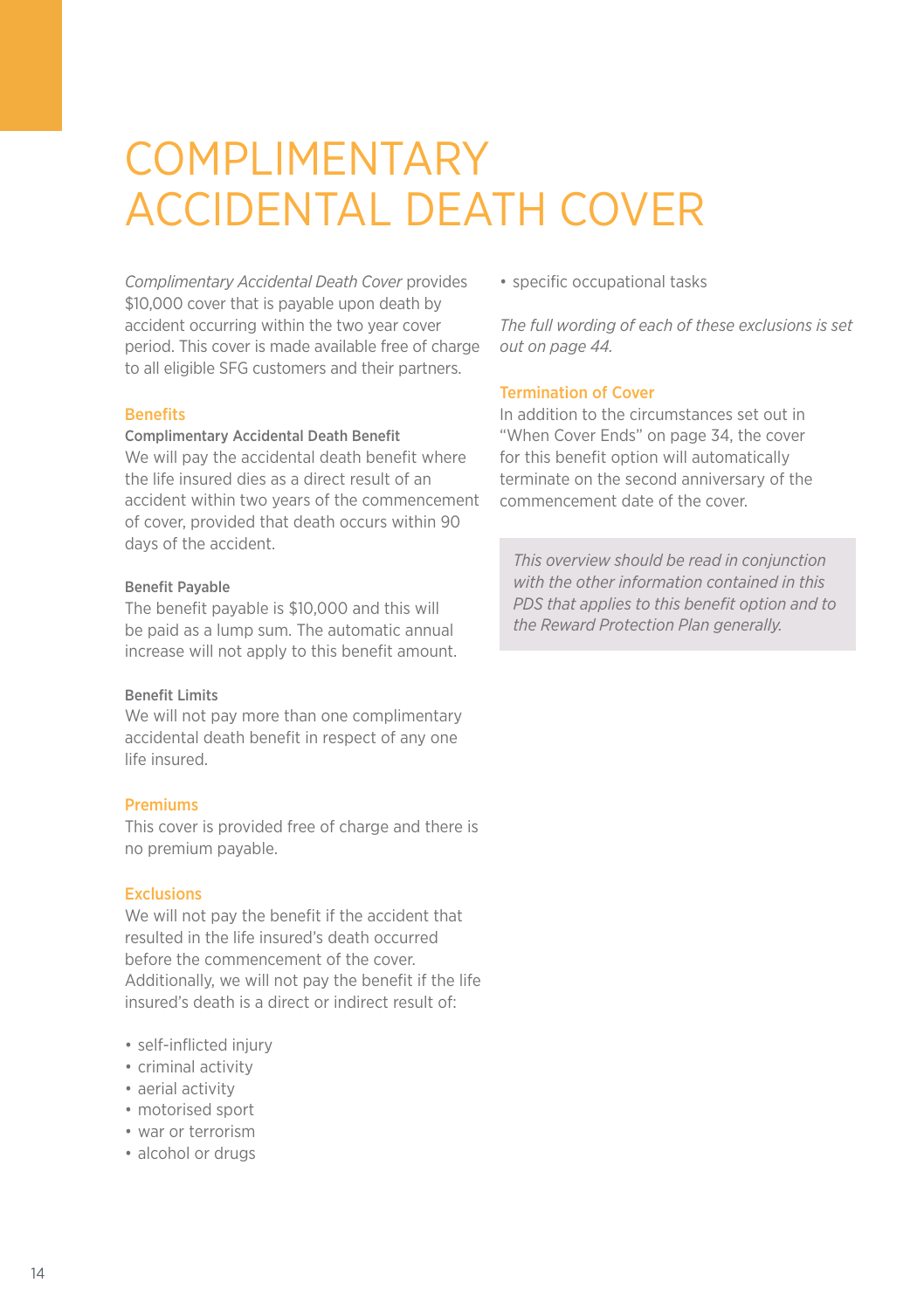### ACCIDENTAL DEATH COVER

*Accidental Death Cover* provides cover of up to \$500,000 that is payable upon death by accident.

#### **Benefits**

#### Accidental Death Benefit

We will pay the accidental death benefit where the life insured dies as a direct result of an accident, provided that death occurs within 90 days of the accident.

#### Benefit Payable

The benefit payable is the amount of the sum insured that applies on the date of death and this will be paid as a lump sum.

#### Benefit Amount and Limits

The maximum aggregate sum insured that may be provided for all accidental death benefits provided by *Accidental Death Cover* on an individual life insured is \$500,000, irrespective of the number of insurances held in respect of that person. Sums insured over the maximum amount are permitted where it occurs as the result of an automatic annual increase.

Where *Accidental Death Cover* is held as a precondition to obtaining *Accidental Injury Cover*, the sum insured for this benefit will be automatically reduced by the amount of any "accidental injury benefit" paid under *Accidental Injury Cover*.

#### Exclusions

We will not pay the benefit if the accident that resulted in the life insured's death occurred before the commencement of the cover. Additionally, we will not pay the benefit if the life insured's death is a direct or indirect result of:

- self-inflicted injury
- criminal activity
- aerial activity
- motorised sport
- war or terrorism
- alcohol or drugs

• specific occupational tasks

*The full wording of each of these exclusions is set out on page 44.*

#### Termination of Cover

In addition to the circumstances set out in "When Cover Ends" on page 34, the cover for this benefit option will automatically terminate:

- on the anniversary date immediately following the life insured's 75th birthday; or
- upon the sum insured for this benefit option being reduced to "nil" as a result of the payment of the "accidental injury benefit" under *Accidental Injury Cover* . That will only occur where the "accidental injury benefit" paid is equal to the sum insured for this benefit.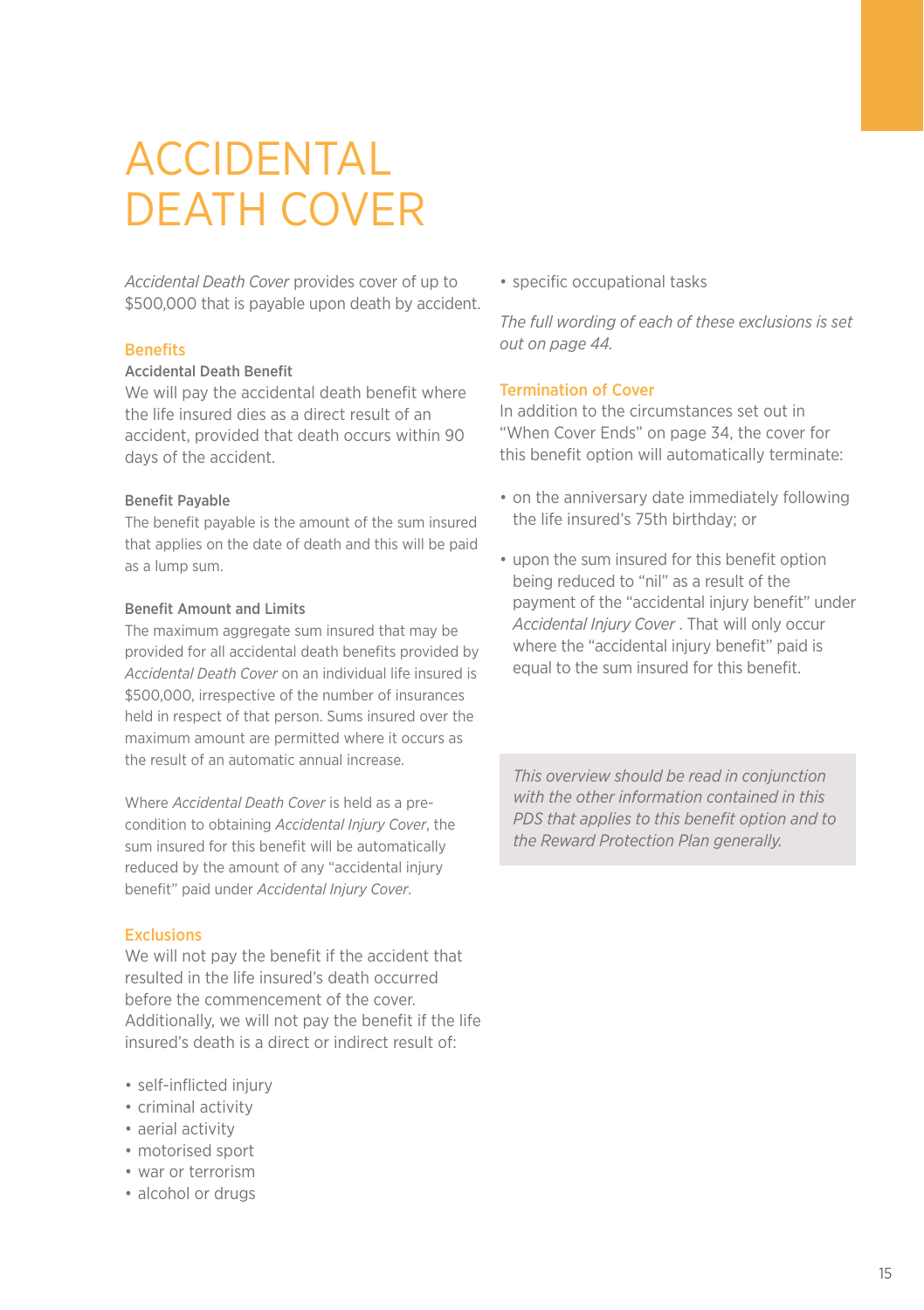### ACCIDENTAL INJURY COVER

*Accidental Injury Cover* provides cover of up to \$200,000 that is payable upon the occurrence of any one of 10 specified injuries suffered as a result of an accident.

Cover can only be obtained for this benefit option where you also have in-force cover in respect of the same life insured under either *Accidental Death Cover* or *Premium Life Cover.*

#### **Benefits**

#### Accidental Injury Benefit

We will pay the accidental injury benefit where the life insured suffers any one of the following injuries as a direct result of an accident:

- Blindness
- Broken Bone\*^
- Burns
- Coma
- Loss of Hearing
- Loss of Independent Existence
- Loss of Speech
- Loss of Use of Limbs
- Major Head Trauma
- Paralysis

An accidental injury benefit is a once only benefit<sup>^</sup> and is only payable where the injury suffered by the life insured meets the definition of the relevant injury.

*The full definitions of these insured injuries are set out on pages 40 to 43.*

*\* 3 month exclusion applies (see below)*

*^ Broken Bone only applies to limited serious fractures and pays a partial benefit for a maximum of 3 claims (see below)*

#### Benefit Payable

Other than for a Broken Bone, the benefit payable is the amount of the sum insured that applies on the date of the injury and this will be paid as a lump sum. The payment of this benefit is an automatic acceleration of either the

"accidental death benefit" payable in respect of the life insured under *Accidental Death Cover* or the "death benefit" payable under *Premium Life Cover* (as applicable to the benefit type held as a pre-condition to obtaining this cover).

#### Benefit Amount and Limits

The maximum aggregate sum insured that may be provided for all accidental injury benefits provided by *Accidental Injury Cover* on an individual life insured is \$200,000, irrespective of the number of insurances held in respect of that person. Sums insured over the maximum amount are permitted where it occurs as the result of an automatic annual increase.

The sum insured provided under *Accidental Injury Cover* must not exceed the sum insured provided for the life insured under *Accidental Death Cover* or the sum insured under *Premium Life Cover* (as applicable to the benefit option held as a pre-condition to obtaining this cover).

#### Broken Bone Benefit

The amount of the benefit payable for a Broken Bone is 10% of the sum insured at the date the life insured suffered from the Broken Bone, capped at either \$5,000, \$10,000 or \$20,000 depending upon the fracture suffered (see further the definition of Broken Bone on page 41). Following payment of a benefit for a Broken Bone, the cover will continue with the sum insured being automatically reduced by the amount of the benefit paid for the Broken Bone.

The following additional rules will apply to a claim for a Broken Bone:

- you can claim a maximum of three benefits for a Broken Bone, after which time cover for a Broken Bone will no longer be available under this benefit option.
- only one benefit for a Broken Bone will be paid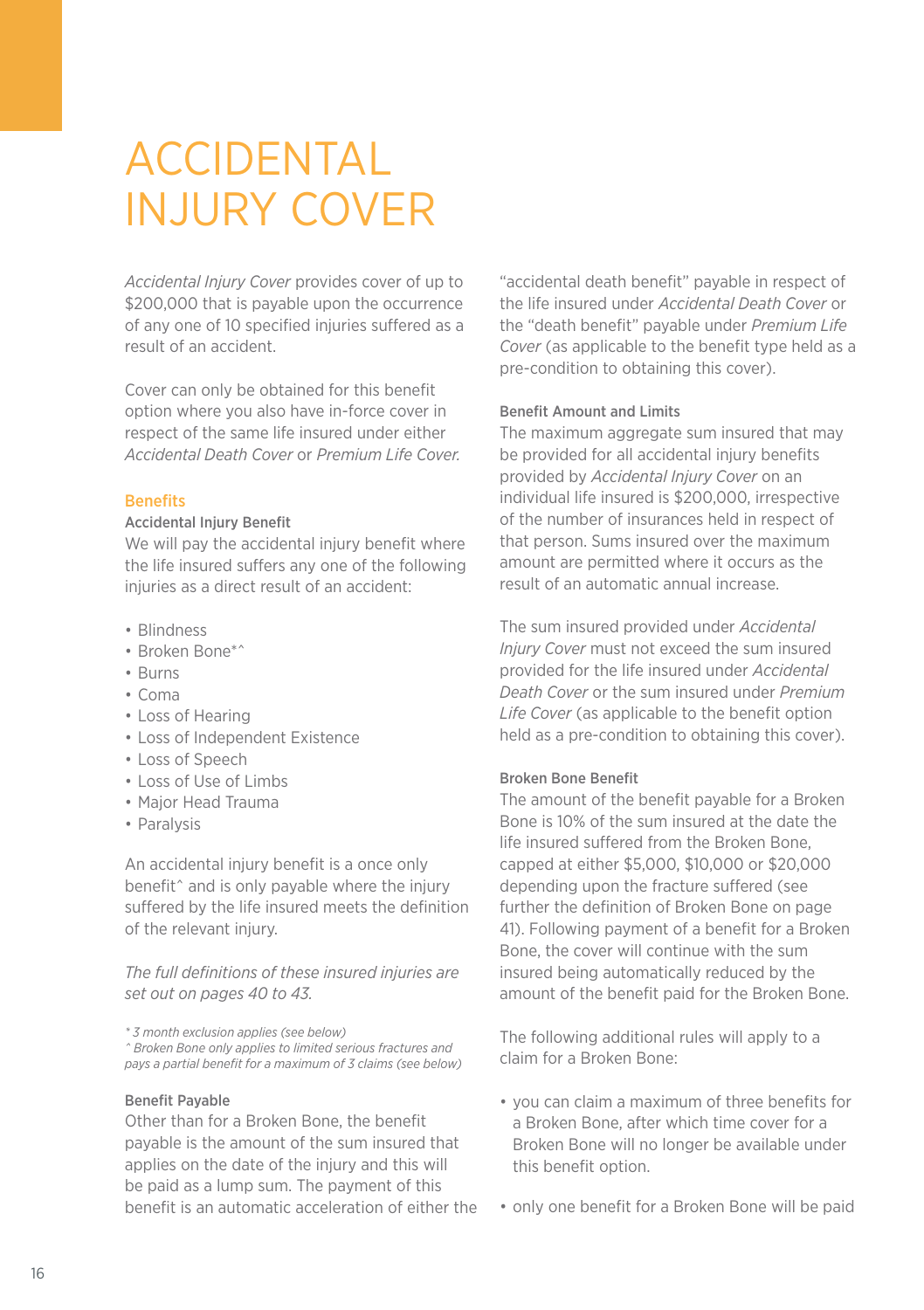where more than one Broken Bone arises from the accident or a series of related accidents, being the higher benefit amount. This applies whether or not they are different bones and whether or not they occurred simultaneously.

• a subsequent claim for a Broken Bone will only be paid where it is new and unrelated to the accident or the series of related accidents which gave rise to a previously paid claim for a Broken Bone.

#### Exclusions

We will not pay the benefit if the accident that resulted in the life insured's Broken Bone occurred before the date 3 months after the commencement of cover. For the remaining insured injuries, we will not pay the benefit if the accident that resulted in the life insured's injury occurred before the commencement date.

Additionally, we will not pay the benefit if the life insured's injury is a direct or indirect result of:

- self-inflicted injury
- criminal activity
- aerial activity
- motorised sport
- war or terrorism
- alcohol or drugs
- specific occupational tasks

*The full wording of each of these exclusions is set out on page 44.*

#### Termination of Cover

In addition to the circumstances set out in "When Cover Ends" on page 34, the cover for this benefit option will automatically terminate:

- on the anniversary date immediately following the life insured's 75th birthday;
- upon the termination of any *Accidental Death Cover* or *Premium Life Cover* held as a

pre-condition to obtaining this cover; or

• upon payment of the accidental injury benefit (other than for a Broken Bone).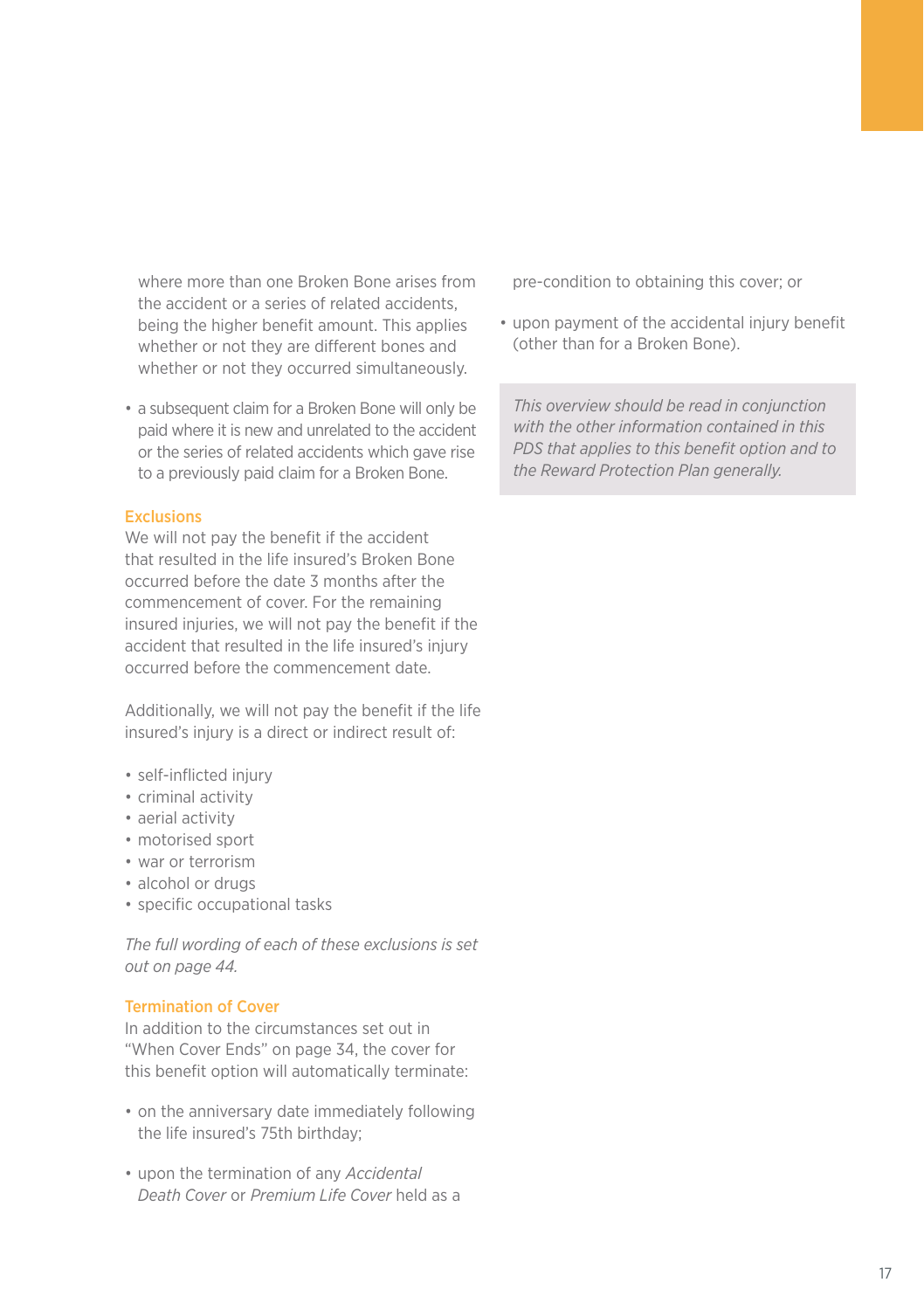### Children's Accidental DEATH COVER

*Children's Accidental Death Cover* provides cover of up to \$25,000 that is payable upon death by accident.

Cover can only be obtained for this benefit option where:

- you also have in-force cover under *Accidental Death Cover*;
- the life insured under that *Accidental Death Cover* is the parent of the life insured; and
- the cover provided by both this benefit option and *Accidental Death Cover* are within the same Plan.

#### **Benefits**

#### Children's Accidental Death Benefit

We will pay the children's accidental death benefit where the life insured dies as a direct result of an accident, provided that death occurs within 90 days of the accident.

#### Benefit Payable

The benefit payable is the amount of the sum insured that applies on the date of death and this will be paid as a lump sum.

#### Benefit Amounts and Limits

Where you have obtained insurance cover under *Children's Accidental Death Cover* on more than one life insured under the same Plan, the sum insured provided in respect of each life insured must be the same.

The maximum aggregate sum insured that may be provided for all children's accidental death benefits provided by *Children's Accidental Death Cover* on an individual life insured is \$25,000, irrespective of the number of insurances held in respect of that person. Sums insured over the maximum amount are permitted where it occurs as the result of an automatic annual increase.

Where *Children's Accidental Death Cover* is held as a pre-condition to obtaining *Children's Accidental*

*Injury Cover,* the sum insured for this benefit will be automatically reduced by the amount of any "children's accidental injury benefit" paid under *Children's Accidental Injury Cover*.

#### Exclusions

We will not pay the benefit if the accident that resulted in the life insured's death occurred before the commencement date. Additionally, we will not pay the benefit if the life insured's death is a direct or indirect result of:

- self-inflicted injury
- aerial activity
- motorised sport
- war or terrorism
- alcohol or drugs
- intentional act by carer

*The full wording of each of these exclusions is set out on page 44.*

#### Termination of Cover

In addition to the circumstances set out in "When Cover Ends" on page 34, the cover for this benefit option will automatically terminate:

- on the anniversary date immediately following the life insured's 18th birthday;
- upon the termination of any *Accidental Death Cover* that was held as a pre-condition to obtaining this cover; or
- upon the sum insured for this benefit option being reduced to "nil" as a result of the payment of the "children's accidental injury benefit" under *Children's Accidental Injury Cover.*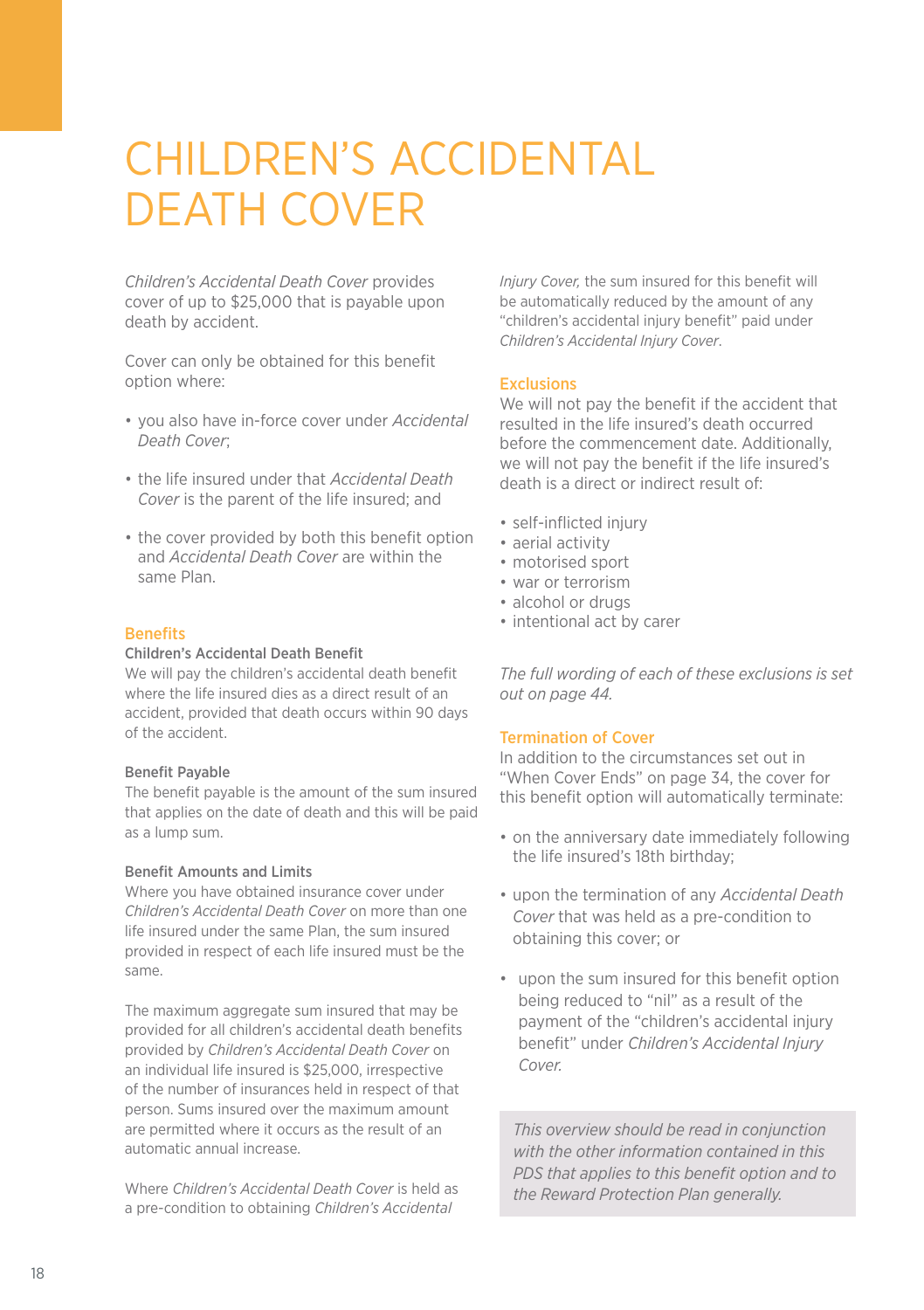### CHILDREN'S ACCIDENTAL INJURY COVER

*Children's Accidental Injury Cover* provides cover of up to \$25,000 that is payable upon the occurrence of any one of 9 specified injuries suffered as a result of an accident.

Cover can only be obtained for this benefit option where you also have in-force cover in respect of the same life insured under *Children's Accidental Death Cover*.

#### **Benefits**

#### Children's Accidental Injury Benefit

We will pay the children's accidental injury benefit where the life insured suffers any one of the following injuries as a direct result of an accident:

- Blindness
- Broken Bone\*^
- Burns
- Coma
- Loss of Hearing
- Loss of Speech
- Loss of Use of Limbs
- Major Head Trauma
- Paralysis

A children's accidental injury benefit is a once only benefit^ and is only payable where the injury suffered by the life insured meets the definition of the relevant injury.

*The full definitions of these insured injuries are set out on pages 40 to 43.*

*\* 3 month exclusion applies (see below)*

*^ Broken Bone only applies to limited serious fractures and pays* 

*a partial benefit for a maximum of 3 claims (see below)*

#### Benefit Payable

Other than for a Broken Bone, the benefit payable is the amount of the sum insured that applies on the date of the life insured's injury and this will be paid as a lump sum. The payment of this benefit is an automatic acceleration of the "children's accidental death benefit" payable in respect of the life insured under *Children's Accidental Death Cover*

#### Benefit Amount and Limits

The maximum aggregate sum insured that may be provided for all children's accidental injury benefits provided by *Children's Accidental Injury Cover* on an individual life insured is \$25,000, irrespective of the number of insurances held in respect of that person. Sums insured over the maximum amount are permitted where it occurs as the result of an automatic annual increase.

The sum insured provided under *Children's Accidental Injury Cover* must be equal to the sum insured provided for the life insured under *Children's Accidental Death Cover.*

#### Broken Bone Benefit

The amount of the benefit payable for a Broken Bone is 10% of the sum insured at the date the life insured suffered from the Broken Bone. Following payment of a benefit for a Broken Bone, the cover will continue with the sum insured being automatically reduced by the amount of the benefit paid for the Broken Bone.

The following additional rules will apply to a claim for a Broken Bone:

- you can claim a maximum of three benefits for a Broken Bone, after which time cover for a Broken Bone will no longer be available under this benefit option.
- only one benefit for a Broken Bone will be paid where more than one Broken Bone arises from the accident or a series of related accidents, being the higher benefit amount. This applies whether or not they are different bones and whether or not they occurred simultaneously.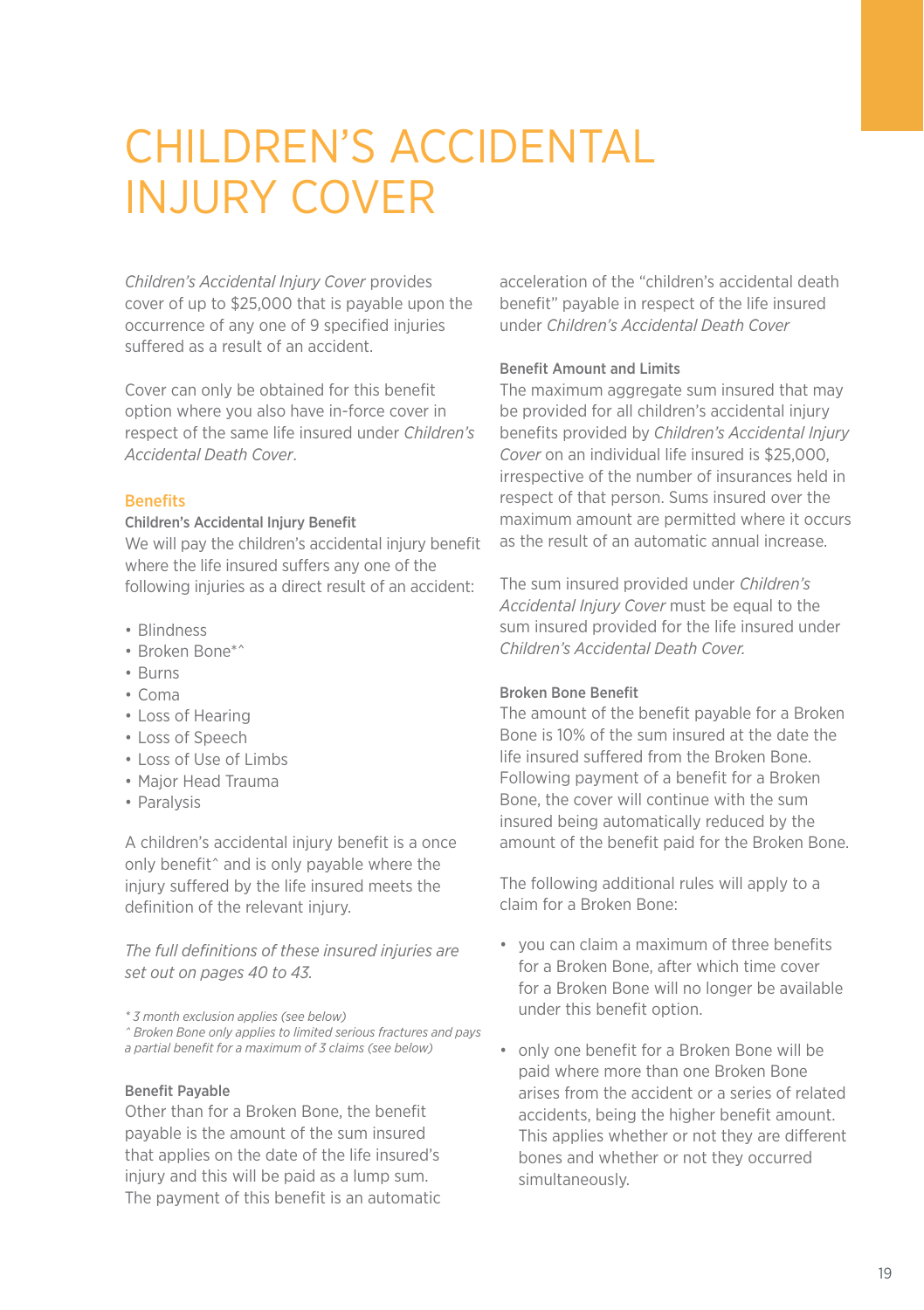• a subsequent claim for a Broken Bone will only be paid where it is new and unrelated to the accident or the series of related accidents which gave rise to a previously paid claim for a Broken Bone.

#### **Exclusions**

We will not pay the benefit if the accident that resulted in the life insured's Broken Bone occurred before the date 3 months after the commencement of cover. For the remaining insured injuries, we will not pay the benefit if the accident that resulted in the life insured's injury occurred before the commencement date.

Additionally, we will not pay the benefit if the life insured's injury is a direct or indirect result of:

- self-inflicted injury
- aerial activity
- motorised sport
- war or terrorism
- alcohol or drugs
- intentional act by carer

*The full wording of each of these exclusions is set out on page 44.*

#### Termination of Cover

In addition to the circumstances set out in "When Cover Ends" on page 34, the cover for this benefit option will automatically terminate:

- on the anniversary date immediately following the life insured's 18th birthday;
- upon the termination of any *Children's Accidental Death Cover* that was held as a pre-condition to obtaining this cover; or
- upon payment of the children's accidental injury benefit (other than for a Broken Bone).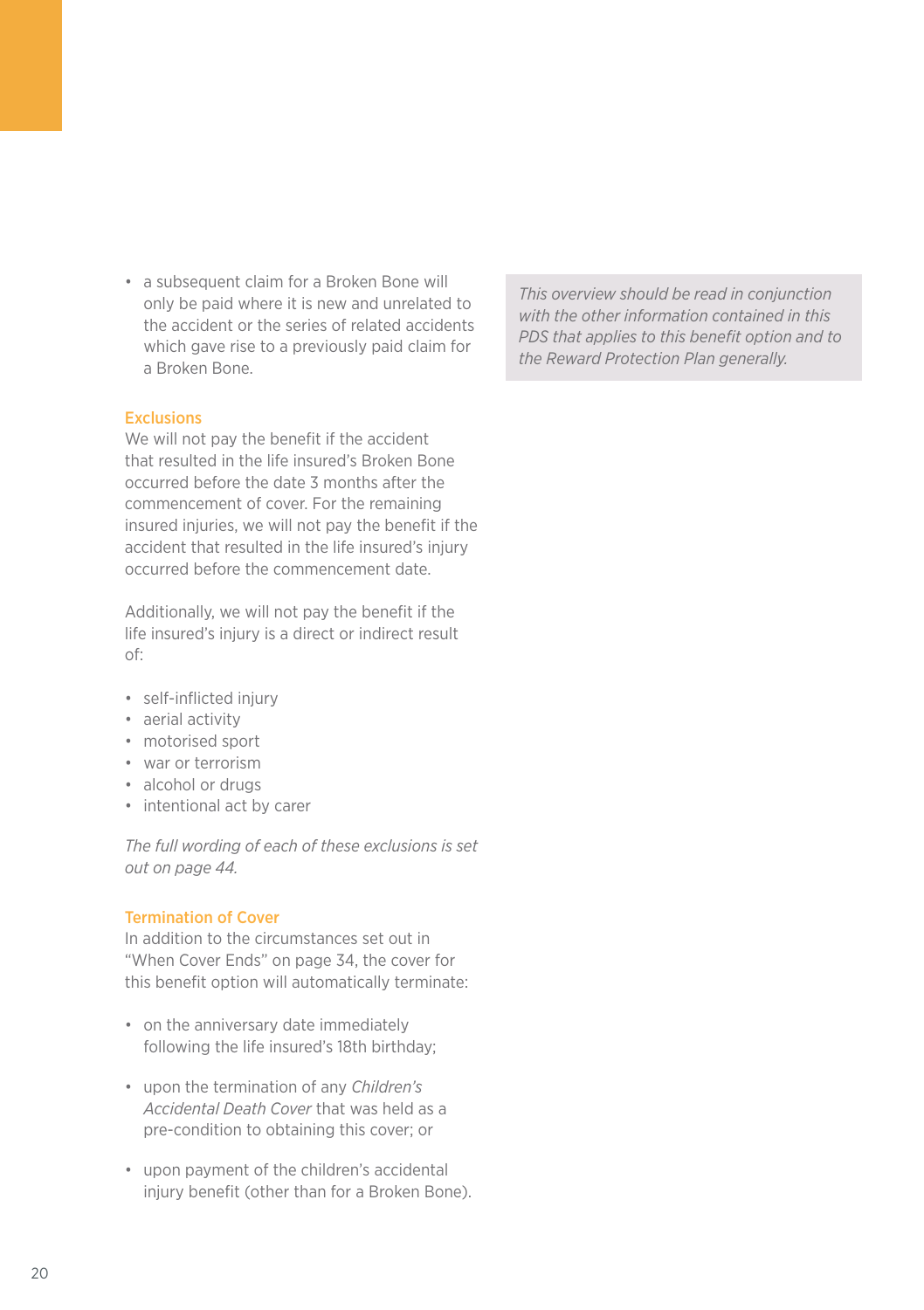### **SECURE** LIFE COVER

*Secure Life Cover* provides cover of up to \$50,000 that is payable upon death, although this cover is limited to death by accident protection in the first two years.

Two unique features of this benefit option are the "cashback" payable to you at the expiry date of the cover and the double benefit for death occurring whilst travelling overseas should this occur within 3 months of leaving Australia.

#### **Benefits**

#### Death Benefit

*First 2 Years:* We will pay the death benefit where the life insured dies as a direct result of an accident within two years of the commencement of cover, provided that death occurs within 90 days of the accident.

*After Year 2:* We will pay the death benefit where the life insured dies more than two years after the commencement of cover.

The accidental death limitation for death occurring within two years of the commencement of cover may be waived or reduced by us at our discretion.

#### Benefit Payable

The benefit payable is the amount of the sum insured that applies on the date of death and this will be paid as a lump sum. However, we will pay **double** the amount of the sum insured where the life insured dies while travelling outside of Australia, provided that at the time of death the life insured had not been outside of Australia for a continuous period of 3 months or longer.

#### Benefit Amount and Limits

The maximum aggregate sum insured that may be provided for all death benefits provided by *Secure Life Cover* on an individual life insured is \$50,000, irrespective of the number of insurances held in respect of that person. Sums insured over the maximum amount are permitted where it occurs as the result of an automatic annual increase.

#### Exclusions

We will not pay the benefit if the accident that resulted in the life insured's death occurred before the commencement date. Additionally, we will not pay the benefit if the life insured's death is a direct or indirect result of:

- suicide within 2 years of commencement
- criminal activity
- war or terrorism
- alcohol and drugs

*The full wording of each of these exclusions is set out on page 44.*

#### Termination of Cover

In addition to the circumstances set out in "When Cover Ends" on page 34, the cover for this benefit option will automatically terminate on the anniversary date immediately following the life insured's 75th birthday. For the purpose of the cashback payment this will be the "expiry date".

#### Cashback Payment

We will make a cashback payment to you at the expiry date of this benefit option that is equal to 2% of the sum insured for each and every year that the cover had been in-force.

The cashback payment is calculated as follows:

- we will determine the sum insured for *Secure Life Cover* for each and every annual period of cover for which the cover had been in-force. Where the sum insured changed within an annual period of cover, the sum insured for that annual period of cover will be adjusted proportionally based upon the number of days in that annual period of cover that each sum insured applied.
- we will then take 2% of each of the sum insureds calculated above and add these amounts together to determine the amount of the cashback payment.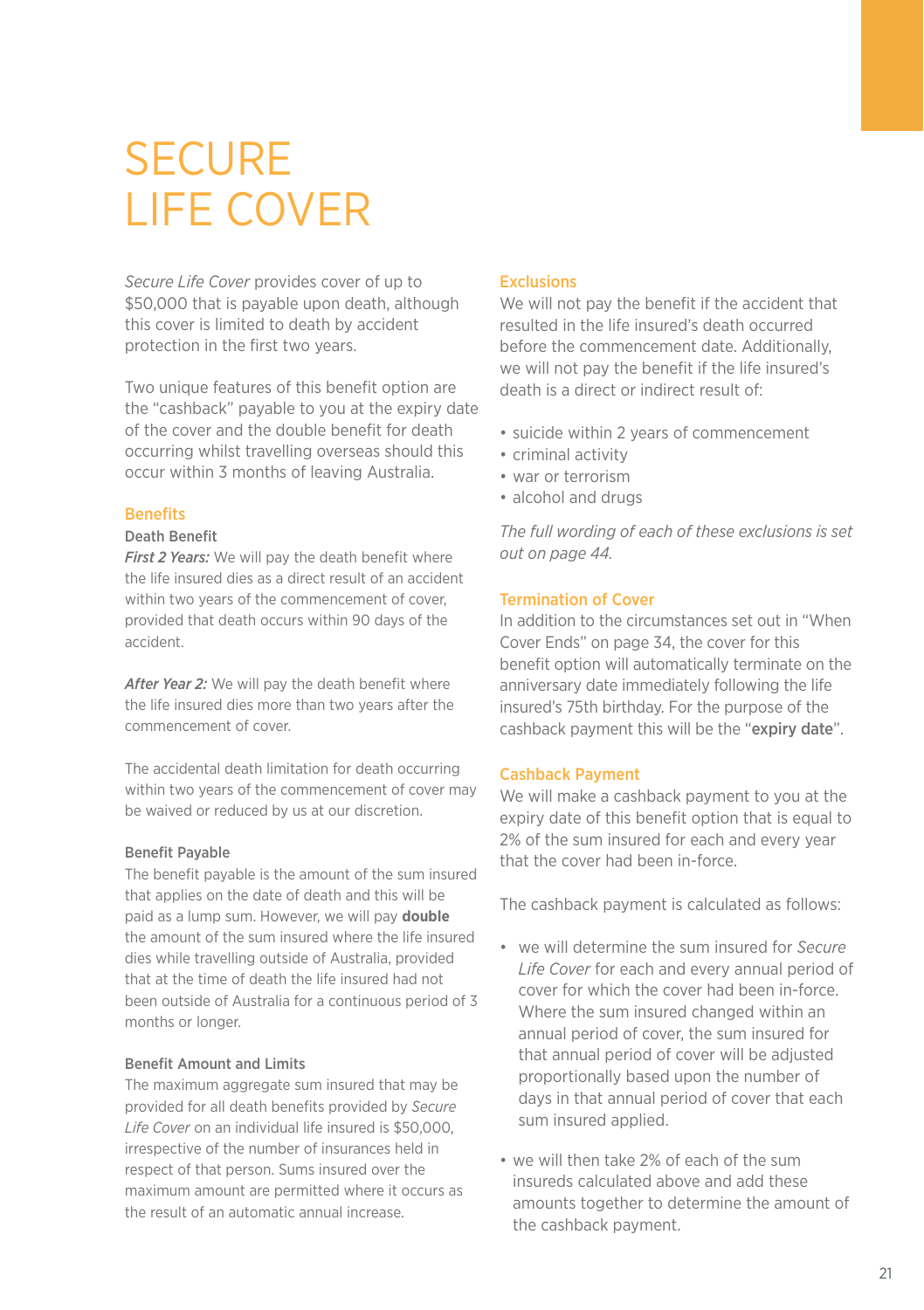*(For example, the cashback payment is 2% of the sum insured in year 1, plus 2% of the sum insured in year 2, plus 2% of the sum insured in year 3, plus 2% for each and every year of cover until the expiry date).*

The cashback payment is payable as a lump sum and is only payable where:

- the insurance in respect of the life insured was in-force at the expiry date; and
- no premiums were unpaid on that insurance at the expiry date.

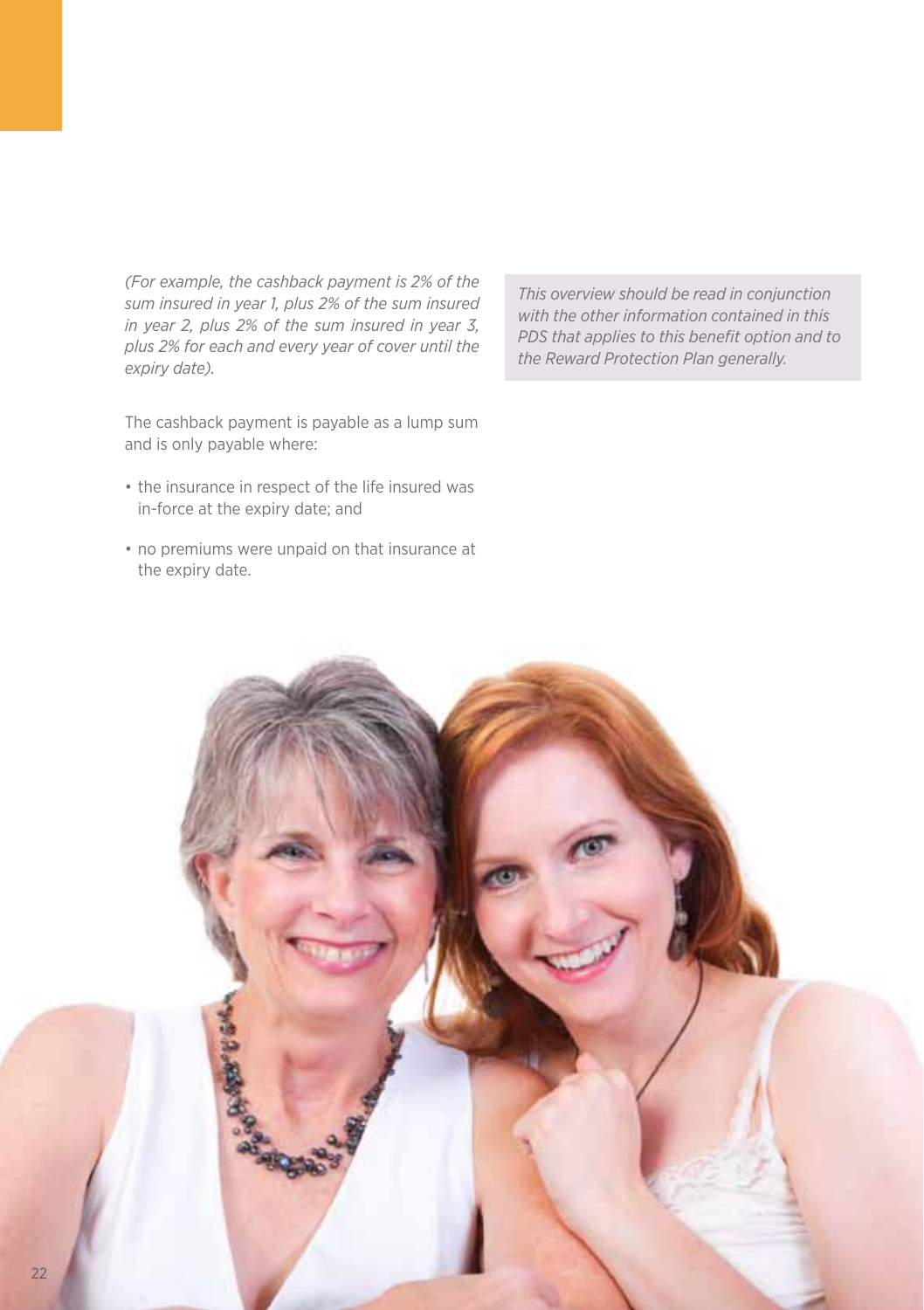### PREMIUM LIFE COVER

*Premium Life Cover* provides cover for up to \$500,000 that is payable upon death.

#### **Benefits**

#### Death Benefit

We will pay the death benefit where the life insured dies.

#### Benefit Payable

The benefit payable is the amount of the sum insured that applies on the date of the life insured's death and this will be paid as a lump sum.

#### Benefit Amount and Limits

The maximum aggregate sum insured that may be provided for all death benefits provided by *Premium Life Cover* on an individual life insured is \$500,000, irrespective of the number of insurances held in respect of that person. Sums insured over the maximum amount are permitted where it occurs as the result of an automatic annual increase.

Where *Premium Life Cover* is held as a precondition to obtaining either *Trauma Cover* or *Accidental Injury Cover*, the sum insured for this benefit will be automatically reduced by the amount of any "trauma benefit" paid under *Trauma Cover* or any "accidental injury benefit" paid under *Accidental Injury Cover.*

#### Exclusions

We will not pay the benefit if the life insured's death is a direct or indirect result of:

- suicide with 13 months of commencement
- criminal activity
- aerial activity
- motorised sport
- war or terrorism
- alcohol and drugs

• specific occupational tasks

*The full wording of each of these exclusions is set out on page 44.*

#### Termination of Cover

In addition to the circumstances set out in "When Cover Ends" on page 34, the cover for this benefit option will automatically terminate:

- on the anniversary date immediately following the life insured's 75th birthday; or
- upon the sum insured for this benefit option being reduced to "nil" as a result of the payment of either the "trauma benefit" under *Trauma Cover* or the "accidental injury benefit" under *Accidental Injury Cover*. That will only occur where the "trauma benefit" or "accidental injury benefit" paid is equal to the sum insured for this benefit.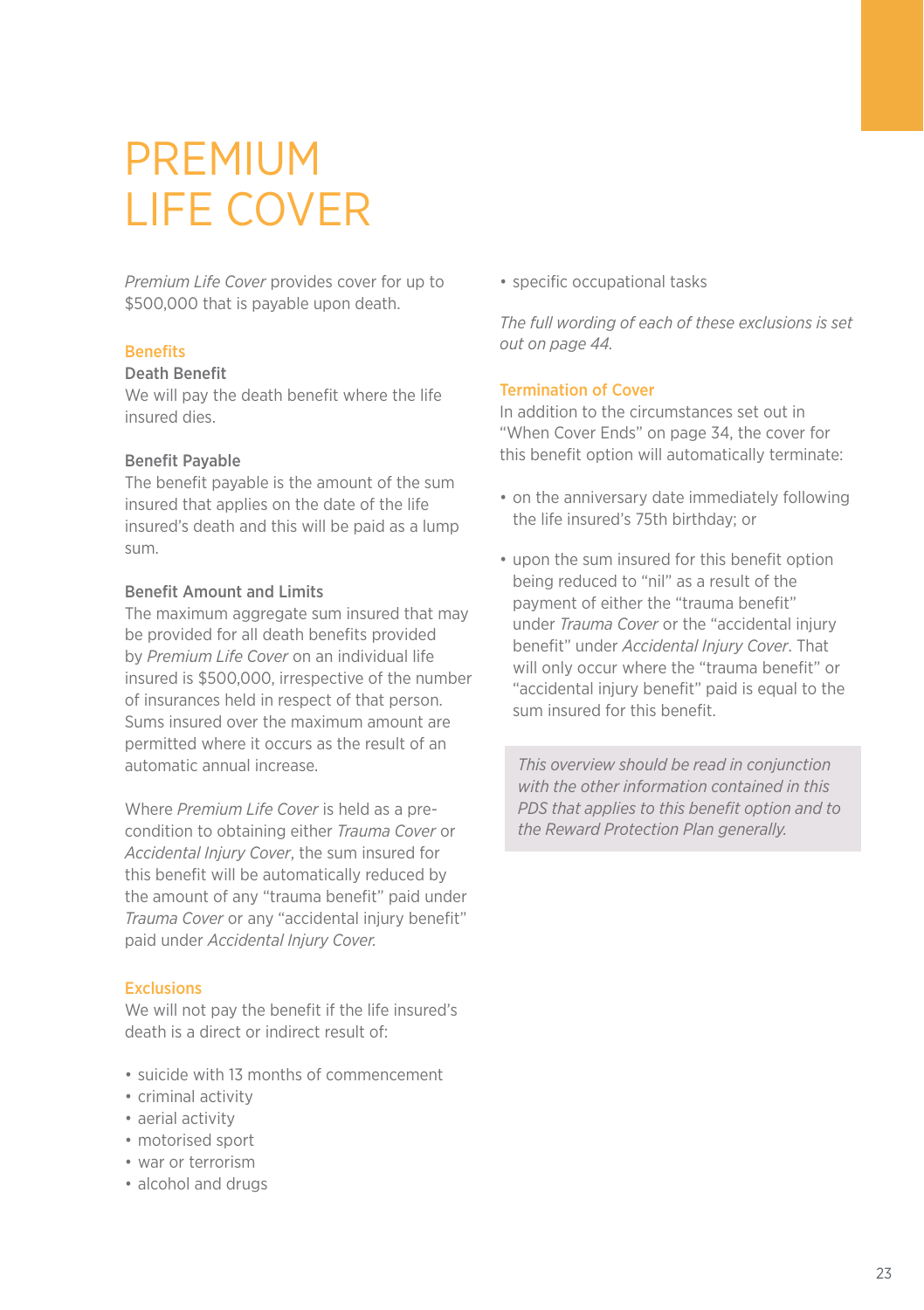### TRAUMA COVER

*Trauma Cover* provides cover for up to \$500,000 that is payable upon the occurrence of any one of the 17 specified medical conditions or injuries*.* 

Cover can only be obtained for this benefit option where you also have in-force cover in respect of the same life insured under *Premium Life Cover.*

#### **Benefits**

#### Trauma Benefit

We will pay the trauma benefit where the life insured first suffers any one of the following insured conditions:

- Blindness
- Broken Bone\**^*
- Burns
- Bypass Surgery\*
- Cancer\*
- Coma
- Heart Attack \*
- Kidney Failure\*
- Loss of Hearing
- Loss of Independent Existence
- Loss of Speech
- Loss of Use of Limbs
- Major Head Trauma
- Multiple Sclerosis\*
- Paralysis
- Pneumonectomy
- Stroke\*

A trauma benefit is a once only benefit^ and is only payable where the condition suffered by the life insured meets the definition of the relevant insured condition. *The full definitions of these insured conditions are set out on pages 40 to 43.*

*\* 3 month exclusion applies (see below)*

*^ Broken Bone only applies to limited serious fractures and pays a partial benefit for a maximum of 3 claims (see below)*

#### Benefit Payable

Other than for a Broken Bone, the benefit payable is the amount of the sum insured that applies on the date the life insured first suffers from the insured condition and this will be paid as a lump sum. The payment of this benefit is an automatic acceleration of the "death benefit" payable in respect of the life insured under *Premium Life Cover.*

#### Benefit Amounts and Limits

The maximum aggregate sum insured that may be provided for all trauma benefits provided by *Trauma Cover* on an individual life insured is \$500,000, irrespective of the number of insurances held in respect of that person. Sums insured over the maximum amount are permitted where it occurs as the result of an automatic annual increase.

The sum insured provided under *Trauma Cover*  must not exceed the sum insured provided for the life insured under *Premium Life Cover.*

#### Broken Bone Benefit

The amount of the benefit payable for a Broken Bone is 10% of the sum insured at the date the life insured suffered from the Broken Bone, capped at either \$5,000, \$10,000 or \$20,000 depending upon the fracture suffered (see further the definition of Broken Bone on page 41). Following payment of a benefit for a Broken Bone, the cover will continue with the sum insured being automatically reduced by the amount of the benefit paid for the Broken Bone.

The following additional rules will apply to a claim for a Broken Bone:

• you can claim a maximum of three benefits for a Broken Bone, after which time cover for a Broken Bone will no longer be available under this benefit option.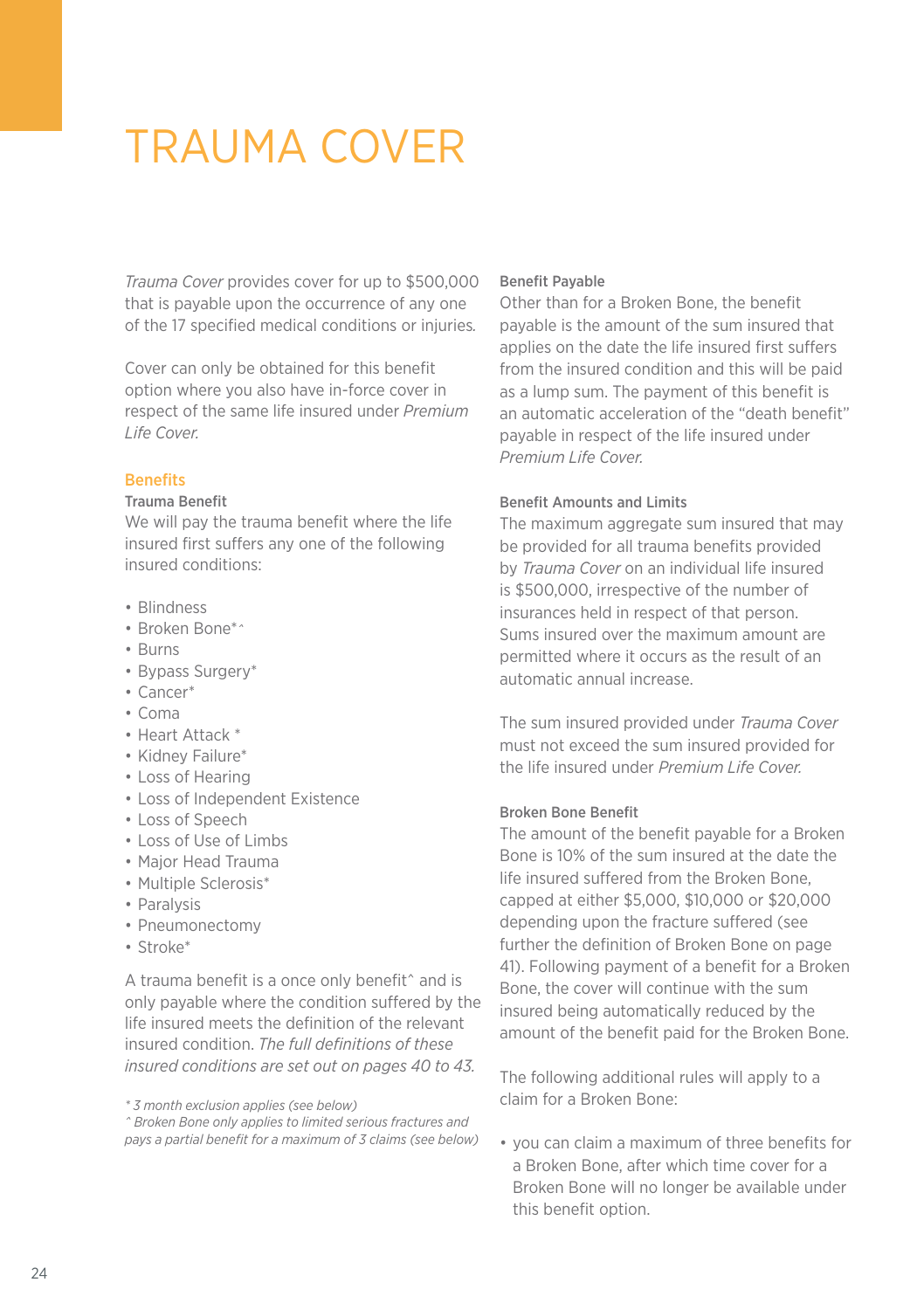- only one benefit for a Broken Bone will be paid where more than one Broken Bone arises from the one event or a series of related events, being the higher benefit amount. This applies whether or not they are different bones and whether or not they occurred simultaneously.
- a subsequent claim for a Broken Bone will only be paid where it is new and unrelated to the event or a series of related events which gave rise to a previously paid claim for a Broken Bone.

#### Exclusions

We will not pay the benefit if the insured condition of Cancer, Broken Bone, Bypass Surgery, Kidney Failure, Heart Attack, Multiple Sclerosis or Stroke first occurred before the date 3 months after the commencement of cover or if the insured condition (for the remaining insured conditions) first occurred before the commencement of cover. Where this occurs we will never pay a benefit for that insured condition even if the life insured suffers from it again. unless it is a new and unrelated occurrence of the insured condition.

Additionally, we will not pay the benefit if the event giving rise to the insured condition is a direct or indirect result of:

- self-inflicted injury
- criminal activity
- aerial activity
- motorised sport
- war or terrorism
- alcohol or drugs
- specific occupational tasks

*The full wording of each of these exclusions is set out on page 44.*

#### Termination of Cover

In addition to the circumstances set out in "When Cover Ends" on page 34, the cover for this benefit option will automatically terminate:

- on the anniversary date immediately following the life insured's 65th birthday;
- upon the termination of any *Premium Life Cover* held as a pre-condition to obtaining this cover; or
- upon payment of the trauma benefit (other than for a Broken Bone).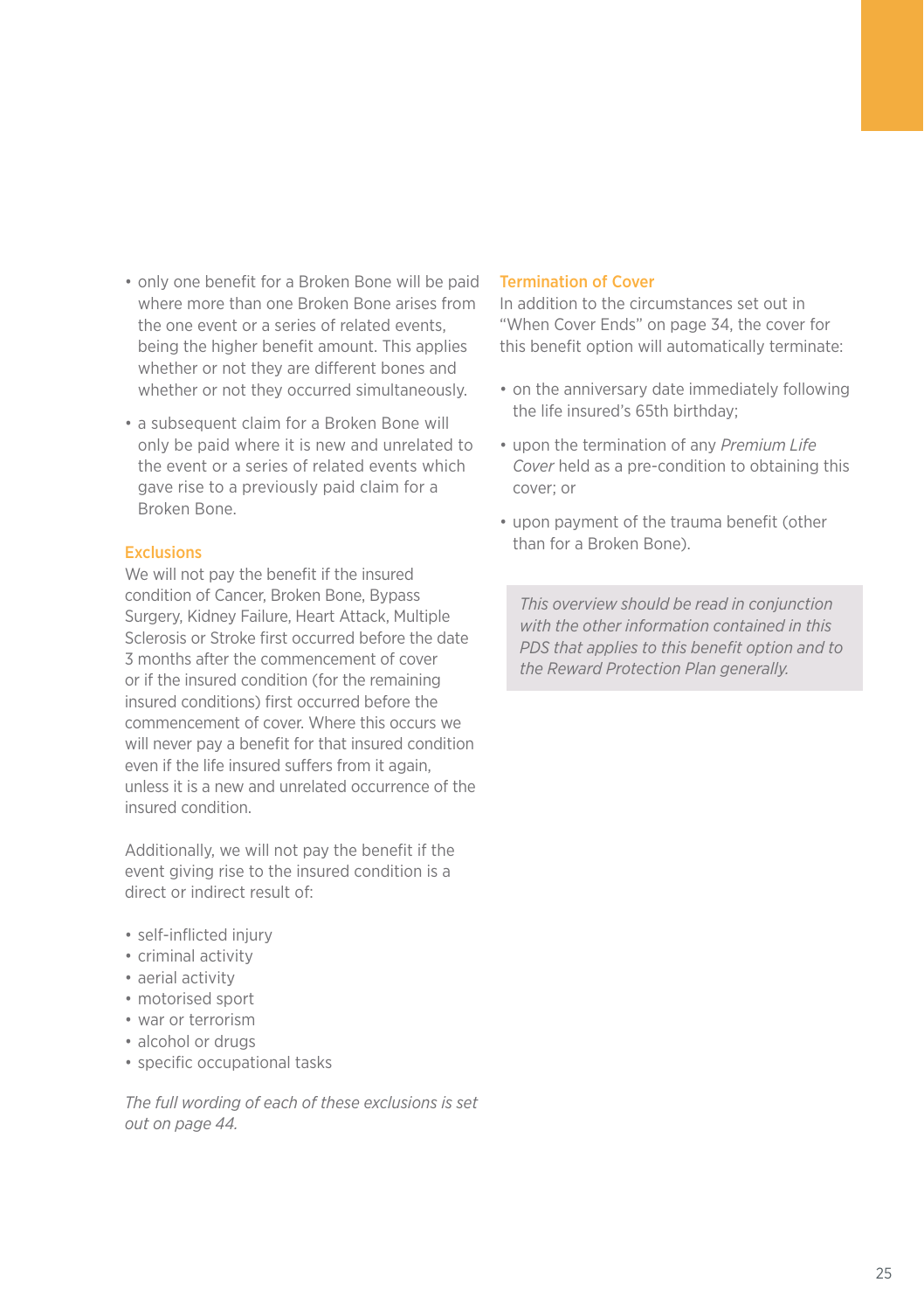### CHILDREN'S LIFE COVER

*Children's Life Cover* provides cover for up to \$25,000 that is payable upon death.

Cover can only be obtained for this benefit option where:

- you also have in-force cover under *Premium Life Cover;*
- the life insured under that *Premium Life Cover* is the parent of the life insured; and
- the cover provided by both this benefit option and *Premium Life Cover* are within the same Plan.

#### Benefits

#### Children's Death Benefit

We will pay the children's death benefit where the life insured dies.

#### Benefit Payable

The benefit payable is the amount of the sum insured that applies on the date of the life insured's death and this will be paid as a lump sum.

#### Benefit Amount and Limits

Where you have obtained insurance cover under *Children's Life Cover* on more than one life insured under the same Plan, the sum insured provided in respect of each life insured must be the same.

The maximum aggregate sum insured that may be provided for all children's death benefits provided by *Children's Life Cover* on an individual life insured is \$25,000, irrespective of the number of insurances held in respect of that person. Sums insured over the maximum amount are permitted where it occurs as the result of an automatic annual increase.

Where *Children's Life Cover* is held as a pre-condition to obtaining *Children's Trauma Cover*, the sum insured for this benefit will be automatically reduced by the amount of any "children's trauma benefit" paid under *Children's Trauma Cover.* 

#### Exclusions

We will not pay the benefit if the life insured's death is a direct or indirect result of:

- a pre-existing condition
- a congenital condition
- self-inflicted injury
- aerial activity
- motorised sport
- war or terrorism
- alcohol or drugs
- intentional act of carer

*The full wording of each of these exclusions is set out on page 44.*

#### Termination of Cover

In addition to the circumstances set out in "When Cover Ends" on page 34, the cover for this benefit option will automatically terminate:

- on the anniversary date immediately following the life insured's 18th birthday;
- upon the termination of any *Premium Life Cover* that was held as a pre-condition to obtaining this cover; or
- upon the sum insured for this benefit option being reduced to "nil" as a result of the payment of the "children's trauma benefit" under *Children's Trauma Cover.*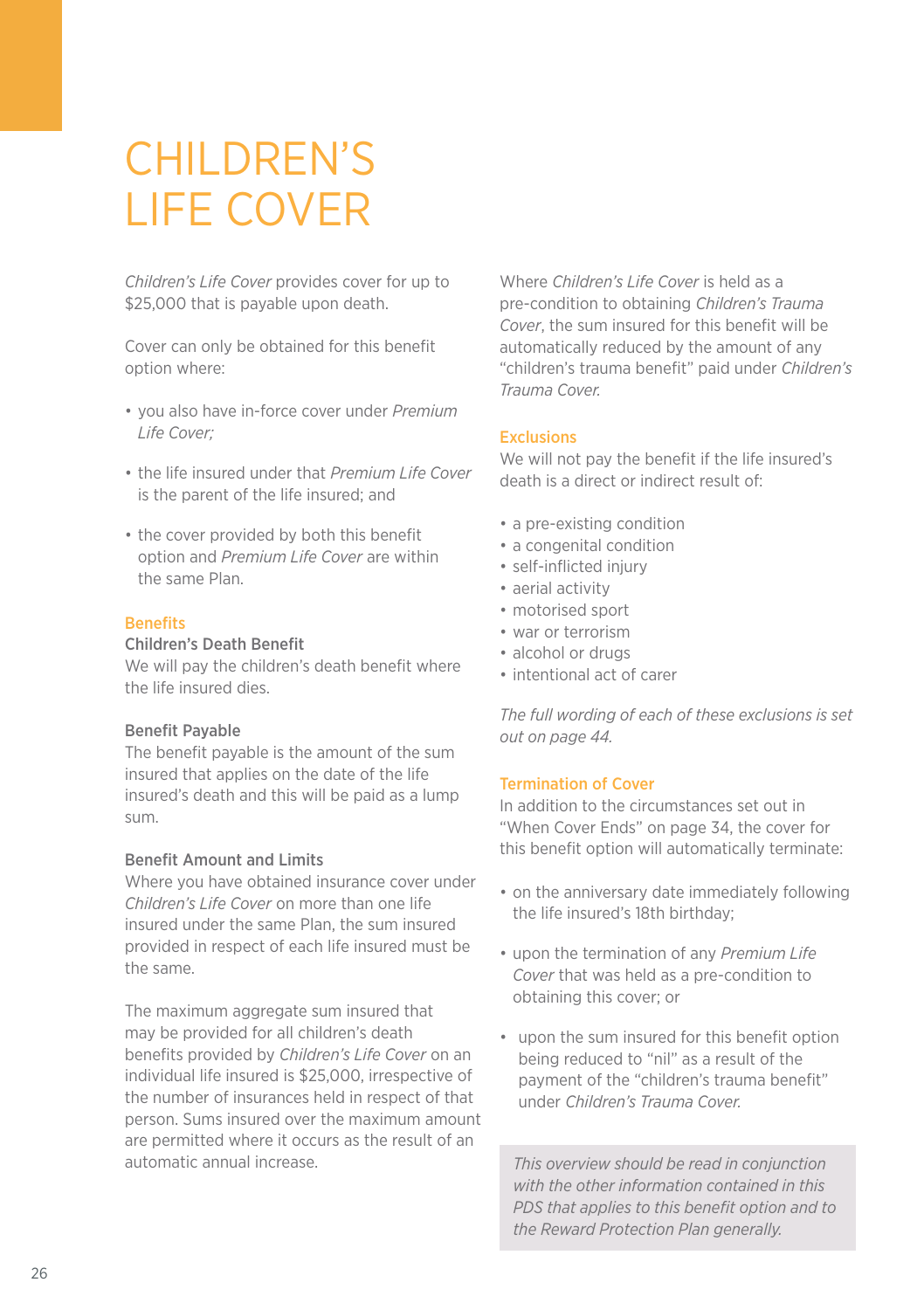### CHILDREN'S TRAUMA COVER

*Children's Trauma Cover* provides cover for up to \$25,000 that is payable upon the occurrence of any one of the 12 specified medical conditions or injuries.

Cover can only be obtained for this benefit option where you also have in-force cover in respect of the same life insured under *Children's Life Cover*.

#### **Benefits**

#### Children's Trauma Benefit

We will pay the children's trauma benefit where the life insured first suffers any one of the following insured conditions:

- Bacterial Meningitis
- Blindness
- Broken Bone\*^
- Burns
- Cancer\*
- Coma
- Encephalitis
- Loss of Hearing
- Loss of Use of Limbs
- Loss of Speech
- Major Head Trauma
- Paralysis

A children's trauma benefit is a once only benefit^ and is only payable where the condition suffered by the life insured meets the definition of the relevant insured condition. *The full definitions of these insured conditions are set out on pages 40 to 43.*

*\* 3 month exclusion applies (see below)*

*^ Broken Bone only applies to limited serious fractures and pays a partial benefit for a maximum of 3 claims (see below)*

#### Benefit Payable

Other than for a Broken Bone, the benefit payable is the amount of the sum insured that applies on the date the life insured first suffers

from the insured condition and this will be paid as a lump sum. The payment of this benefit is an automatic acceleration of the "children's death benefit" payable in respect of the life insured under *Children's Life Cover*.

#### Benefit Amount and Limits

The maximum aggregate sum insured that may be provided for all children's trauma benefits provided by *Children's Trauma Cover* on an individual life insured is \$25,000, irrespective of the number of insurances held in respect of that person. Sums insured over the maximum amount are permitted where it occurs as the result of an automatic annual increase.

The sum insured provided under *Children's Trauma Cover* must be equal to the sum insured provided for the life insured under *Children's Life Cover.*

#### Broken Bone Benefit

The amount of the benefit payable for a Broken Bone is 10% of the sum insured at the date the life insured suffered from the Broken Bone. Following payment of a benefit for a Broken Bone, the cover will continue with the sum insured being automatically reduced by the amount of the benefit paid for the Broken Bone.

The following additional rules will apply to a claim for a Broken Bone:

- you can claim a maximum of three benefits for a Broken Bone, after which time cover for a Broken Bone will no longer be available under this benefit option.
- only one benefit for a Broken Bone will be paid where more than one Broken Bone arises from the one event or a series of related events, being the higher benefit amount. This applies whether or not they are different bones and whether or not they occurred simultaneously.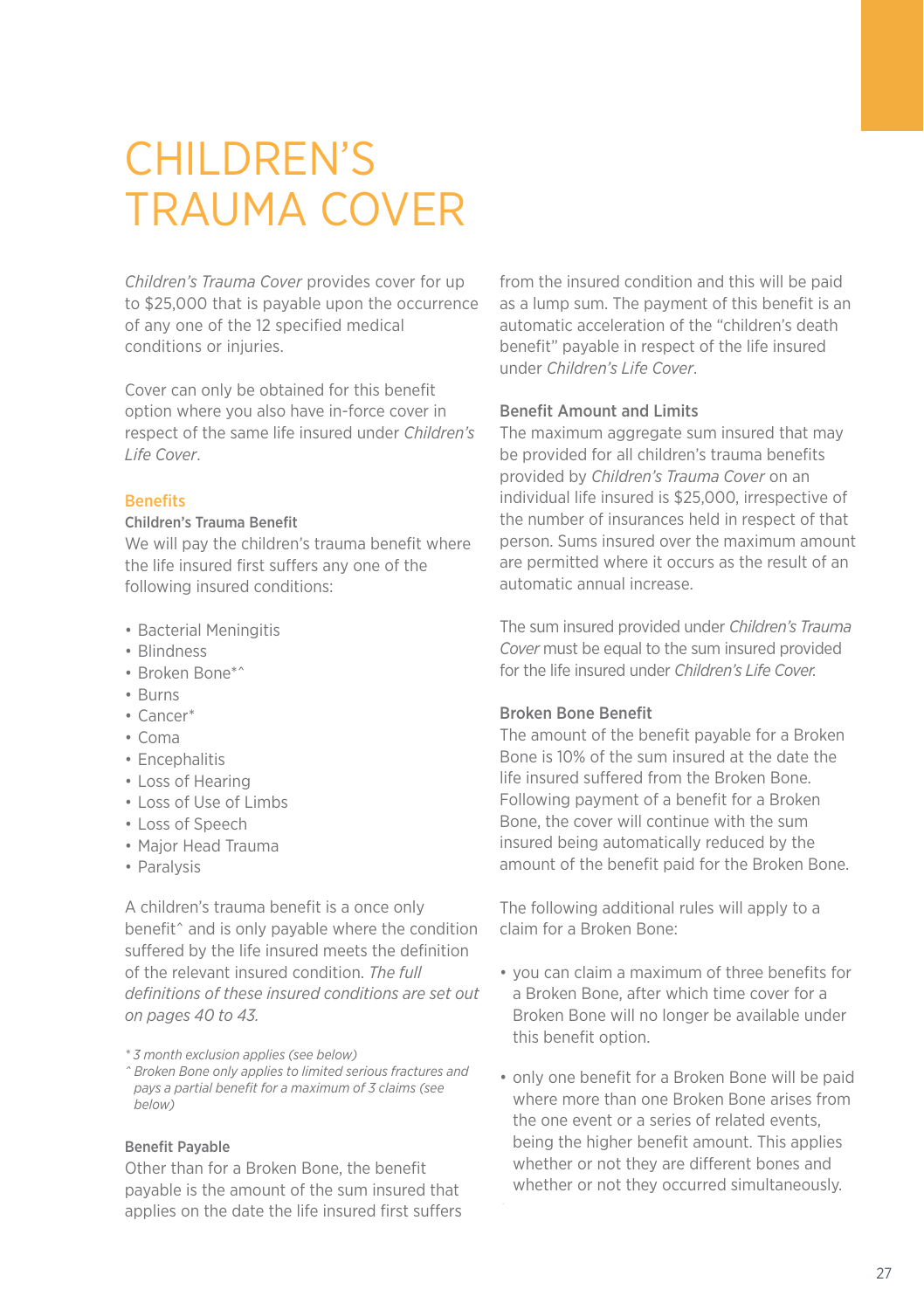• a subsequent claim for a Broken Bone will only be paid where it is new and unrelated to the event or a series of related events which gave rise to a previously paid claim for a Broken Bone.

#### Exclusions

We will not pay the benefit if the insured condition of Cancer or Broken Bone first occurred before the date 3 months after the commencement of cover or if the insured condition (other than Cancer and Broken Bone) first occurred before the commencement of cover. Where this occurs we will never pay a benefit for that insured condition even if the life insured suffers from it again, unless it is a new and unrelated occurrence of the insured condition.

Additionally, we will not pay the benefit if the event giving rise to the insured condition is a direct or indirect result of:

- a pre-existing condition
- a congenital condition
- self-inflicted injury
- aerial activity
- motorised sport
- war or terrorism
- alcohol or drugs
- intentional act of carer

*The full wording of each of these exclusions is set out on page 44.*

#### Termination of Cover

In addition to the circumstances set out in "When Cover Ends" on page 34, the cover for this benefit option will automatically terminate:

- on the anniversary date immediately following the life insured's 18th birthday;
- upon the termination of the *Children's Life Cover* that was held as a pre-condition to

obtaining this cover; or

• upon payment of the children's trauma benefit (other than for a Broken Bone).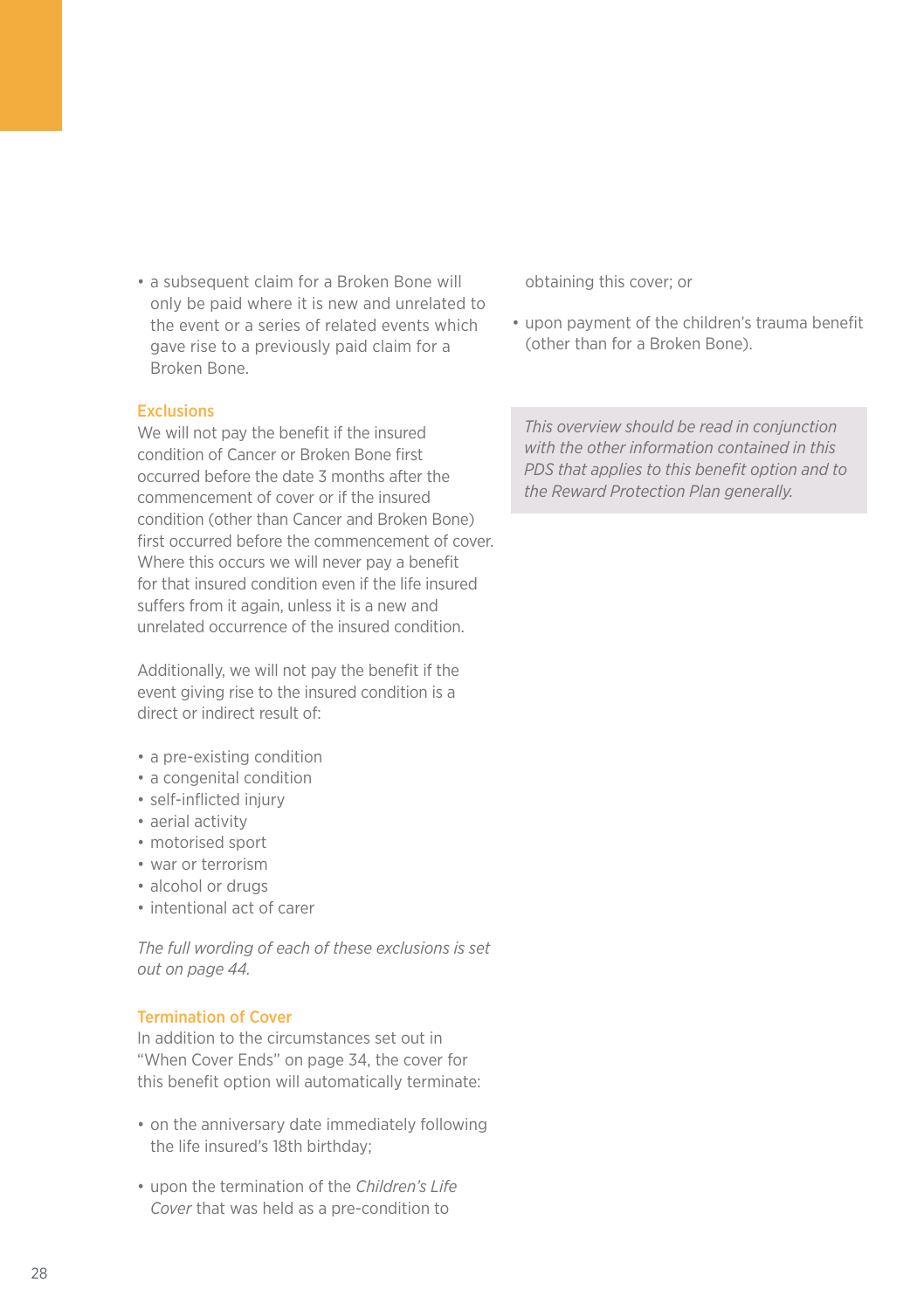### YOUR PREMIUMS

The premium is the cost of your cover and in order for your Plan to continue your premium must be paid by the due date. Of course, the exception is that no premiums are payable on your *Complimentary Accidental Death Cover*.

The amount of your premium (or the instalment premium) will be provided to you by Reward Insurance at the time that you apply for cover and will otherwise be notified to you as it changes throughout the life of your Plan.

Importantly, where there is more than one life insured under your Plan, the premiums for all life insureds must be paid together so that only one premium payment is made.

#### Payment Frequency Options

You may choose to pay your premiums:

- annually;
- by monthly instalments. This will be at the rate of 1/12 of the annual premium amount; or
- by fortnightly instalments. This will be at the rate of 1/26 of the annual premium amount.

There is no loading for payment of premiums by monthly or fortnightly instalments and there is no discount for a single annual payment.

#### Payment Due Date

All premiums are to be paid in advance except where we have agreed to an alternative billing date that you have requested. Reward Insurance will be able to help you select a suitable billing date that is within the range of dates that we permit.

#### Payment Methods

You can choose any one of a number of simple and convenient payment methods. We currently accept payments by MasterCard, Visa, American Express or by automatic debit from your bank, building society or credit union account. There is no surcharge for credit cards.

You will need to provide us with the authority to obtain the premium payment.

#### Premium Rates

Separate premium rates apply to each of the respective benefit options.

Accidental Death Cover, Accidental Injury Cover and all 4 Children's benefits: The premium rates for each of these benefits are based on a single flat rate per \$1,000 of the benefit amount.

Secure Life, Premium Life and Trauma Cover: The premium rates for these benefits are dependent upon the life insured's age, gender and smoking status.

To determine the premium payable for each benefit option, we simply multiply the applicable premium rate by each \$1,000 (or part thereof) of the amount of the cover you have obtained for the respective benefit.

#### Premium Calculation

Your premium is calculated annually and will apply for the next year of the cover. This calculation is done at the commencement of your Plan and again on each anniversary of your Plan or when there is a change to your cover. The premium amount is calculated separately on a benefit by benefit basis for each life insured under your Plan.

As the annual premium is dependent upon the benefit amount for each of the benefit options that you have chosen and the current age of the lives insured (for some benefits), it will usually change during the life of your Plan.

If there are any changes between anniversary dates to the type of cover provided by your Plan or any of the benefit amounts, this will require the annual premium to be recalculated for the remainder of the current year of cover. A premium adjustment will then be required to take account of the change.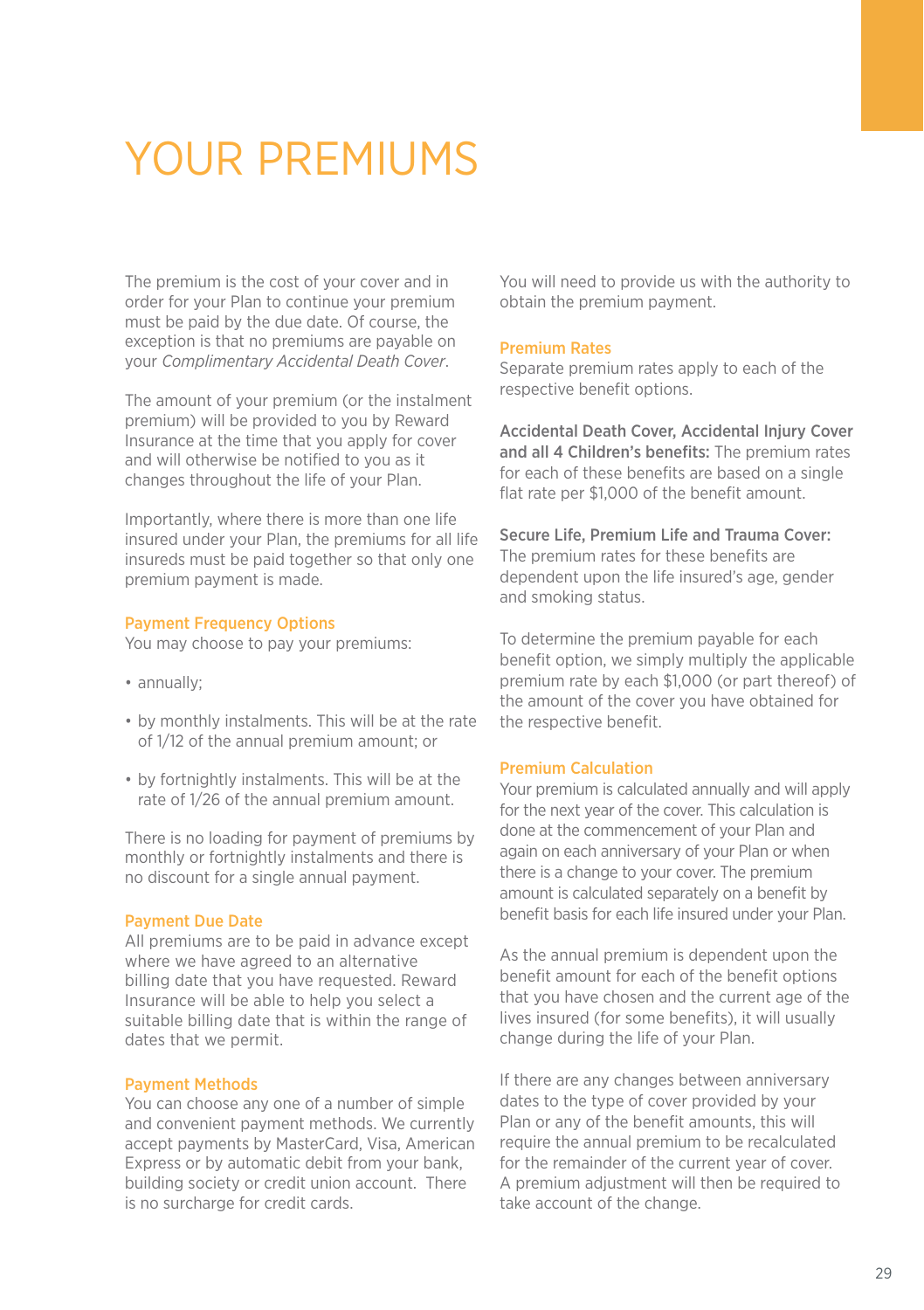#### Changes to Premium Rates

The premium rates are not guaranteed and may be changed in accordance with the rules of the Reward Benefit Fund. We will need to give you 30 days advance written notice of any change and (other than in exceptional circumstances) the change will only be effective from the next anniversary date of you Plan.

If premium rates are to be changed, then we must apply the revised rates to all insurances within a defined group and therefore you will not be singled out for an increase irrespective of changes to the life insured's health, occupation or pastimes.

Upon your request we will provide you with the current premium rates for any in-force benefit option that you have.

#### December Reward

One of the special features of Reward Protection Plan is that no premiums are payable for the month of December. This will apply to the respective premium payment options as follows:

- Annual: the annual premium due will be 11/12 of the full annual premium.
- Monthly: the monthly premium due in December will be waived.
- Fortnightly: the last 2 fortnightly premium instalments due in the calendar year will be waived.

#### Smoker and Non-Smoker Rates

For some benefit options the premium rates will vary according to whether the life insured is classified as either a smoker or non-smoker. To be classified as a non-smoker, the life insured must not have smoked tobacco or any other substance in the 12 months prior to the application for cover.

If you subsequently inform us in writing that the life insured has given up smoking for more than

12 months, premiums will be reduced to nonsmoker rates, effective from the date we receive the notification.

#### Failure to Pay Premiums

In order to maintain your cover you must pay your premiums when they are due. If for any reason your premium (or premium instalment) is not paid by its due date, we will write to you and remind you of the need to provide us with the payment. We will give you a grace period of at least 28 days in which to pay the overdue amount, but we will cancel your Plan if the overdue amount is not paid by the time required in the notice.

If we cancel your Plan all cover will cease and you will not be able to make a claim under the insurance for events that occurred after it was cancelled. If an event that entitles you to a benefit occurs before the Plan is cancelled, we will pay the benefit amount due less any unpaid premiums.

Where there is more than one life insured covered under the Plan, the non-payment of a premium may result in the cancellation of all insurances provided under the Plan.

#### Government Charges

The premium rates for all benefits are inclusive of all government charges, taxes, duties and GST ("government charges"). In the event that the relevant authority increases the current government charges or new or additional government charges are introduced in connection with your Plan, we may require you to pay these amounts. As a consequence we may increase your premiums to cover these costs. We will tell you in advance if this is required.

We will deduct from the payment of a benefit. such government charges we are required by law to deduct from the payment.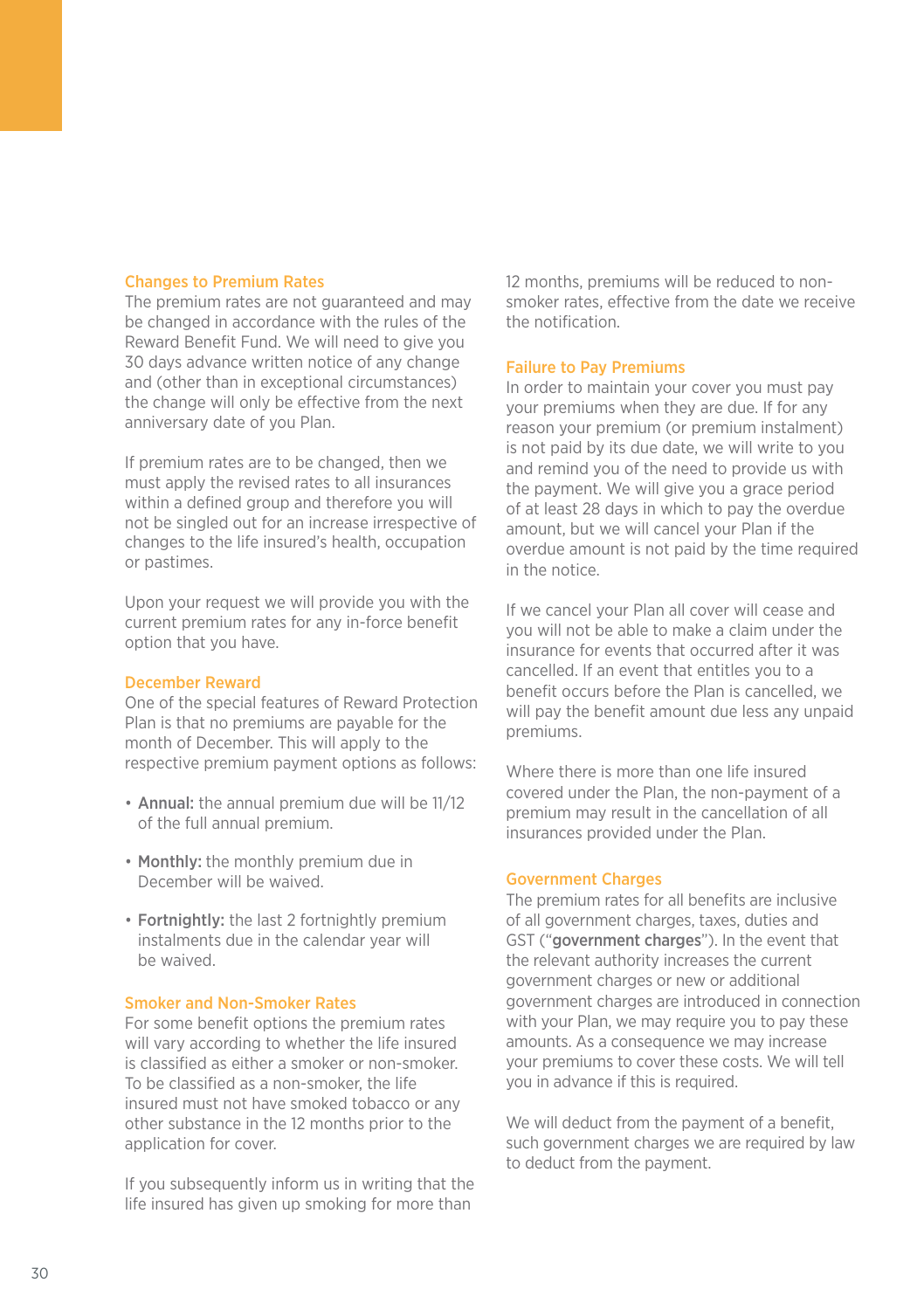### EXCLUSIONS & REDUCTIONS IN BENEFITS

#### Exclusions

Your cover will be subject to a limited number of exclusions and these differ between the various benefit options. It is important that you are aware of the full list of the exclusions that your cover will be subject to and these are set out in the detailed benefit summaries on pages 14 to 28.

A benefit will not be paid where the insured event occurred either directly or indirectly as a result of any of the exclusions applying to the benefit option in question.

#### Reduction in Benefit Amount Payable

Where a benefit (or the cumulative amount of benefits payable across all of the insurances held in respect of a life insured) exceeds the maximum amount permitted for that benefit option as set out in this PDS, the amount of that benefit (or the cumulative amount of those benefits) will be reduced by the amount that the payment exceeds that benefit limit.

#### Exclusions Applying to Benefit Increases & Reinstatements

In addition to any special conditions that we place upon the approval of a benefit increase that you request, the amount of the increase will be subject to the following exclusions and limitations:

- •Secure Life Cover and Premium Life Cover. The suicide exclusion on these two benefit options will apply equally to the increase in cover for the period of 2 years (*Secure Life Cover*) and 13 months (*Premium Life Cover*) from the date of the increase.
- Secure Life Cover. The 2 year accidental death limitation on this benefit option will apply equally to the increase in cover for the period of 2 years from the date of the increase.
- Trauma Cover. The 3 month exclusion for the insured conditions of Cancer, Broken Bone, Bypass Surgery, Kidney Failure, Heart Attack, Multiple Sclerosis and Stroke on this benefit option will apply equally to the increase in cover for the period of 3 months from the date of the increase.
- Children's Trauma Cover. The 3 month exclusion for the insured conditions of Cancer and Broken Bone on this benefit option will apply equally to the increase in cover for the period of 3 months from the date of the increase.
- Children's Life Cover and Children's Trauma Cover. The pre-existing exclusion for these benefit options will apply equally to the increase in cover for any pre-existing conditions occurring prior to the date of the increase.
- Accidental Injury Cover and Children's Accidental Injury Cover. The 3 month exclusion for Broken Bone on these benefit options will apply equally to the increase in cover for the period of 3 months from the date of the increase.

These will apply similarly to your cover for these benefit options where we have agreed to reinstate that cover following its cancellation, with the exclusion or limitation to apply for the stated period from the date of the reinstatement of the cover.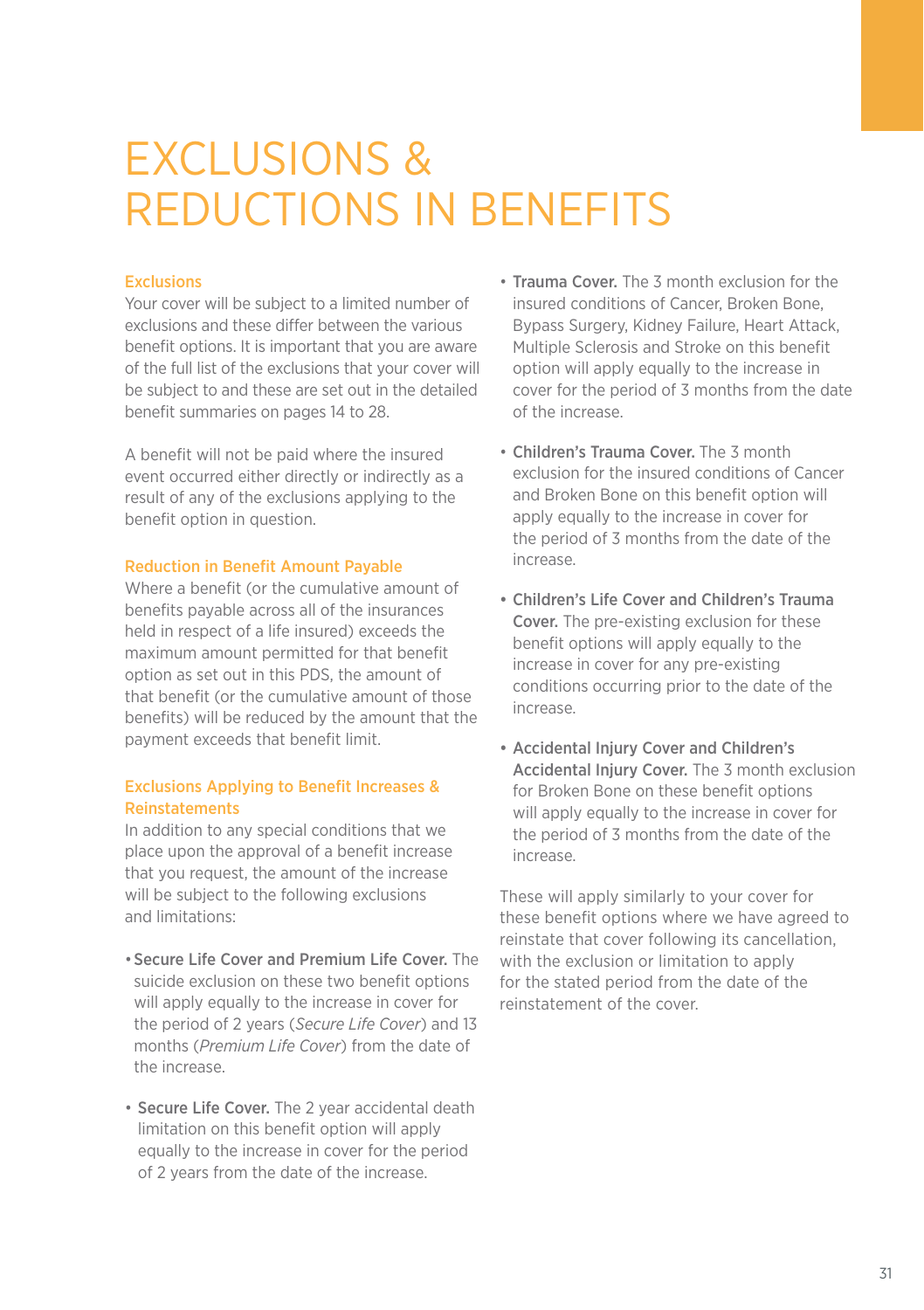### BENEFIT PAYMENTS & BENEFICIARIES

#### Entitlement to a Benefit

Benefits will only be payable:

- for insured events that occur after the commencement of the cover;
- for insured events that occur prior to the end of the cover; and
- for those benefits which are in force at the time that the insured event occurs.

#### Nominating Beneficiaries

Where you are the sole owner of your Plan and you are also a life insured, you may nominate up to four beneficiaries under a Plan to receive any benefit that is payable upon your death. A beneficiary cannot be nominated where there is more than one owner of the Plan.

For details on how to nominate a beneficiary, please call Reward Insurance on 1300 13 13 20.

#### Payment of Benefits

With the exception of the circumstances set out below, all benefits payable under your Plan will be paid to you (where you are the sole owner) or all the owners (where there are joint owners).

Where you are also the life insured under any benefit that becomes payable upon your death, the benefit will be paid as follows:

•where you are the sole owner and you have nominated one or more beneficiaries, the benefit will be paid to the beneficiaries in the nominated proportions. If a beneficiary dies before you and no change in nomination has been made, then that beneficiary's share will accrue to any other surviving beneficiaries in the nominated proportions.

- where you are the sole owner of the Plan and no beneficiary has been nominated (or there are no surviving beneficiaries), the benefit will be paid to the executors or administrators of your estate.
- where you are not the sole owner, the benefit will be paid to the surviving owners(s).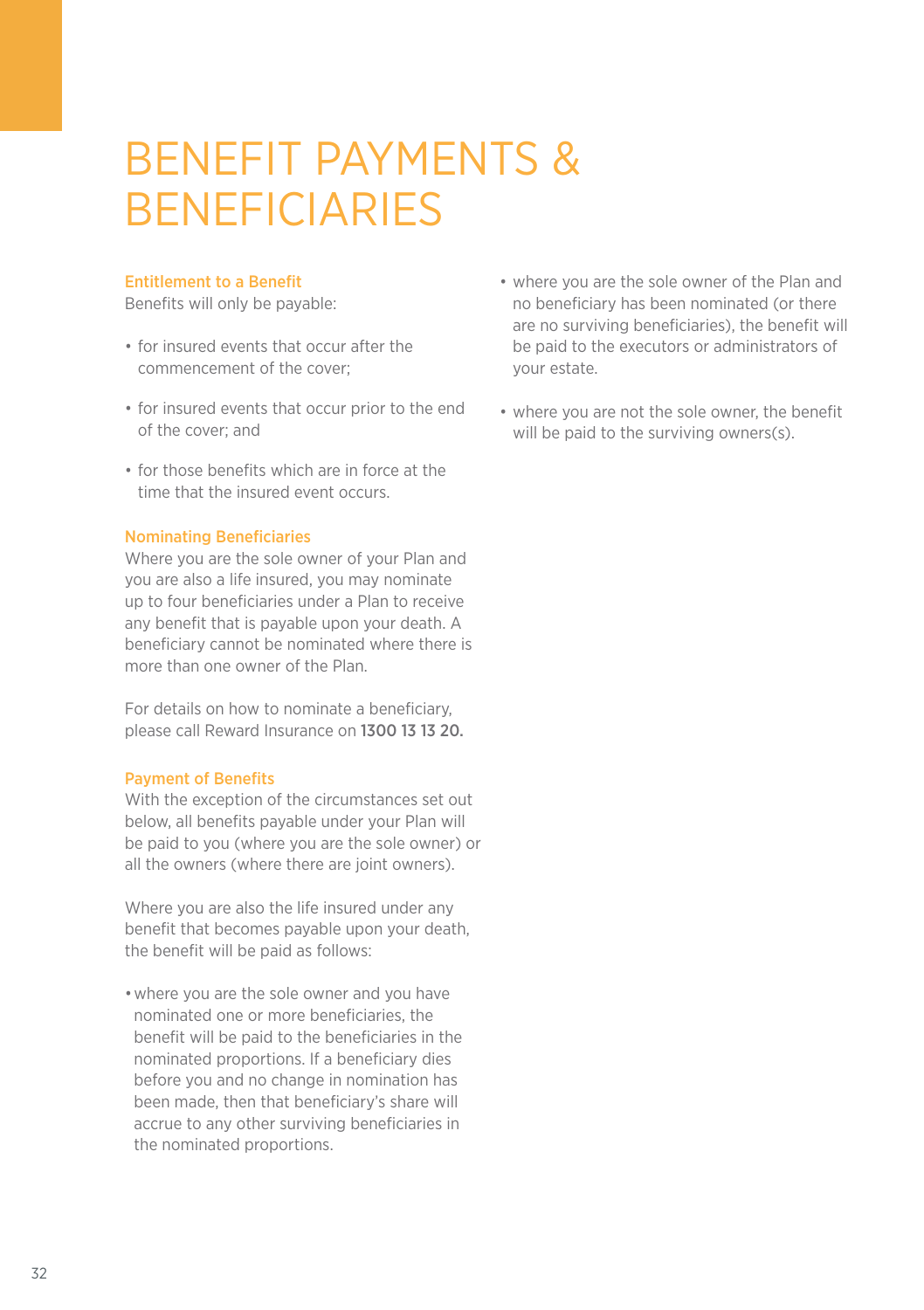# APPLYING FOR COVER

After satisfying yourself that you would like to obtain the valuable cover provided by Reward Protection Plan, you can apply over the telephone simply by calling Reward Insurance. You may also be able to apply for the cover by other methods that we permit from time to time, such as by submitting a paper, electronic or internet application.

Where you apply for the cover by telephone or by submitting it electronically, there is no need to sign any documentation (including your payment authority) in order for the application to be assessed and for us to issue the cover. The same arrangements apply to any subsequent variations that you may request to your cover or where you wish to reinstate a benefit.

#### Obligation to Answer Questions Correctly

It is essential that all information that is provided in response to any questions asked in the application process is correct and that you and the life insured answer all questions honestly and accurately. This obligation includes any questions asked as part of the underwriting process and also extends to any information provided where you request to vary your cover or reinstate a benefit.

If you don't comply with these obligations and you subsequently make a claim, we may have the right to reduce the benefit payable or avoid paying the claim altogether. In certain circumstances we may have the right to cancel your insurance. Your duty of disclosure is set out in full on 45.

#### Cooling-Off Period

We have extended the statutory cooling-off period to provide you with a greater opportunity to determine whether the product is suitable to your needs. If you decide that you do not wish to keep all of the benefits that you have

obtained, you may cancel either some or all of the insurances issued under your Plan provided that you request the cancellation during the first 42 days of the cover. The cancellation will take effect from the commencement of your Plan cover and you will receive a full refund of any premium paid in respect of the benefits that you cancel.

The cooling-off period will cease to be available if a claim is made under your Plan during the 42 day period.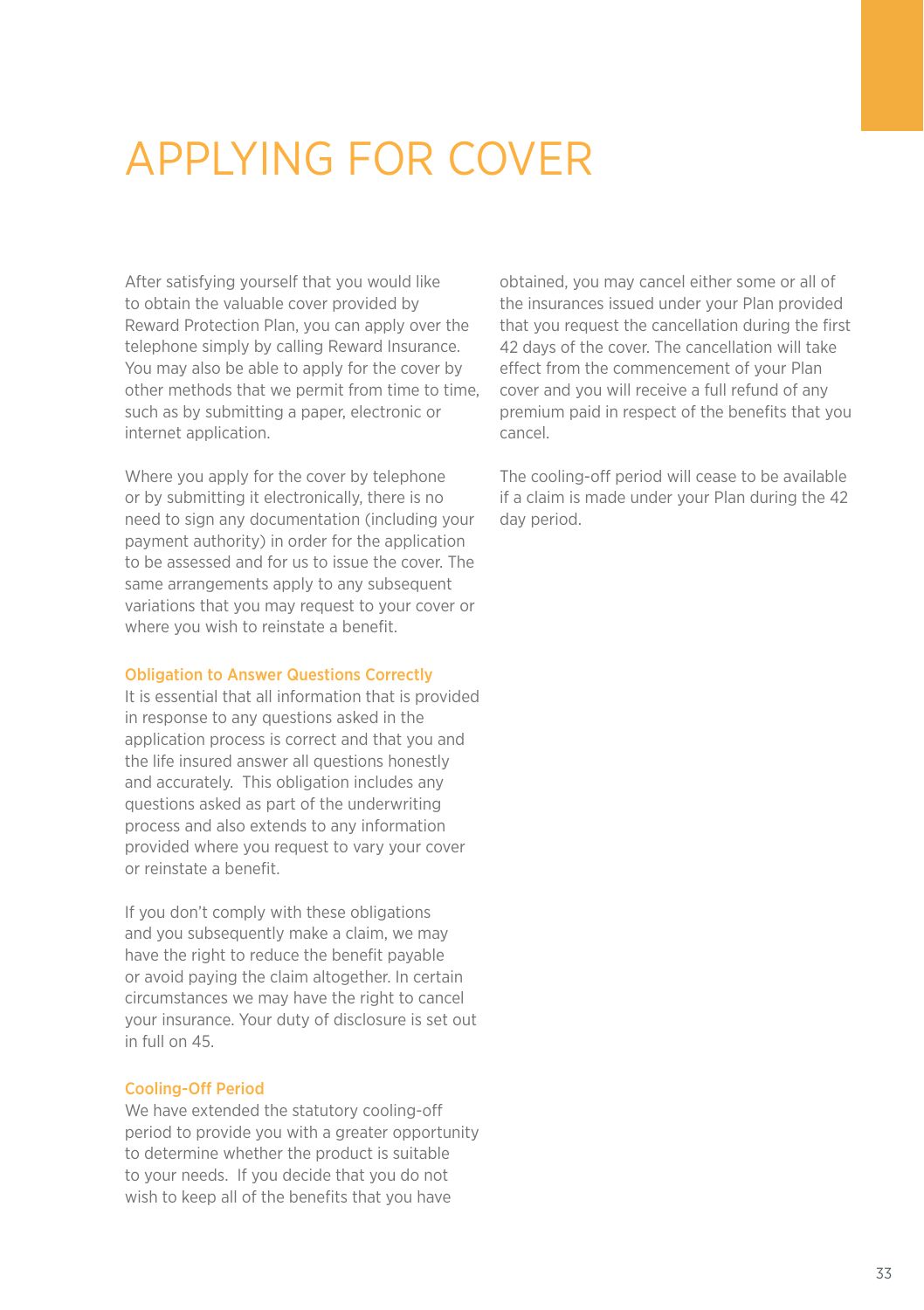### YOUR COVER

#### When Cover Starts

The cover provided by Reward Protection Plan starts when you are told that we have accepted your application. Within a short time of your application being accepted, you will be sent a Certificate of Membership confirming your Plan commencement date along with other details of your cover.

You should always check any documentation sent to you and contact Reward Insurance immediately if any anything needs correcting.

#### 24 Hour Worldwide Cover

Cover will be provided for insured events occurring 24 hours a day anywhere in the world.

#### Cover is Guaranteed Renewable

All life insurance benefits under Reward Protection Plan are guaranteed renewable. This means that if you pay your premiums by the due date and comply with all other conditions of your Plan, we will continue to provide the cover on the existing terms and conditions until the expiry date of each of the benefits provided under your Plan.

Additionally, we are not permitted to cancel or place additional restrictions on your cover or increase your premium because of any change to the state of health, occupation, smoking status or pastimes of an individual life insured.

#### Expiry Date

For the *Complimentary Accidental Death Cover,* the cover will expire at the end of the 2 year free cover period. For each of the other benefits, the expiry date is at the next anniversary date of your Plan after the life insured attains the following age:

- age 75 (for *Accidental Death Cover, Accidental Injury Cover, Secure Life Cover and Premium Life Cover*)
- age 65 (for *Trauma Cover*)

• age 18 (for C*hildren's Life Cover, Children's Trauma Cover, Children's Accidental Death Cover and Children's Accidental Injury Cover*)

#### When Cover Ends

You can cancel the cover provided for any benefit provided in respect of a life insured at any time. Additionally, the cover for any benefit provided in respect of a life insured under your Plan will terminate in the following circumstances:

- upon the death of the life insured.
- upon us cancelling your Plan where you have failed to pay premiums as required or because the eligibility requirements for that benefit were not met at the commencement date of the cover.
- at the expiry date for the benefit in question.
- upon us cancelling the cover in the limited circumstances permitted by relevant legislation.

In addition to the above, the termination events which are specific to each individual benefit option are set out in the detailed benefit summaries on pages 14 to 28.

#### Effective Date of Cancellation

Should you cancel your Plan (or any insurance benefit issued under the Plan) after the coolingoff period:

- where your premiums are paid annually, the cover will terminate immediately with a prorata rebate of premiums paid to you based on the unexpired period of risk for that annual period of cover.
- where your premiums are paid monthly or fortnightly, cover will continue until the next fortnightly or monthly due date. There will be no refund of premium.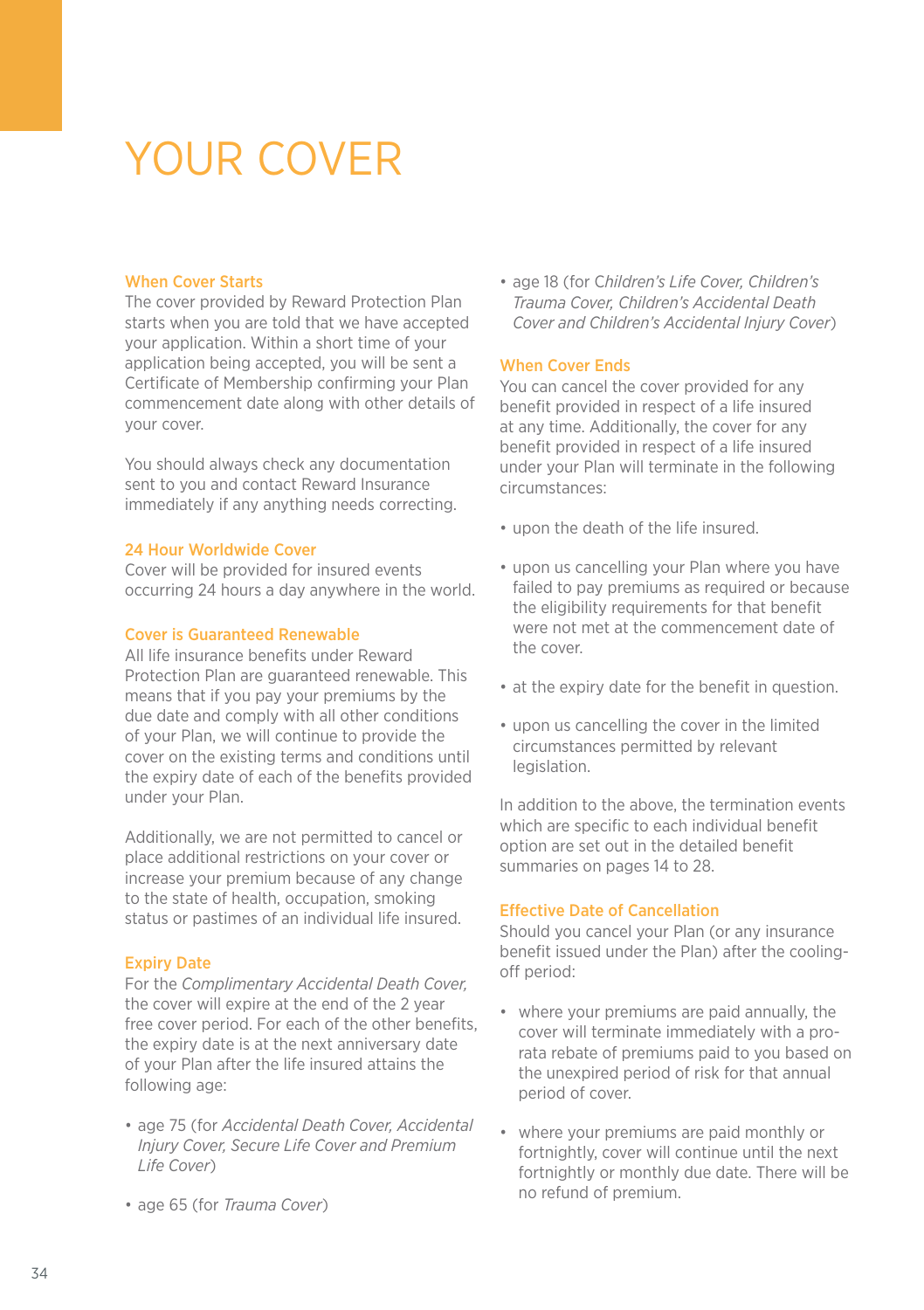### YOUR PLAN

#### Plan Ownership

The person who successfully applies for cover will be the owner of the Plan and all the insurances provided under the Plan. Being the owner of the Plan will entitle you to the benefits of the Plan and you will also be responsible for making sure that the premiums are paid.

#### Single Owner

Where you are the sole owner of the Plan and there are lives insured other than yourself under the Plan, then ownership of the Plan will revert to your estate upon your death.

#### Joint Owners

Where there is more than one person who owns the Plan, then the insurances provided by the Plan are owned jointly by those persons. Where there are lives insured other than yourself under the Plan, ownership of the Plan will revert to the surviving owner(s) upon your death.

*Only single ownership of a Plan will be permitted except where specifically agreed to by us.*

#### Cover Issued Under One or More Plans

Insurance cover may be issued under one or more separate Plans. Subject to the eligibility and benefit amount requirements we may issue cover for multiple benefit options and/or multiple lives insured under a single Plan. Where we do so, the premium for all benefits and all lives insured must be made in one consolidated payment.

#### More Than One Life Insured – Separate Insurances

Where there is more than one life insured covered under a single Plan, the cover provided in respect of each life insured will exist as a separate insurance. This means that:

• the terms and conditions of the Plan apply separately to each life insured.

- the benefits provided by the cover will be payable in relation to each life insured.
- the payment of a benefit in respect of one life insured will not affect the benefits provided in relation to the others.
- the termination of the cover on one life insured does not affect the cover provided in relation to the others.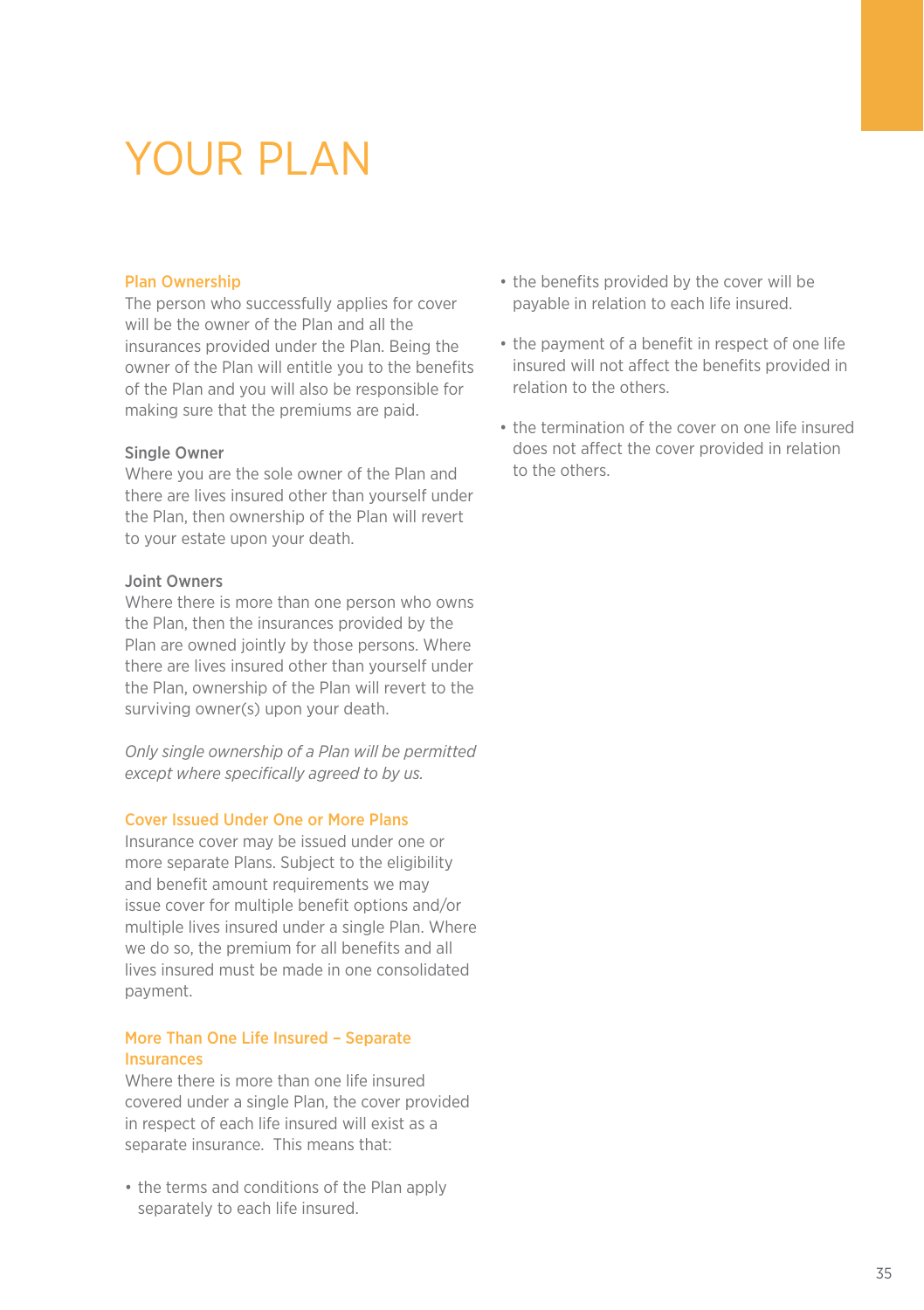### CLAIMS

#### Notification of a Claim

If you (or your legal representative) wish to make a claim we must be notified as soon as is reasonably practical of the occurrence of the event that gave rise to the claim. All claims should be notified within one year of such an event. A delay in notifying could affect your entitlement to a benefit if we have been prejudiced by the delay.

#### Claim Proofs

Before we will pay a claim, we will need to be provided with proof to establish that the insured event has occurred and that you are entitled to be paid a benefit. We may refuse to pay a claim if there is insufficient evidence provided.

In all cases we will need to be provided with a completed claim form and such other documentation and evidence that we request. This may include a report from a registered medical practitioner or a post mortem examination. The documentation and evidence that we require is to be obtained by you and the cost of this is your responsibility.

#### Additional Evidence

We may require additional information as part of our consideration of the claim and this may include having the life insured examined by a registered medical practitioner or other health care practitioner that we choose.

Where we require a life insured to undergo a medical examination, we will pay for that examination. Without cost to us, we may also require the life insured to return to Australia to undertake the examination.

#### Making a Claim

We are committed to paying valid claims as quickly as possible and will start processing your claim as soon as all of the required

documentation has been received.

If you or your legal representative wish to make a claim, please call Reward Insurance on 1300 13 13 20. Reward Insurance will inform you of our requirements and assist you through the claim process.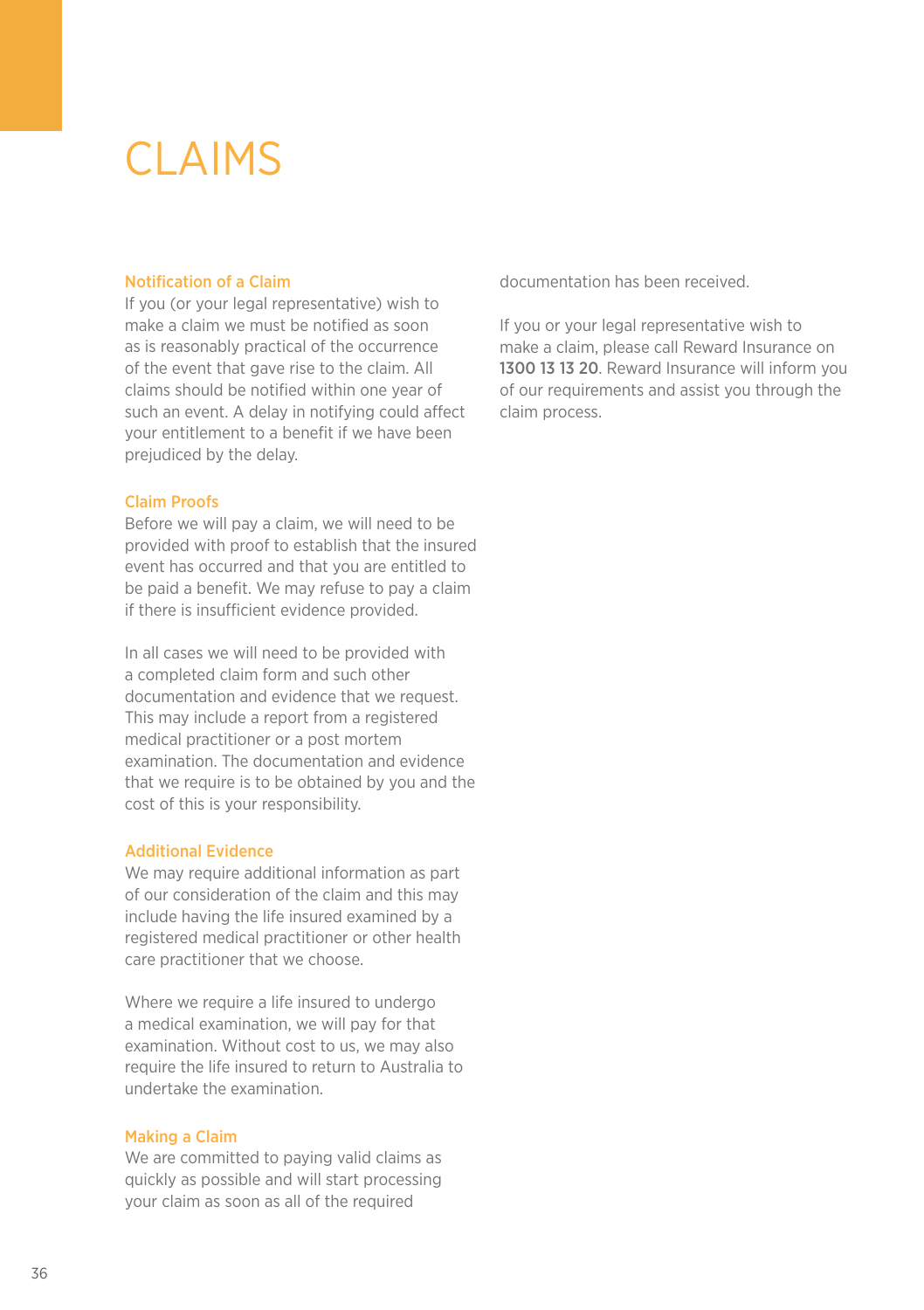### OTHER IMPORTANT INFORMATION

#### **Currency**

All payments to be made in connection with Reward Protection Plan (including premium and benefits payments) are payable in Australia in Australian currency.

#### Reward Benefit Fund

Reward Protection Plan is issued from the Reward Insurance Benefit Fund. All premiums received in relation to your Plan are paid into this fund and this is also the fund from where all the insurance benefits are paid. Your Plan (and the insurances issued under your Plan) are non-participating and do not participate in the profits of our company or the Reward Insurance Benefit Fund.

#### Taxation

Generally the premiums paid for your cover are not tax deductible and the benefits you receive are not assessable for income tax purposes. This is a general statement and is based on the continuance of taxation laws and their interpretation that were current at the date this document was prepared. You should seek advice from a suitably qualified taxation professional in relation to your particular circumstances.

#### No Surrender Value

Reward Protection Plan provides risk insurance cover only and neither your Plan nor any of the insurances issued under your Plan has a surrender value. All premiums paid are used to provide life insurance cover and you will not receive a refund of any premiums if your Plan is cancelled after the cooling-off period has expired, except where you are entitled to pro rata refund of any annual premiums paid on your Plan where you cancelled the cover (see page 34).

#### Privacy

We are committed to protecting and maintaining the privacy, accuracy and security of our customer's personal information. Further details

regarding the collection, use and disclosure of your personal information is set out in our Privacy Notification Statement on page 46. If you have any questions about the handling of your personal information please contact Reward Insurance and they will be able to assist.

You can also find a copy of our full Privacy Policy at www.rewardinsurance.com.au.

#### Distributor Obligations

The licensed distributor of Reward Protection Plan and its representatives have no responsibility to you in connection with the provision of insurance benefits under your Plan (including the payment of any benefit).

#### Risks Associated With Life Insurance

Reward Protection Plan provides life insurance cover only and can be cancelled at any time without penalty. This is unlike some other types of life insurance that have savings and investment components.

However, there are some risks associated with life insurance including:

Not selecting the right type and amount of cover Not having cover that meets your specific needs can be a risk. You should read this PDS carefully to ensure that the benefit options and the level of cover you choose suit your financial situation and your personal needs and objectives.

#### Benefits only available whilst cover in-force

To be entitled to claim a benefit under Reward Protection Plan the insured event must occur whilst the cover is in force. Importantly, your cover will be cancelled if you do not pay your premium when required.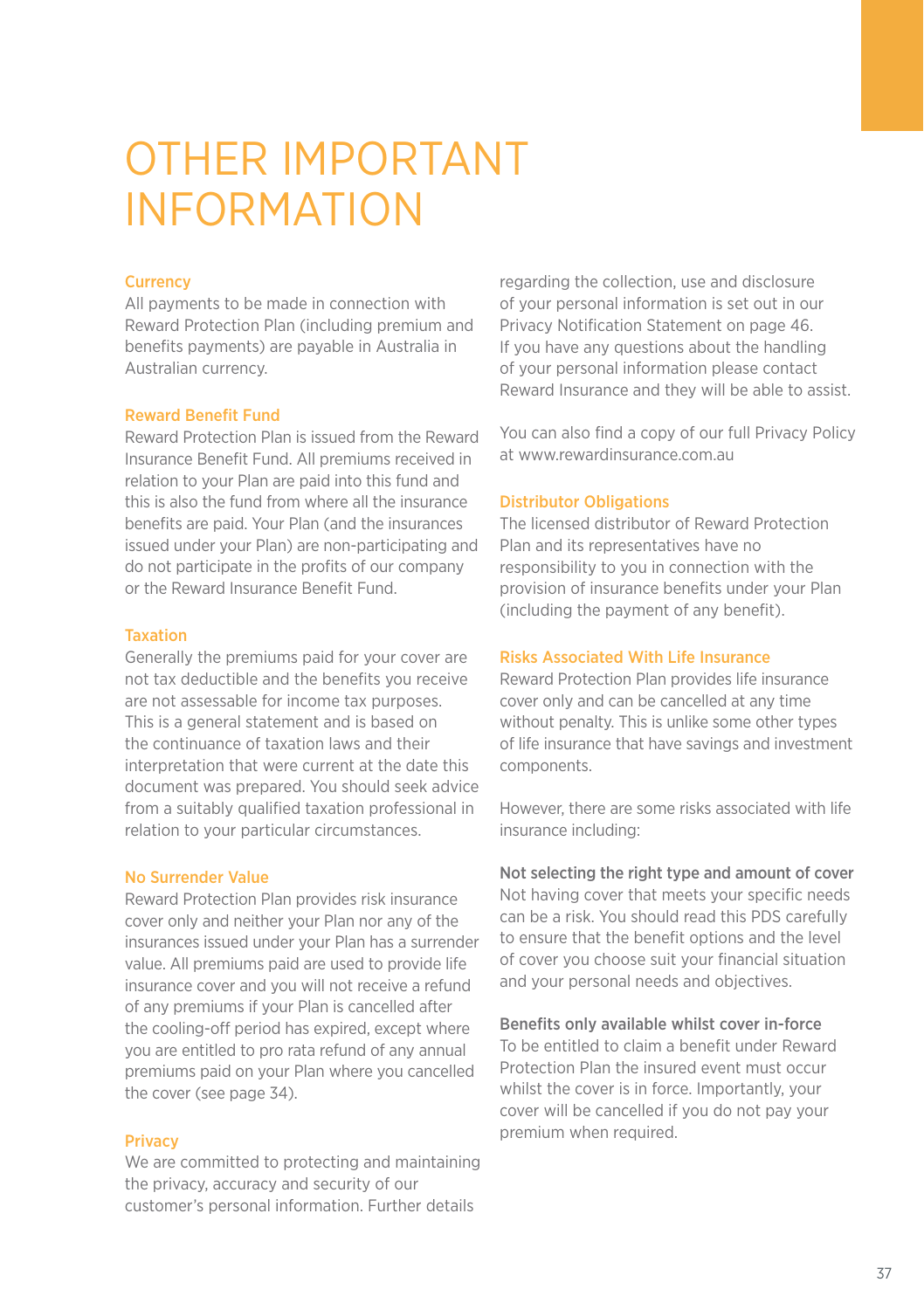#### Failure to answer questions truthfully

A claim may be rejected or a benefit amount reduced if we have not received true and correct answers to the questions which we ask when considering whether to issue, increase or vary your cover.

#### No cash value

Other than for the cashback payment that is payable upon the expiry date of *Secure Life Cover*, your Plan has no cash or surrender value. This means that if you cancel your Plan (after the 42 day cooling-off period) you will not receive anything back.

#### **Correspondence**

All correspondence (including your Certificate of

Membership) will be sent to you at the address you last told us. If you provide us with an email address, we may send correspondence to you by email (where the law permits).

It is essential that you tell Reward Insurance of any change in your postal or email addresses.

#### Instructions

We may accept instructions from you by telephone or such other electronic means as permitted by us from time to time. Only you (as the owner of the Plan) can make changes to your cover.

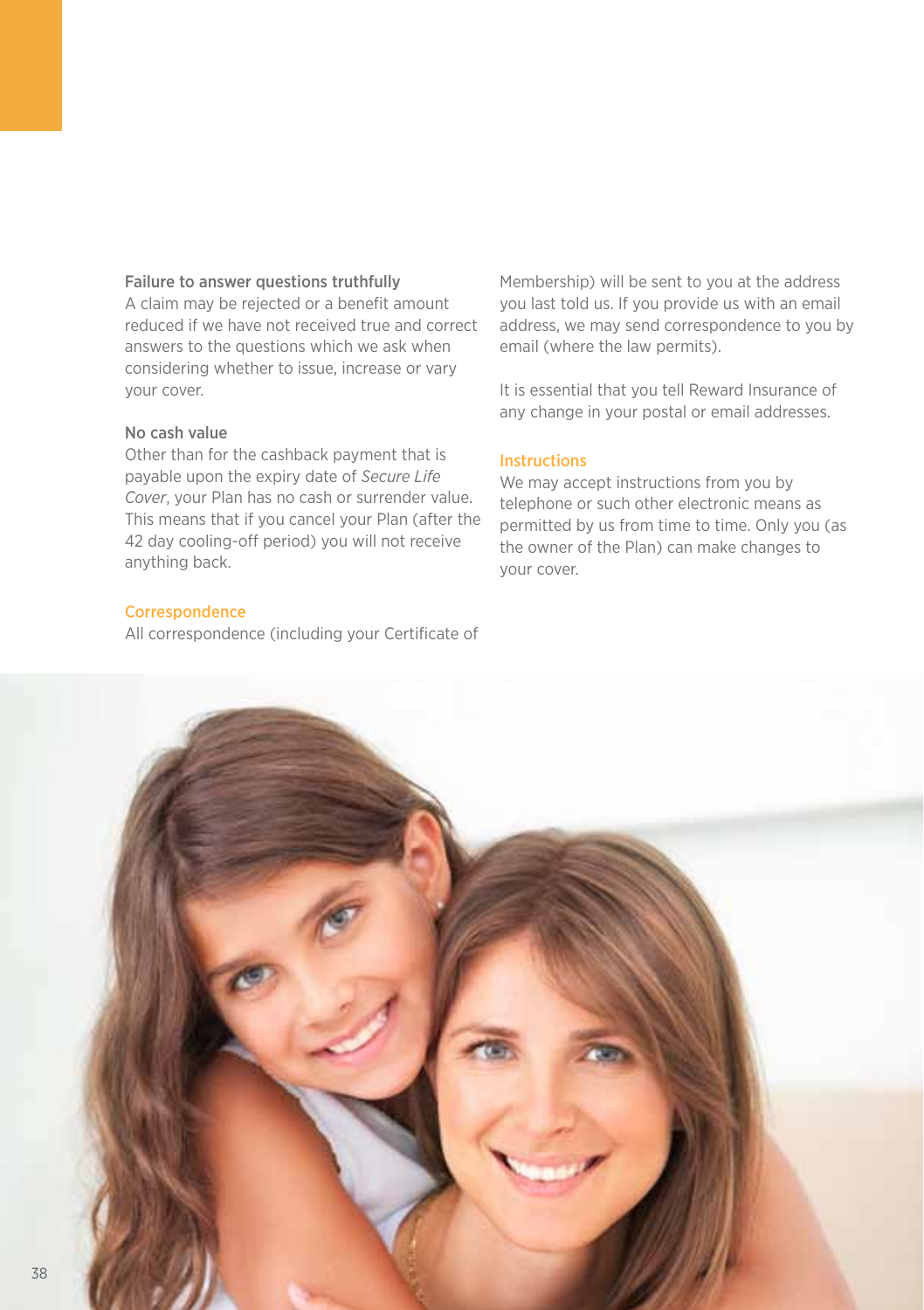# CUSTOMER SERVICE

#### Contacting Us

All enquiries regarding Reward Protection Plan should be directed to Reward Insurance.

Phone 1300 13 13 20 9.00 am to 6.00 pm (Sydney time) Monday to Friday

Full contact details are set out on the back cover of this PDS.

#### **Complaints**

If you have any concerns about your Plan or the service provided and wish to make a formal complaint, you should contact Reward Insurance on **1300 13 13 20**. They will do their best to resolve all complaints as soon as possible and are normally able to resolve all complaints within 45 days of receipt.

If the complaint cannot be resolved to your satisfaction or if it is not dealt with within 45 days, you can then raise the matter directly with the Financial Ombudsman Service. They can be contacted as follows:

Financial Ombudsman Service GPO Box 3 Melbourne VIC 3001

Telephone 1300 780 808 (9am to 5pm Monday to Friday). Facsimile (03) 9613 6399 Email info@fos.org.au

The Financial Ombudsman Service is an independent complaints resolution scheme established to provide advice and assistance to consumers in resolving disputes. This service is provided to you free of charge but before you ask them to help, you must first try to resolve the issue with us. For more information, please visit their website at www.fos.org.au

#### Changes to Your Cover

You should contact Reward Insurance if you wish to change something about your cover. For example, you may want to:

- request additional benefit coverage
- increase or decrease your benefit amounts
- nominate a beneficiary or vary a nomination
- change your address and/or contact details
- transfer ownership of your Plan to another person
- cancel any of your benefits
- reinstate the cover after its cancellation
- reinstate the automatic annual increases (where you had previously cancelled it)

Reward Insurance can tell you of any special requirements that you will need to meet in order for your request to be processed, including asking you to provide us with information to help us decide whether to agree to the change.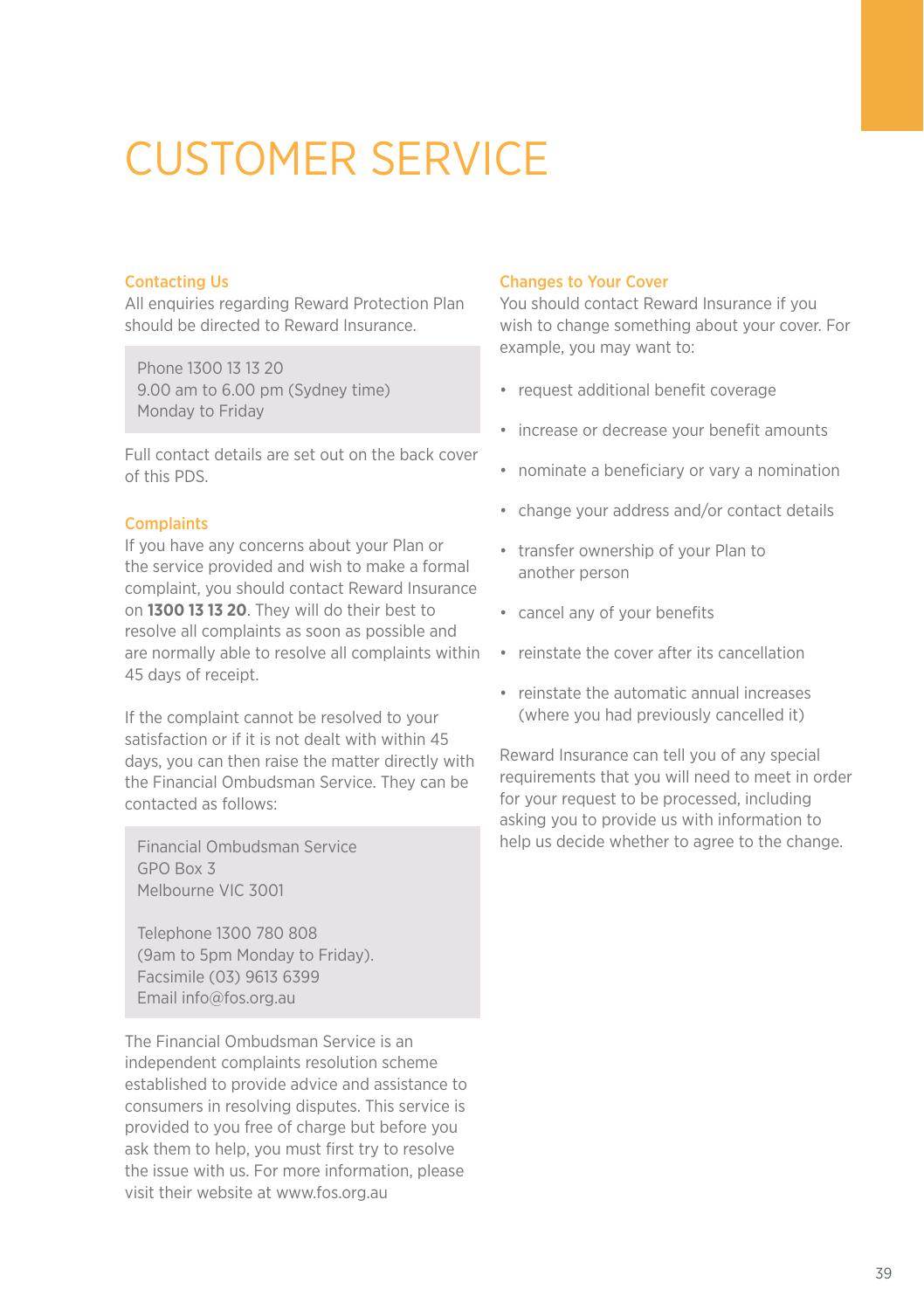### **DEFINITIONS**

#### Eligibility & Benefits - Definitions

accident means an unexpected event occurring while the insurance is in force resulting in bodily injury, where the injury is directly and solely caused by accidental, violent, external and visible means without any other contributing causes.

Australian Resident means a person who is an Australian or New Zealand citizen, an Australian permanent resident or holder of a temporary 457 working visa or equivalent (as approved by the Department of Immigration and Citizenship), who is residing in Australia at the time of the application.

de facto partner means someone who has been in a relationship with and living with that person for a period of at least 12 months.

life insured means the person that has been accepted by us as the "Life Insured" under the insurance and is the person that you have insured against injury, illness or death (as applicable to the chosen benefit type). For all "Children's" benefit options, the life insured will be a child of the person who is the life insured under the benefit option held as precondition of obtaining cover under the "Children's" benefit option.

partner means a legally married partner or de facto partner.

#### relative means:

- (a) your parent, grandparent, brother, sister, uncle, aunt, nephew, niece, lineal descendent or adopted child;
- (b) your partner; or
- (c) the partner of a person referred to in (a).

Specialty Fashion Group customer means a customer of Specialty Fashion Group Ltd, a related body corporate to Specialty Fashion Group Ltd or any of the brands operated by any of those companies (including Autograph, City Chic, Crossroads, Katies and Millers).

suffered an insured condition: the time that a life insured will be deemed to have suffered from an insured condition is:

- (a) he case of an insured condition which requires a diagnosis, at the date of diagnosis;
- (b) in the case of an insured condition which involves a medical procedure, at the date that the disease or condition which the procedure is intended to address was first diagnosed (provided the life insured subsequently undertakes the procedure as required by the relevant insured condition definition); and
- (c) in the case of the other insured conditions, at the date of the medical trauma.

sum insured means the agreed dollar amount of the insurance cover provided to you for the benefit type in question (as increased or reduced in accordance with the terms of the cover).

#### Insured Conditions - Definitions

#### Activities of Daily Living

The five "*Activities of Daily Living*" are as follows:

- *1. Bathing* means the ability to wash either in the bath or shower or by sponge bath without the assistance of another person. The life insured will be considered to be able to bathe themself even if the above tasks can only be performed by using equipment or adaptive devices.
- *2. Dressing* means the ability to put on and take off all garments and medically necessary braces or artificial limbs usually worn, and to fasten and unfasten them, without the assistance of another person. The life insured will be considered able to dress themself even if the above tasks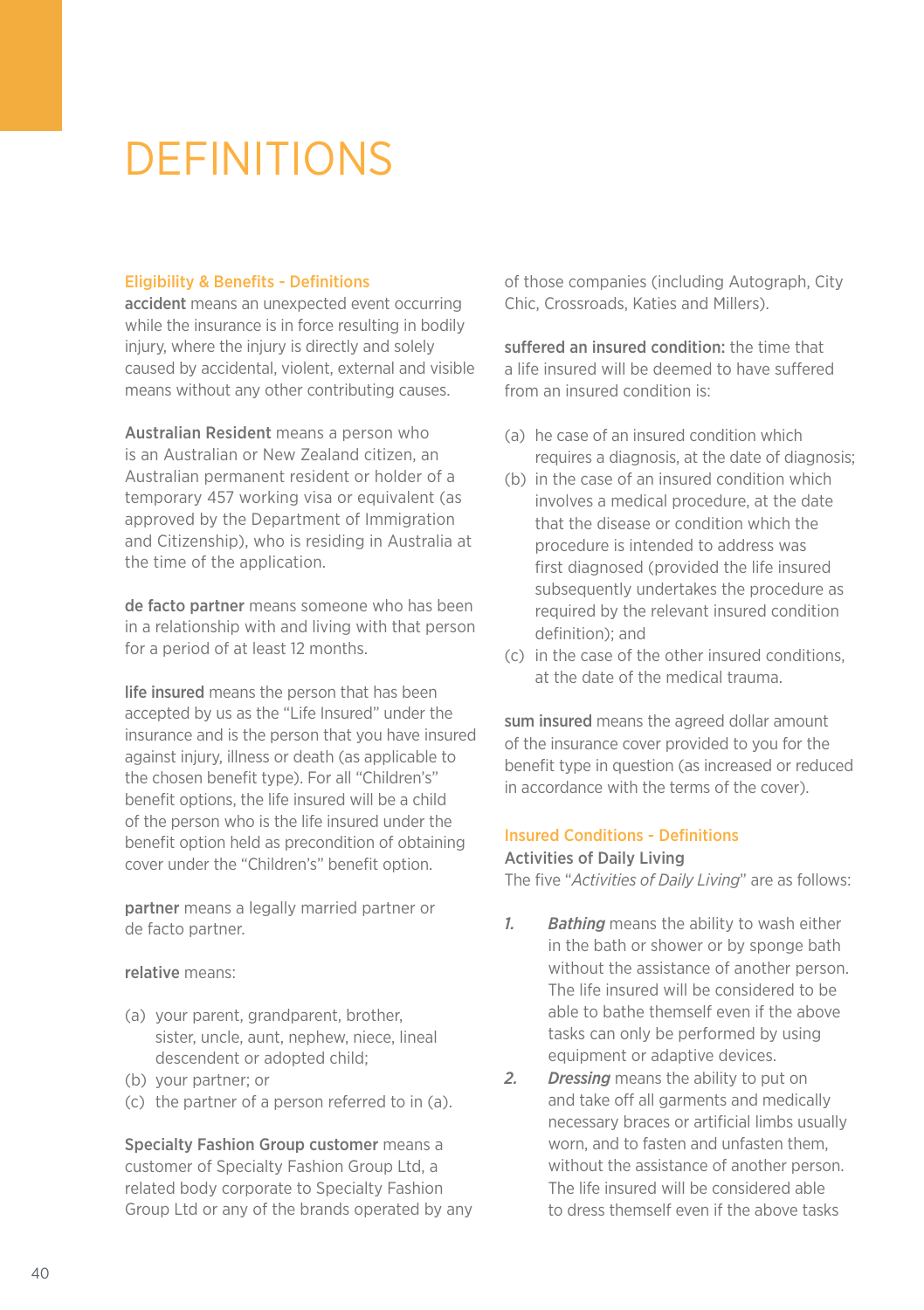can only be performed by using modified clothing or adaptive devices such as tape fasteners or zipper pulls.

- *3. Eating* means the ability to get nourishment into the body by any means, once it has been prepared and made available to the life insured, without the assistance of another person.
- *4. Toileting* means the ability to get to and from and on and off the toilet, to maintain a reasonable level of personal hygiene, and to care for clothing without the assistance of another person. The life insured will be considered able to toilet themself even if they have an ostomy and is able to empty it themself, or if the life insured uses a commode, bedpan or urinal, and is able to empty and clean it without the assistance of another person.
- *5. Transferring* means the ability to move in and out of a chair or bed without the assistance of another person. The life insured will be considered able to transfer themself even if equipment such as canes, quad canes, walkers, crutches or grab bars or other support devices including mechanical or motorized devices is used.

Bacterial Meningitis means the unequivocal diagnosis by a consultant neurologist of bacterial meningitis where the condition is characterised by severe inflammation of the meninges of the brain that results in *Permanent Neurological Deficit* and has required hospitalisation of at least 5 consecutive days. (See definition of *Permanent Neurological Deficit* - below)

Blindness means that as certified by an ophthalmologist, the:

(a) visual acuity on the Snellen Scale after correction by suitable lenses is less than 6/60 in both eyes;

- (b) field of vision is constricted to 20 degrees or less of arc around central fixation in the better eye irrespective of corrected visual activity (equivalent to 1/100 white test object); or
- (c) the combination of visual defects results in the same degree of vision impairment as that occurring in (a) or (b) above.

Broken Bone means one of the following fractures:

- (a) a fracture of the skull, neck, spine, hip, thigh (above the knee) or pelvis. The benefit will be a maximum of \$20,000;
- (b) a fracture of the leg (below the knee), knee cap, upper arm, shoulder bone or jaw. The benefit will be a maximum of \$10,000; or
- (c) a fracture of the forearm (above the wrist), collarbone or heel. The benefit will be a maximum of \$5,000.

"*fracture*" means the disruption in continuity of bone, with or without displacement. The fracture must be shown by radiographic or scanning techniques and must be diagnosed within 30 days of the incident giving rise to the fracture. Fracture does not include:

- (d) a compression fracture to the spine;
- (e) an avulsion fracture; or
- (f) an un-displaced and/or a hairline fracture.

A fractured nose or cheek bone does not qualify as a fractured skull.

Burns means full thickness burns to at least 20% of the body surface area as measured by the 'Lund & Browder Body Surface Chart'.

Bypass Surgery means the undergoing of coronary artery by-pass surgery that is considered necessary to treat coronary artery disease causing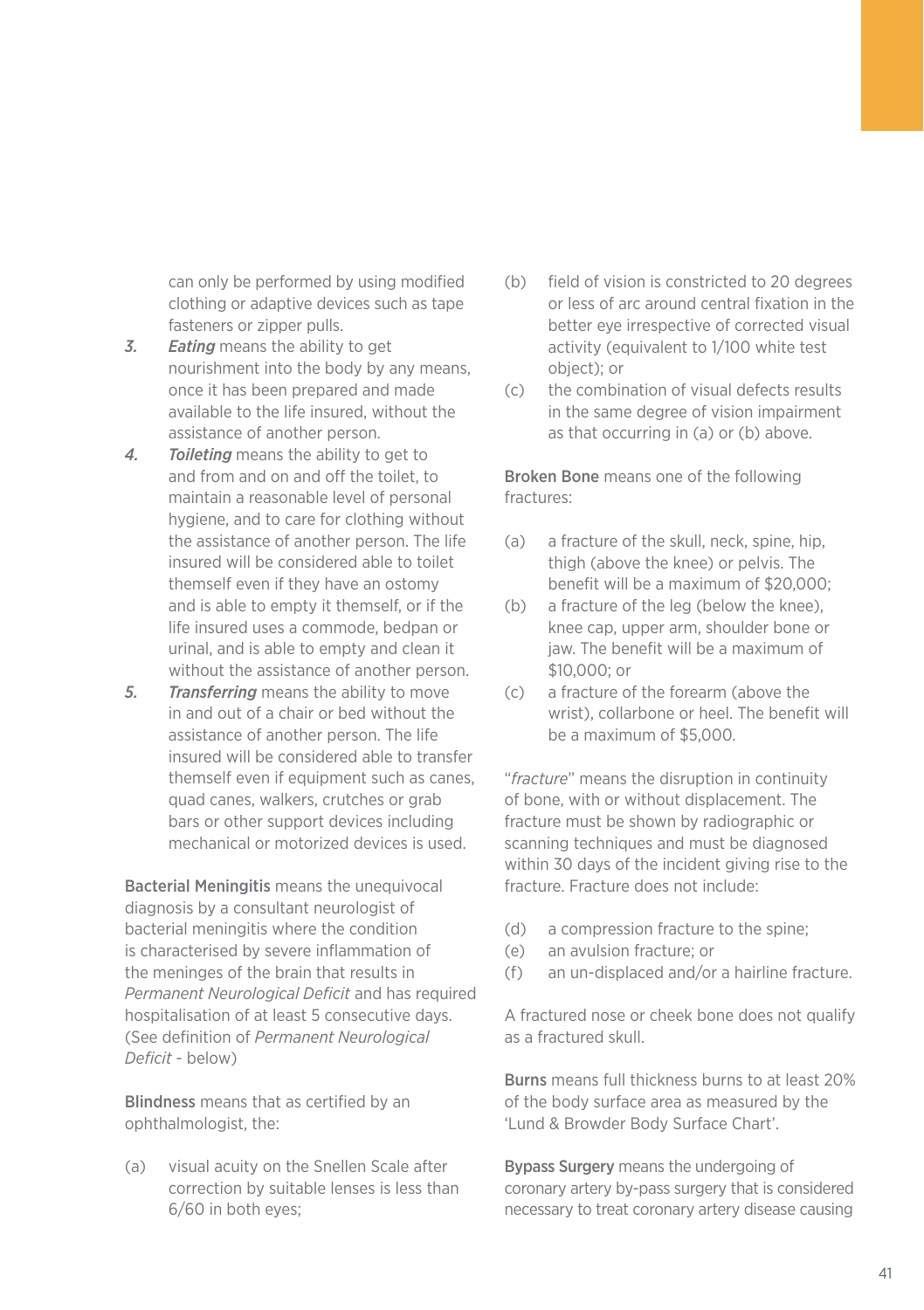inadequate myocardial blood supply. Surgery does not include angioplasty, intra-arterial procedures or non-surgical techniques.

Cancer means the diagnosis of a malignant tumour characterised by the uncontrolled growth and spread of malignant cells with invasion of normal tissue. The diagnosis of cancer must be verified by provision of the histopathological report. Cancer includes: Leukaemia, Hodgkins disease, malignant bone marrow disorders, sarcoma and malignant lymphoma including cutaneous lymphoma.

The following are excluded:

- (a) 'carcinoma in situ' or 'cancer in situ', dysplasia, and all pre-malignant conditions;
- (b) prostate cancer unless having progressed to at least TNM classification T2N0M0;
- (c) any primary skin cancer other than malignant melanoma that has invaded beyond the epidermis (outer layer of skin);
- (d) papillary cancer of the thyroid gland that is organ confined; and
- (e) all HIV/AIDS related tumours and cancers.

Coma means a state of unconsciousness with no reaction to external stimuli or internal needs, persisting continuously with the use of a life support system for at least 72 hours. Excluded from this definition is coma induced medically or resulting from alcohol or drug misuse or any illicit drug use.

Encephalitis means the unequivocal diagnosis of encephalitis by a consultant neurologist where the condition is characterised by severe inflammation of the brain substance resulting in Permanent Neurological Deficit and has required hospitalisation of at least 7 consecutive days. (See definition of *Permanent Neurological Deficit* - below)

Heart Attack means death of heart muscle caused by obstruction of blood supply evidenced by typical rise and/or fall of cardiac biomarkers with at least one value above the 99th percentile of the upper reference limit, and at least one of the following:

- (a) acute cardiac symptoms and signs consistent with heart attack;
- (b) new, serial ECG changes with the development of any of the following:
	- (i) Acute injury type ST elevation or ST depression;
	- (ii) Coronary pattern T wave inversions;
	- (iii) Pathological Q waves; or
	- (iv) Left bundle branch block; or
- (c) imaging evidence of new loss of viable myocardium or new regional wall motion abnormality.

The diagnosis must be confirmed by a cardiologist and must not be as a result of a medical intervention or procedure. Other acute coronary syndromes, including but not limited to angina, are not covered under this definition.

Kidney Failure means end stage renal failure which presents as chronic irreversible failure of both kidneys to function as a result of which regular renal dialysis is initiated or renal transplant is performed.

Loss of Hearing means complete and irrecoverable loss of hearing, both natural and assisted, from both ears as certified by an appropriate medical specialist.

Loss of Independent Existence means the life insured is totally and irreversibly unable to perform at least two of the five *Activities of Daily Living*. (See definition of the *Activities of Daily Living* – above)

Loss of Speech means the complete and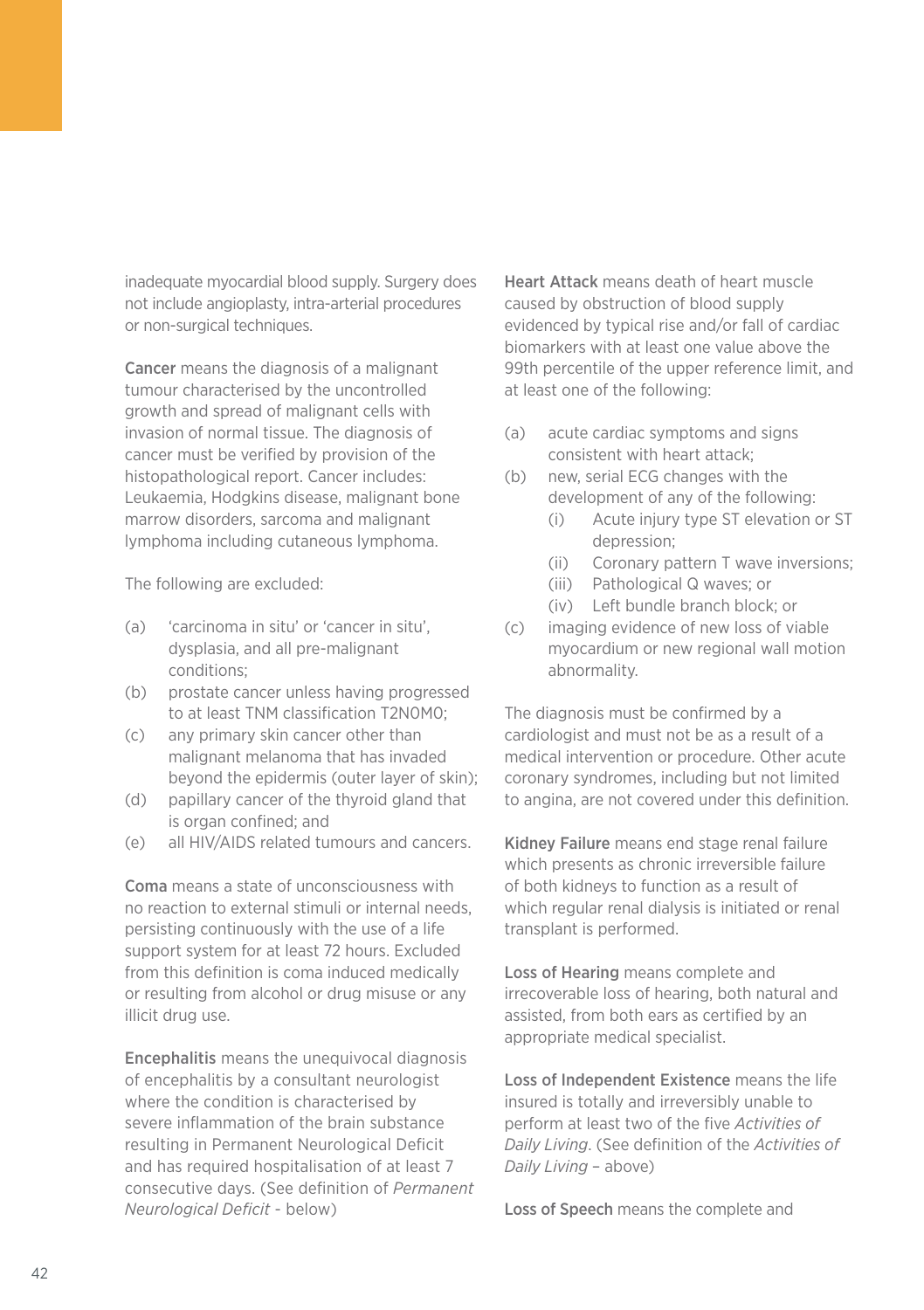irrecoverable loss of the ability to speak, which must be established and the diagnosis reaffirmed after a continuous period of 90 days of such loss by an appropriate medical specialist.

Loss of Use of Limbs means the complete and irreversible loss of the use of two limbs, where limb means the whole hand, whole foot, whole arm or whole leg. Total and permanent loss of function of limbs must be established for a continuous period of at least six months.

Major Head Trauma means a head injury resulting in Permanent Neurological Deficit, resulting in the life insured being totally and permanently unable to perform any one of the five *Activities of Daily Living* [See definitions of *Permanent Neurological Deficit* (below) and *Activities of Daily Living* (above)].

Multiple Sclerosis means the unequivocal diagnosis of multiple sclerosis made by a consultant neurologist on the basis of confirmatory neurological investigation. There must be more than one episode of confirmed neurological deficit.

Paralysis means the life insured is diagnosed as suffering from either:

- (a) Diplegia: the total and permanent loss of function of both sides of the body;
- (b) Hemiplegia: the total and permanent loss of function of one side of the body;
- (c) Paraplegia: the total and permanent loss of function of the lower limbs; or
- (d) Quadriplegia: the total and permanent loss of function of the lower and upper limbs.

Permanent Neurological Deficit means symptoms of dysfunction of the nervous system that are present on clinical examination and expected to last throughout the life insured's life. These:

- (a) include numbness, paralysis, dysarthia (difficulty with speech), aphasia (inability to speak), dysphagia (difficulty in swallowing), visual impairment, difficulty in walking, lack of coordination, tremor, seizures, dementia, delirium and coma; and
- (b) exclude an abnormality seen on brain or other scans without definite related clinical symptoms, neurological signs occurring without symptomatic abnormality (e.g. brisk reflexes without other symptoms), lesser symptoms such as lethargy, localised weakness, hyperaesthesia (increasing sensitivity), and symptoms of psychological or psychiatric origin.

Pneumonectomy means undergoing a surgical procedure in which an entire lung is removed due to underlying lung disease or disorder.

Stroke means an acute neurological event caused by a cerebral or subarachnoid haemorrhage, cerebral embolism or cerebral thrombosis, where the following conditions are met:

- (a) there is an acute onset of objective and ongoing neurological signs that last more than 24 hours, and
- (b) findings on magnetic resonance imaging, computerised tomography, or other reliable imaging techniques, demonstrate a lesion consistent with an acute haemorrhage, embolism or thrombosis.

Brain damage due to an accident, infection, reversible ischaemic neurological deficit, transient ischaemic attack, vasculitis or an inflammatory disease is excluded.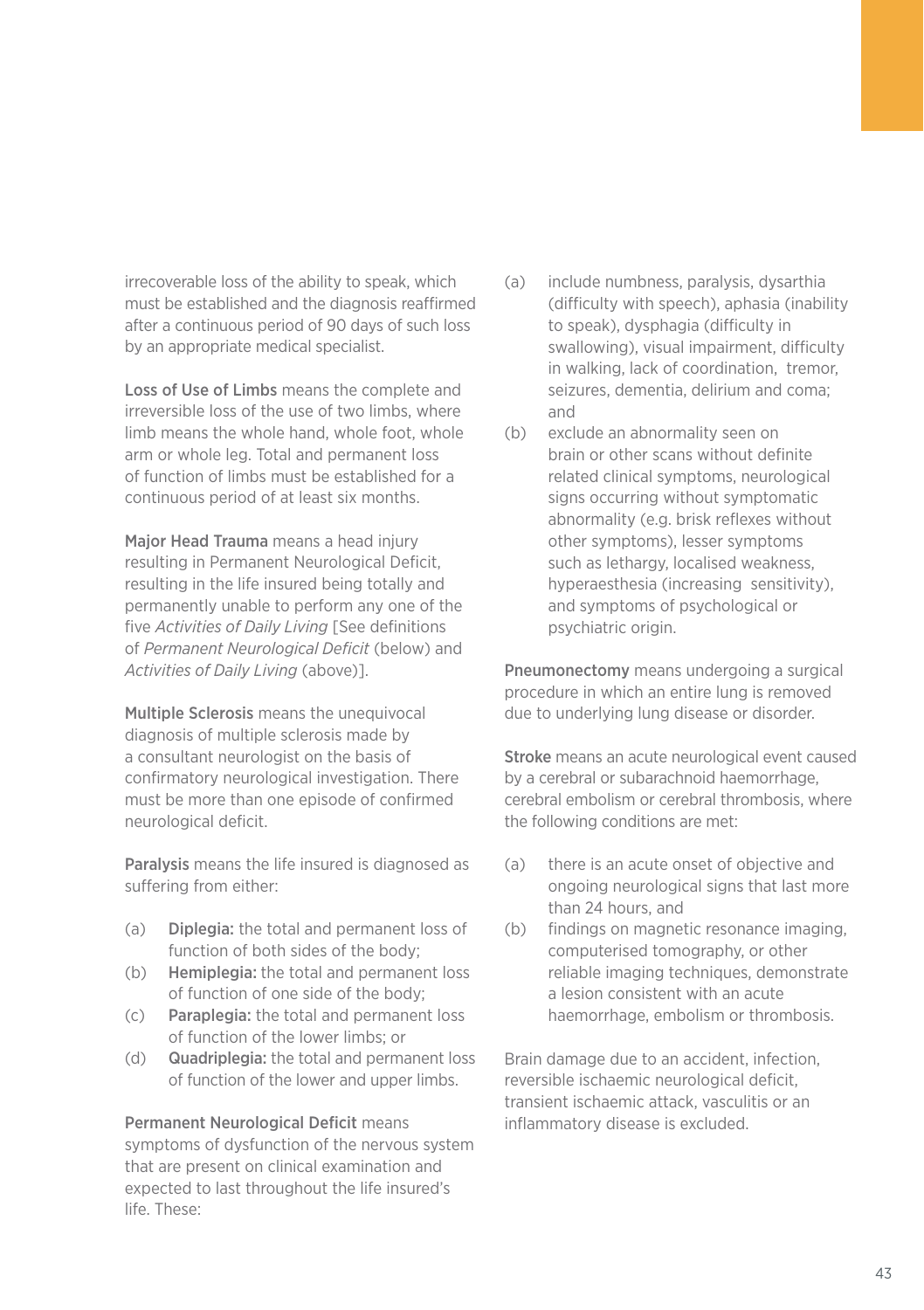#### Exclusions - Full Wording

Self-inflicted injury means a deliberate selfinflicted injury, suicide or attempted suicide.

Suicide within (2 years or 13 months) of commencement means a deliberate self-inflicted injury, suicide or attempted suicide within (2 years or 13 months) of the commencement of the cover.

*(Note: this exclusion will also apply as and from the date of an approved increase or reinstatement – see page 31 )*

Criminal activity means the life insured participating in a criminal activity or engaging in any unlawful act.

Aerial activity means the life insured flying or otherwise engaging in any aerial activity except as a fare paying passenger in a fixed wing, motorised aircraft that is operated by a licensed airline or charter company.

Motorised sport means the life insured participating in any motorised sport, as a rider, driver, passenger or crew.

War or terrorism means war (whether declared or not), an act of terrorism, a riot or civil commotion.

Alcohol or drugs means the effects of alcohol or drug misuse or any illicit drug use.

Specific occupational exclusions means the life insured carrying out the duties of their occupation where at the time of (the accident or the event giving rise to the insured condition) the life insured was:

- (i) working above 10 meters from the ground;
- (ii) working underground;
- (iii) working offshore on a boat (outside

Australian waters) or on an oil or gas rig or platform;

- (iv) underwater diving;
- (v) working with explosives; or
- (vi) on active duty in the armed forces.

Intentional act by carer means an intentional act by the life insured's parent, guardian or relative or someone who lives with or cares for the life insured.

Congenital condition means a condition which is present at birth as a result of either hereditary or environmental influences.

Pre-existing condition means a pre-existing medical condition for which the life insured has been under the care of a medical practitioner or undergone a medical related investigation before the commencement date of the insurance or symptoms existed that would cause a reasonable person to seek the advice, care or treatment from a medical practitioner.

*(Note: this exclusion will also apply as and from the date of an approved increase or reinstatement – see page 31)*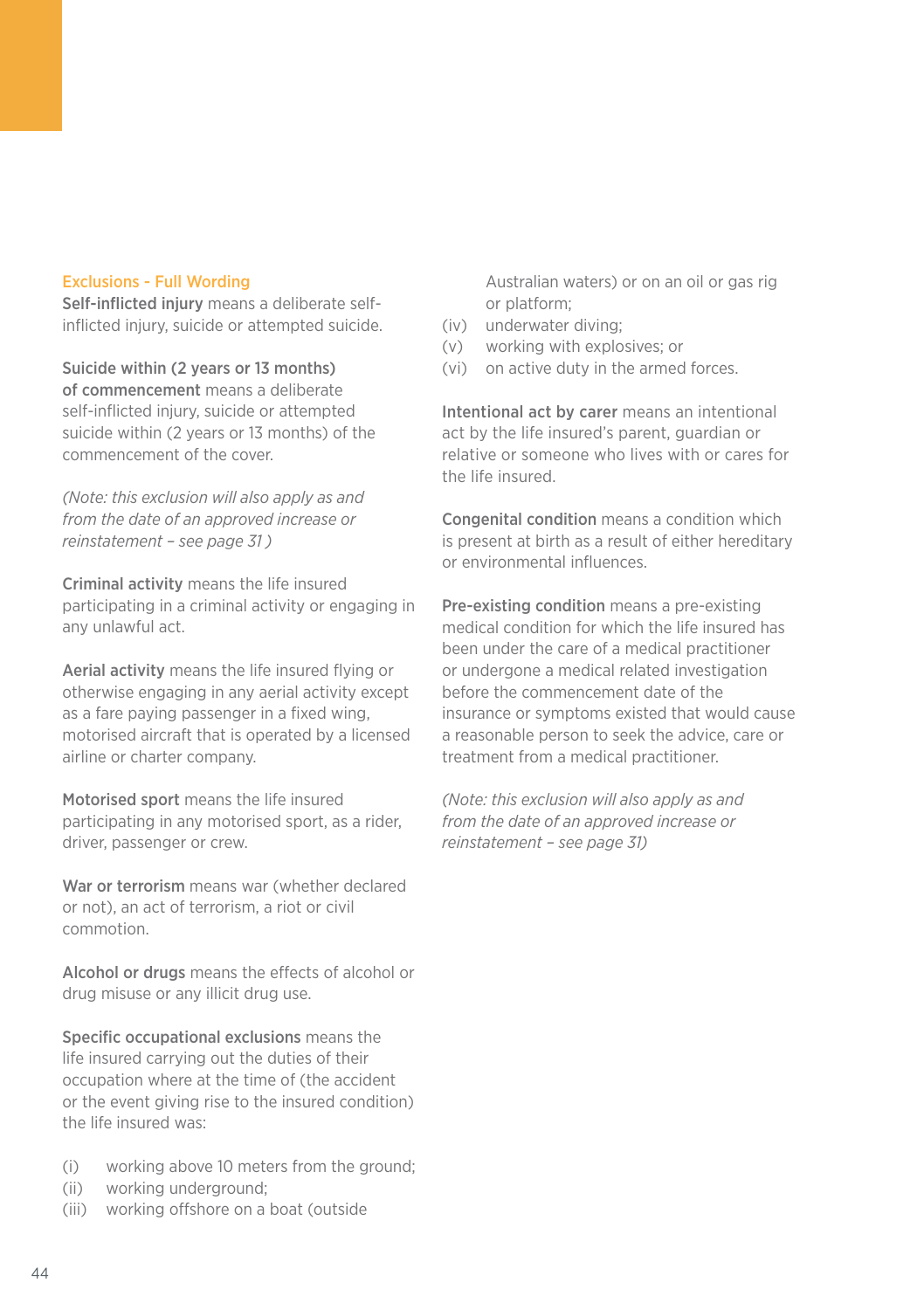### Duty of **DISCLOSURE**

Before you enter into a contract of life insurance with us, both you and the proposed life insured have a duty under the Freedom Insurance Benefit Fund Rules to disclose to us every matter that:

- you or the proposed life insured know to be a matter relevant to our decision whether to accept the risk and, if so, on what terms; or
- a reasonable person in the circumstances could be expected to know to be a matter that is relevant to our decision whether to accept the risk and, if so, on what terms.

This duty of disclosure continues until we accept your application and issue your policy. The same duty to disclose these matters applies before you vary or reinstate the insurance. This duty, however, does not require disclosure of a matter:

- that diminishes the risk to be undertaken by us;
- that is of common knowledge;
- that we know or, in the ordinary course of our business, ought to know; or
- in respect of which we have waived in writing the requirement to comply with the duty of disclosure.

#### Non-disclosure

If you or the life insured fail to comply with the duty of disclosure or provide us with incorrect information, we may cancel your plan or any insurance issued thereunder, decline a claim or otherwise reduce the amount we have to pay in the event of a claim.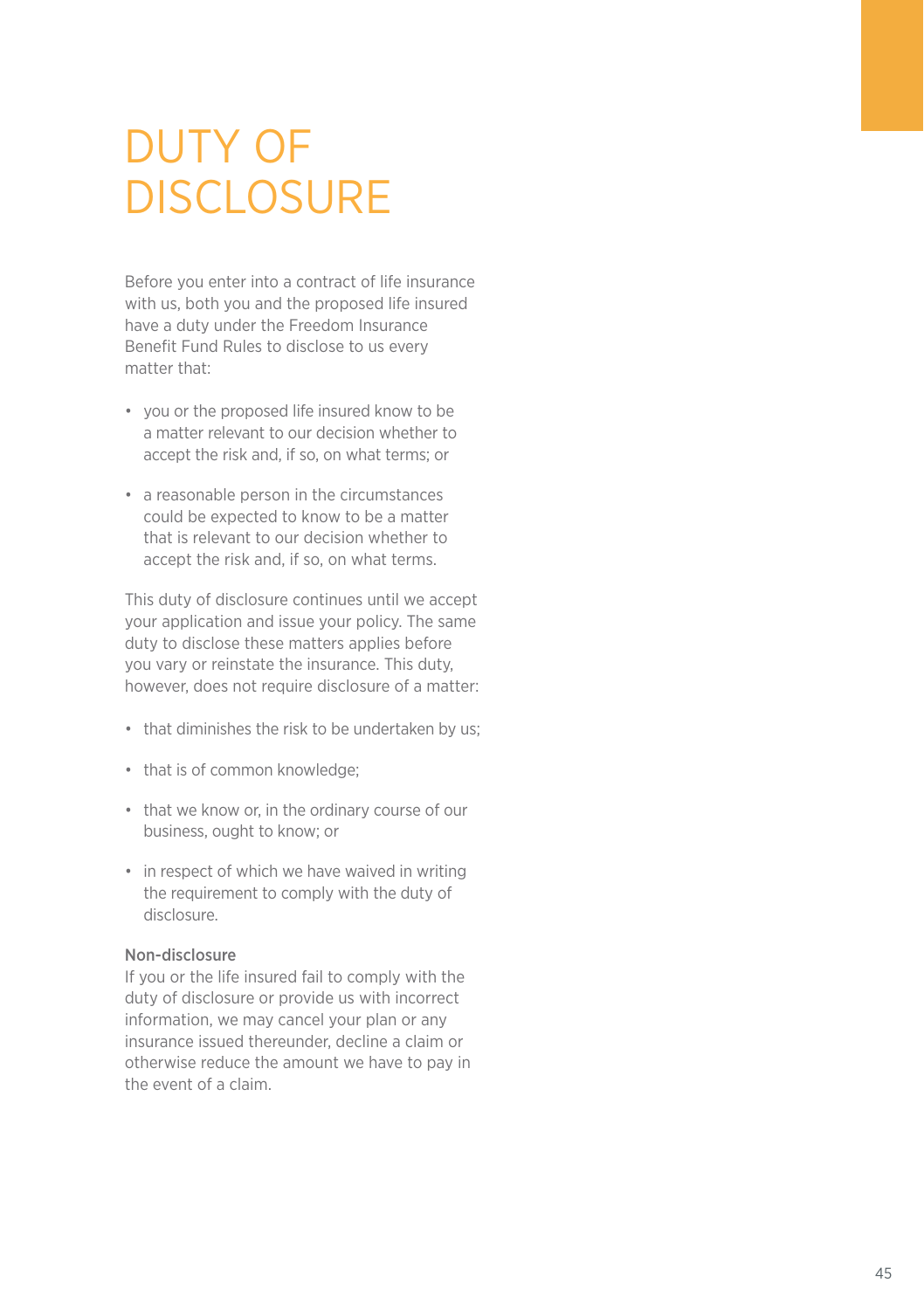### Privacy NOTIFICATION STATEMENT

We recognise the importance of protecting your personal information that is collected and used by us and will follow privacy practices and procedures to maintain your privacy and protect your information. At all times we will safeguard your personal information and that of any lives insured under your Plan as required by the Privacy Act 1988.

#### Your Consent

By applying for the Reward Protection Plan or being nominated to be a life insured under any insurance issued under the Reward Protection Plan, you will be consenting to the collection, use and disclosure of your personal information in the manner set out below. If we are not provided with the required information, we will not be able to provide you with a quote for the insurance, consider your application or provide you with any insurance cover.

#### Collection of Personal Information

We collect your personal information that is necessary for the purposes of:

- providing premium quotes.
- assessing and processing your application.
- managing and administering the products and services you obtain.
- assessing and processing any claims made under your insurance.
- identifying you and protecting against fraud.
- improving our insurance products.
- advising you about other products or services that we or the licensed distributor of your insurance may offer.

The type of personal information we may collect

includes your name, date of birth, address, banking details, beneficiaries, health and employment information.

In most instances your personal information is collected directly from you when you apply for cover or request a variation in your cover. In some situations we may collect your personal information from a third party, such as the licenced distributor of the insurance, any person we have appointed to administer your cover, a health professional or an organisation that we have an arrangement for the promotion and sale of our insurance products.

To help us keep the information that we hold about you up-to-date, we ask that you advise Reward Insurance promptly of any changes to your name or contact details, or if you are concerned that any information that we hold about you is inaccurate, incomplete or outdated.

#### Disclosure and Use of Personal Information

The personal information that we collect from (or about you) may be disclosed by us to the following parties:

- to any doctor, hospital, clinic or other medical service in respect of whom you have provided us with an medical authority for the purpose of obtaining details about your medical history.
- to the Reinsurer and any medical practitioners, legal advisers, claims investigators or other professionals that we may appoint to consider your application or to assess or provide assistance in determining any claim.
- to any person we consider requires access to your information in order to process your application, manage or administer your plan, assess any claim or resolve any complaint.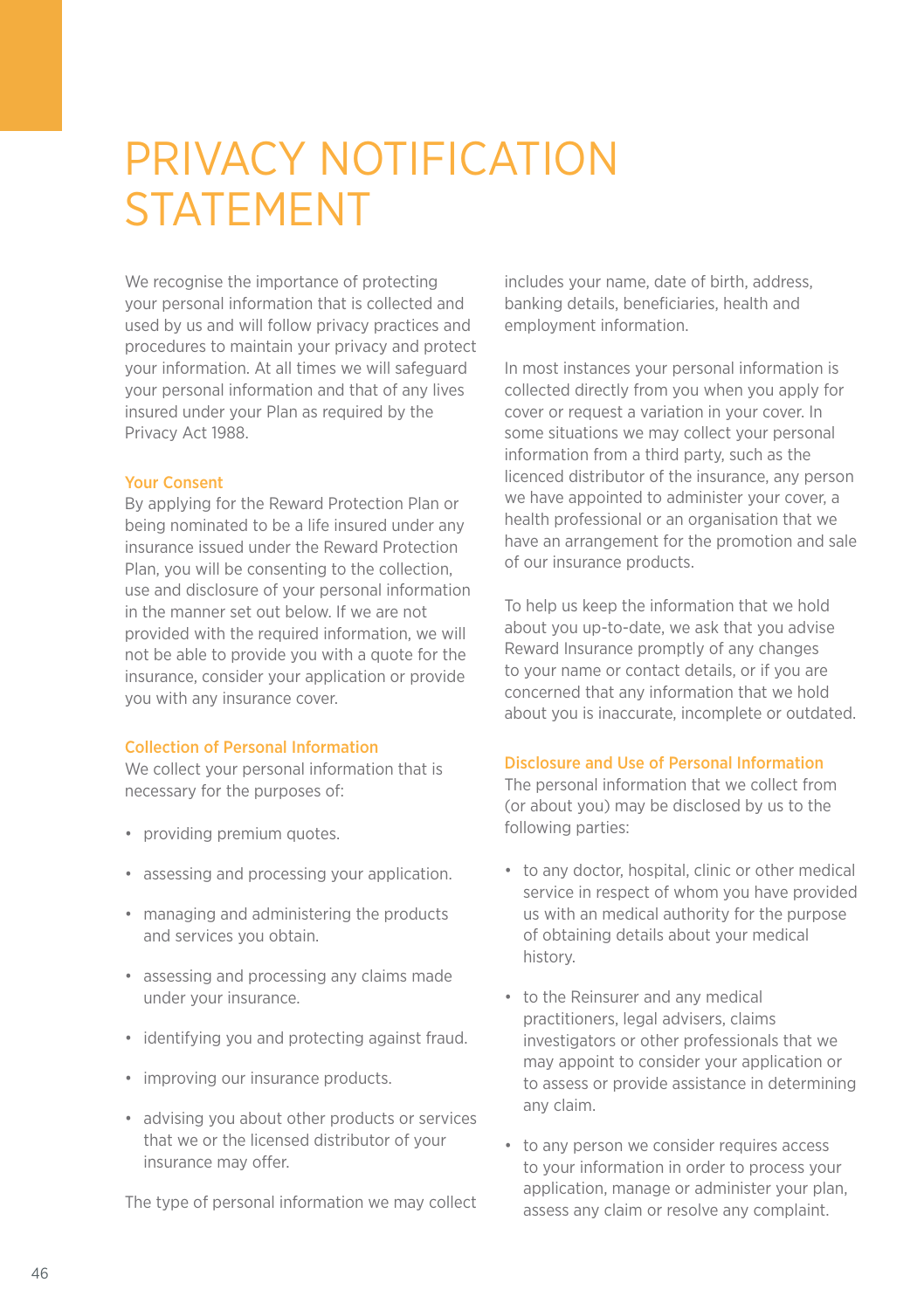- to any person or entity to whom we outsource tasks or who do something on our behalf.
- the licensed distributor of your insurance and Specialty Fashion Group Ltd.
- to your legal adviser or any other representative acting on your behalf (including your financial planner or adviser or any insurance broker).
- to any person as is required or authorised by law or where you have given consent to the disclosure.

All persons engaged to do something on our behalf (and any other person that we are authorised to provide your personal information) will be required to ensure our privacy requirements are met when using this information and they will only be permitted to use the information to perform the tasks which we have asked them

We are unlikely to disclose your personal information to overseas recipients.

#### Marketing

We may also use your information to inform you about any other products and services offered or promoted by us or the licensed distributor of your insurance. In order to do this we may disclose your personal information on a confidential basis to the licenced distributor of your insurance or such other licensed distributor that we may choose to do this through.

You may tell Reward Insurance at any time that you do not want to receive any further marketing communications from either us or the licensed distributor.

#### Privacy Policy

Our Privacy Policy contains information about how you may access personal information held by us and how you can seek correction of such information. It also contains information about how you may complain about a breach of the Australian Privacy Principles and how we will deal with such a complaint.

You may obtain a copy of our Privacy Policy at www.rewardinsurance.com.au or by calling Reward Insurance.

#### Contacting Reward Insurance

If you have any questions about our handling of your personal information please contact Reward Insurance as follows:

#### **Email: service@rewardinsurance.com.au**

#### **Telephone: 1300 13 13 20**

(Monday to Friday 9:00am - 6:00pm Sydney time)

#### **Mail: GPO Box 3553, Sydney NSW 2001**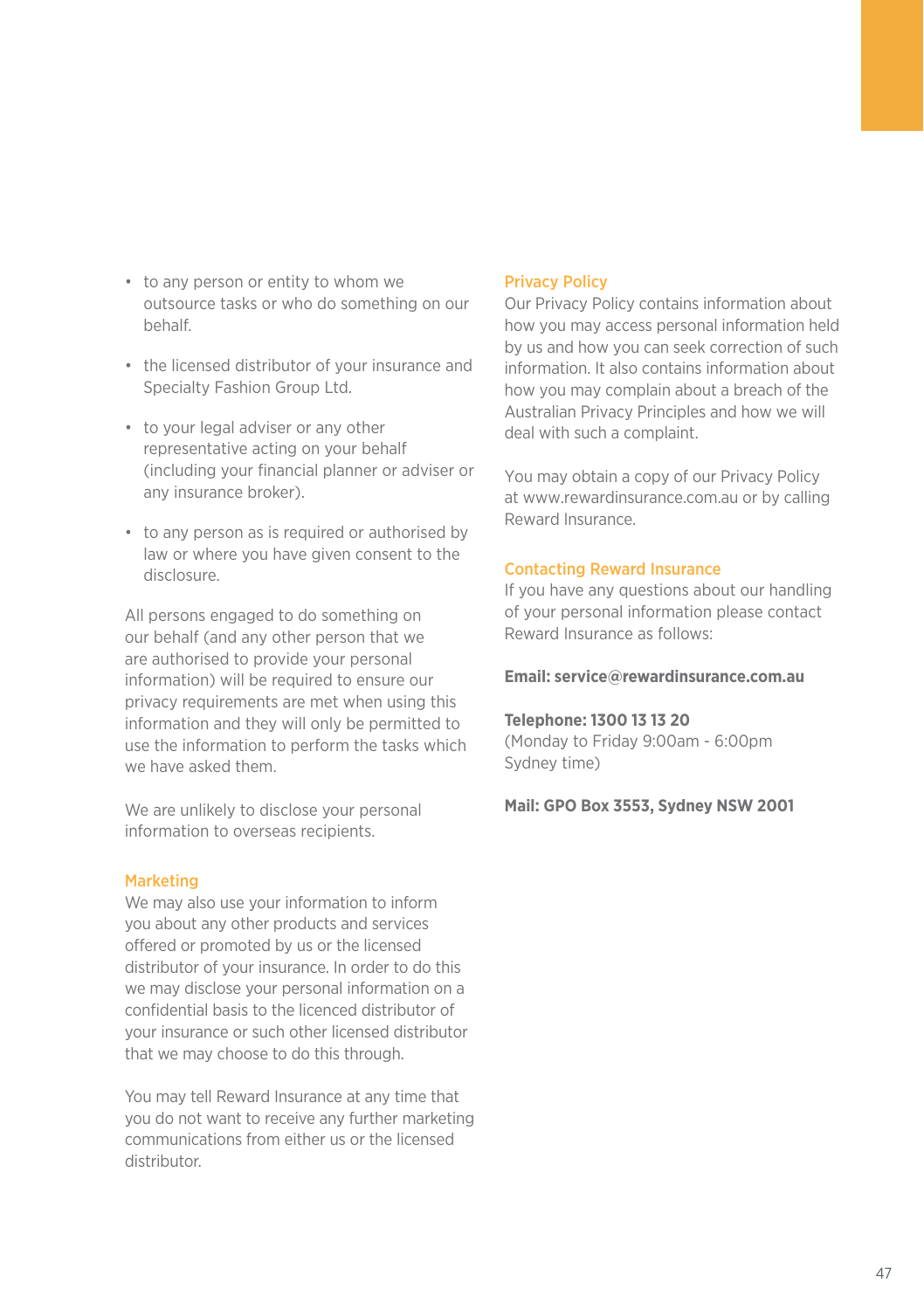### DIRECT DEBIT REQUEST SERVICE AGREEMENT

#### Definitions

account means the account held at your financial institution from which we are authorised to arrange for the insurance premium to be debited.

agreement means the Direct Debit Request Service Agreement between you and us.

banking day means a day other than a Saturday or a Sunday or a public holiday listed throughout Australia.

debit day means the day that payment by you is due to us.

debit payment means a particular transaction where a debit is made to your account.

direct debit request means the direct debit request you have provided to us.

insurance premium means the premium payable for the life insurance cover provided under Reward Protection Plan at the debit day.

we/us/our means NobleOak Life Limited (or any subsequent insurer of the insurance product).

you/your means the customer who provided the direct debit request to us.

your financial institution is the financial institution where you hold the account that you have authorised us to debit.

### 1. Debiting your account

1.1 By providing a direct debit request, you have authorised us to arrange for funds to be debited from your account for the purpose of paying the premium on the life insurance cover provided by Reward Protection Plan. You should refer to the direct debit request and this agreement for the terms of the

arrangement between us and you.

- 1.2 We will only arrange for funds to be debited from your account for payment of the insurance premium as authorised in the direct debit request. The amount of the insurance premium may vary from time to time and we will not notify you of this variation unless we are required to do so under the terms and conditions of the Reward Protection Plan.
- 1.3 We will not issue a billing notification prior to debiting your account.
- 1.4 If the debit day falls on a day that is not a banking day, we may direct your financial institution to debit your account on the following banking day. If you are unsure about which day your account has or will be debited, you should ask your financial institution.

#### 2. Changes by us

2.1 We may vary any details of this agreement or a direct debit request at any time by giving you at least fourteen (14) days' written notice.

#### 3. Changes by you

- 3.1 Subject to 3.2 and 3.3, you may change the arrangements under a direct debit request by contacting us on **1300 13 13 20**. However this is subject to:
- 3.2 If you wish to stop or defer a debit payment you must notify us at least seven (7) days before the next debit day. This notice should be given to us in the first instance.
- 3.3 You may also cancel your authority for us to debit your account at any time by giving us at least seven (7) days' notice before the next debit day. This notice should be given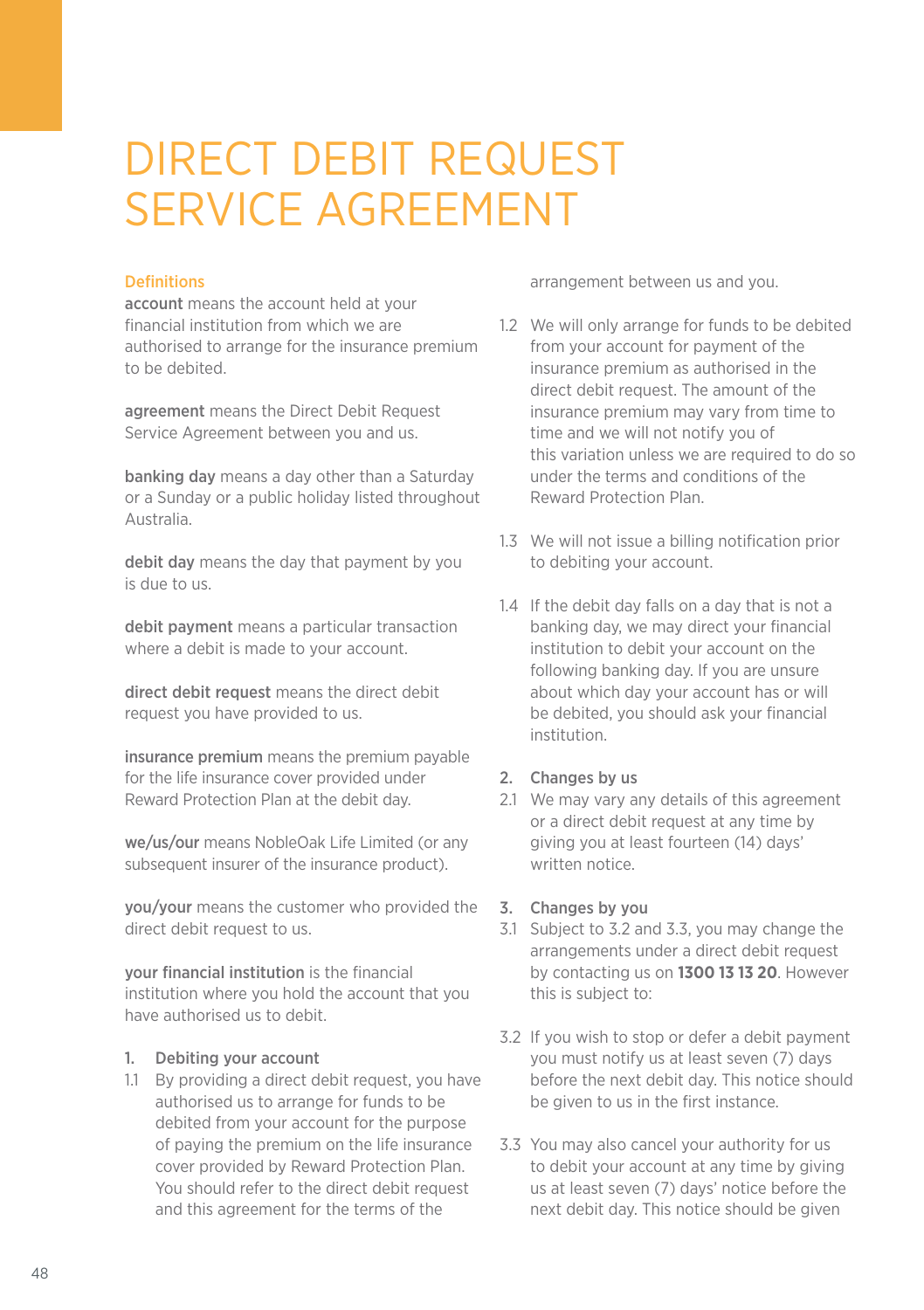to us in the first instance.

3.4 You may also cancel a direct debit request by contacting your own Financial Institution.

#### 4. Your obligations

- 4.1 It is your responsibility to ensure that there are sufficient clear funds available in your account to allow a debit payment to be made in accordance with the direct debit request.
- 4.2 If there are insufficient clear funds in your account to meet a debit payment:
	- (a) you may be charged a fee and/or interest by your financial institution;
	- (b) you may also incur fees or charges imposed or incurred by us; and
	- (c) you must arrange for the debit payment to be made by another method or arrange for sufficient clear funds to be in your account by an agreed time so that we can process the debit payment.
- 4.3 You should check your account statement to verify that the amounts debited from your account are correct.
- 4.4 If we are liable to pay goods and services tax ("GST") on a supply made in connection with this agreement, then you agree to pay us on demand an amount equal to the consideration payable for the supply, multiplied by the prevailing GST rate.
- 5. Disputes
- 5.1 If you believe that there has been an error in debiting your account, you should notify us on **1300 13 13 20** and confirm that notice in writing with us as soon as possible so that we can resolve your query.
- 5.2 If we conclude as a result of our investigations that your account has been incorrectly debited, we will respond to

your query by arranging for your financial institution to adjust your account (including interest and charges) accordingly. We will also notify you of the amount by which your account has been adjusted.

- 5.3 If we conclude as a result of our investigations that your account has not been incorrectly debited, we will respond to your query by providing you with reasons and any evidence for this finding.
- 5.4 Any queries you may have about an error made in debiting your account should be directed to us in the first instance so that we can attempt to resolve the matter between us and you. If we cannot resolve the matter you can still contact your financial institution, which will obtain details from you of the disputed transaction and may lodge a claim on your behalf.

#### 6. Accounts

- 6.1 You should check:
	- (a) with your financial institution whether direct debiting is available from your account, as direct debiting is not available on all accounts offered by financial institutions;
	- (b) your account details which you provided to us are correct by checking them against a recent account statement; and
	- (c) with your financial institution before completing the direct debit request if you have any queries about how to complete the direct debit request.

### 7. Confidentiality

7.1 We will keep any information (including your account details) in your direct debit request confidential. We will make reasonable efforts to keep any such information that we have about you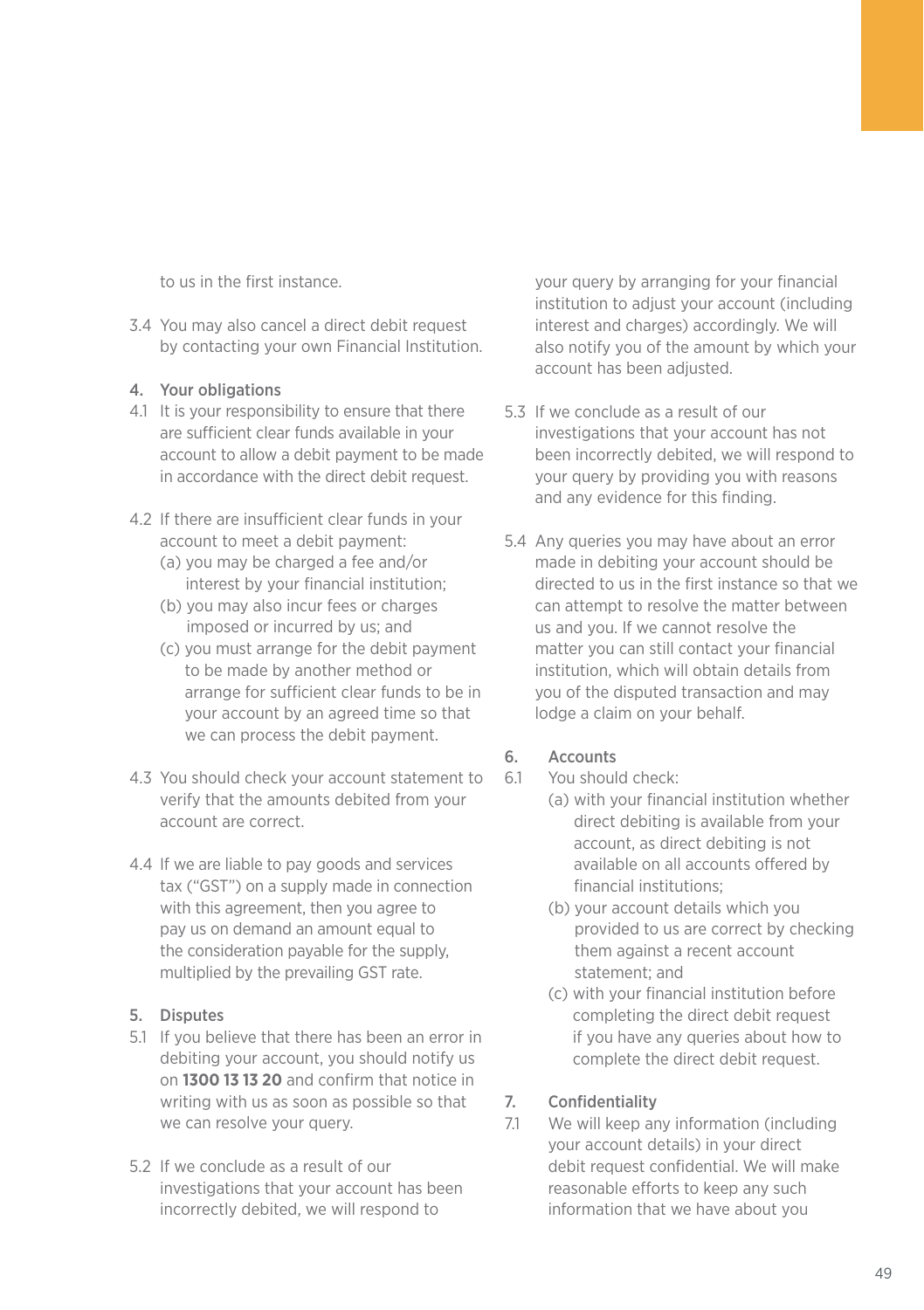secure, and to ensure that any of our employees or agents who have access to information about you do not make any unauthorised use, modification, reproduction or disclosure of that information.

- 7.2 We will only disclose information that we have about you:
	- (a) to the extent specifically required by the law; or
	- (b) for the purposes of this agreement (including disclosing information in connection with any query or claim).

#### 8. Notice

- 8.1 If you wish to notify us in writing about anything relating to this agreement, you should call **1300 13 13 20** to obtain our appropriate mailing address and/or fax number.
- 8.2 Where we are providing you with notification in writing we will send the notice in the ordinary post to the address you have given us in the direct debit request. Any notice will be deemed to have been received on the third banking day after it is posted.

#### 9. Change of Life Insurer

9.1 If we cease to be the "insurer" of the life insurance cover provided by Reward Protection Plan as a result of the insurance being transferred to another registered life insurer, then in order for premium payments to continue, the authorities provided to us under your direct debit request will be transferred to the new insurer without the need for your consent.

#### 10. Providing Instructions

10.1 Your direct debit request may be provided to us in writing, by calling us on 1300 13 13 20 or by such other electronic means that we choose to accept from time to time.

10.2 Unless we require otherwise, instructions from you in connection with this agreement (including any change to the account to which your direct debit request applies) may be provided to us in writing, by calling us on 1300 13 13 20 or by such other electronic means that we choose to accept from time to time.